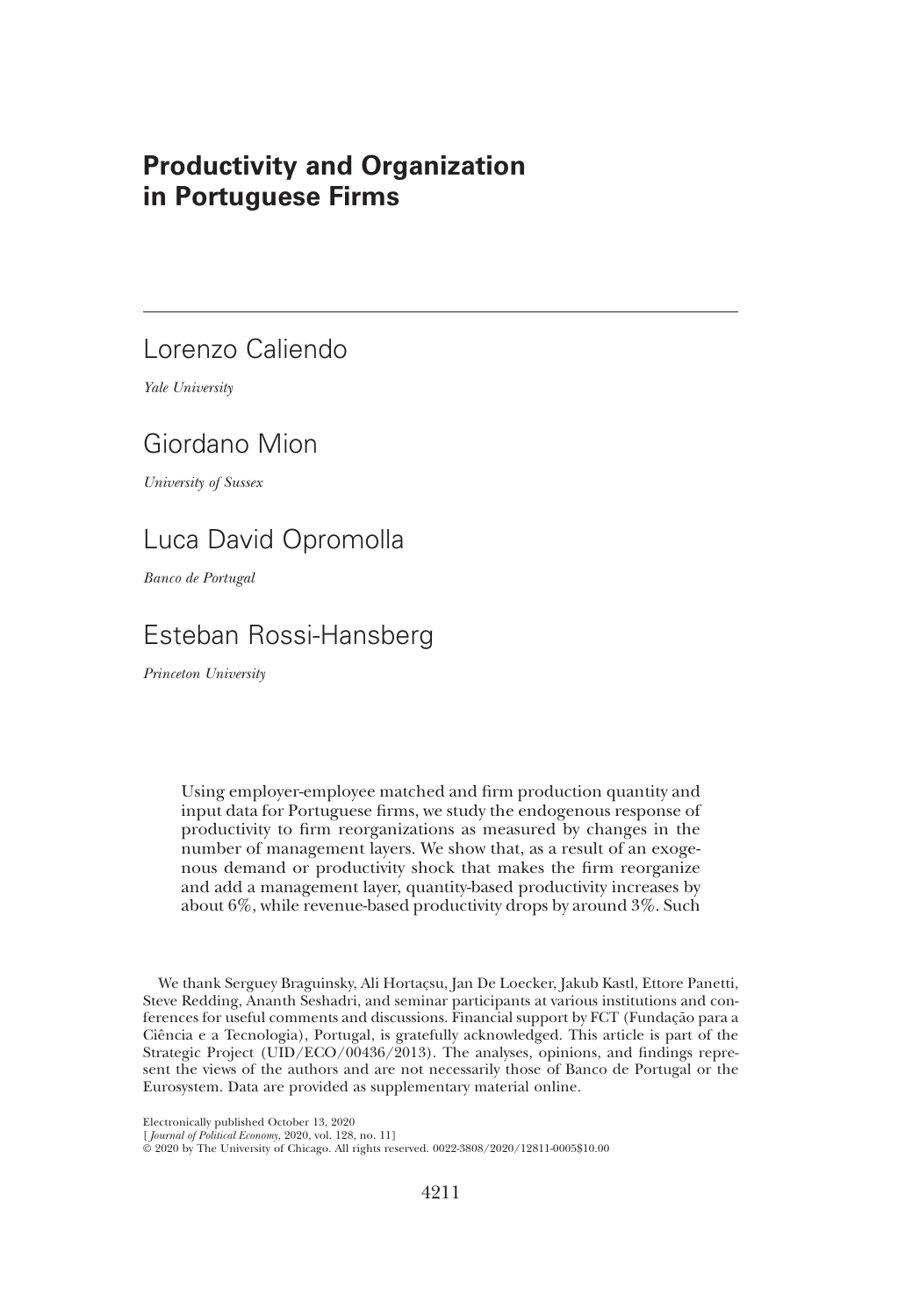a reorganization makes the firm more productive but also increases the quantity produced to an extent that lowers the price charged by the firm and, as a result, its revenue-based productivity as well.

#### I. Introduction

A firm's productivity depends on the way it organizes production. The decisions of its owners and managers on how to combine different inputs and factors of production with particular technologies, given demand for their product, determine the production efficiency of the firm. Clearly, these decision makers face many constraints and random disturbances. Random innovations or disruptions, regulatory uncertainties, and changes in tastes and fads, among many other idiosyncratic shocks, are undoubtedly partly responsible for fluctuations in firm productivity. However, these random—and perhaps exogenous—productivity or demand fluctuations also result in endogenous responses that change the way the firm's production is organized, thereby affecting its measured productivity. For example, a sudden increase in demand due to a product becoming fashionable can lead a firm to expand and add either a plant, a more complex management structure, a new division, or a new building. These investments are lumpy and, as such, will change the firm's production efficiency and prices discontinuously as well.

In this paper, we study the changes in productivity observed in Portuguese firms when they reorganize their management structure by adding or dropping layers of management. Consider a firm that wants to expand as a result of a positive demand shock and decides to add a layer of management (e.g., add another division and a CEO to manage the whole firm). The new organization is suitable for a larger firm and lowers the average cost of the firm, thereby increasing its quantity-based productivity. Moreover, the switch to an organizational structure fitted for a larger firm also reduces the marginal cost of the firm, leading to higher quantities and lower prices. Because organizational decisions are lumpy, at the moment of the switch, the firm will probably have an organizational structure that is still a bit large for its size. The implication is that changes in organization that add organizational capacity in the form of a new management layer lead to increases in quantity-based productivity but also reductions in revenue-based productivity through reductions in prices. Hence the endogenous response of firm productivity to exogenous shocks that trigger reorganization can be complex and differ depending on the measure of productivity used.

Using a recently developed measure of changes in organization, we show that these patterns are very much present in the Portuguese data. To illustrate the parallel case when a firm receives a negative shock, consider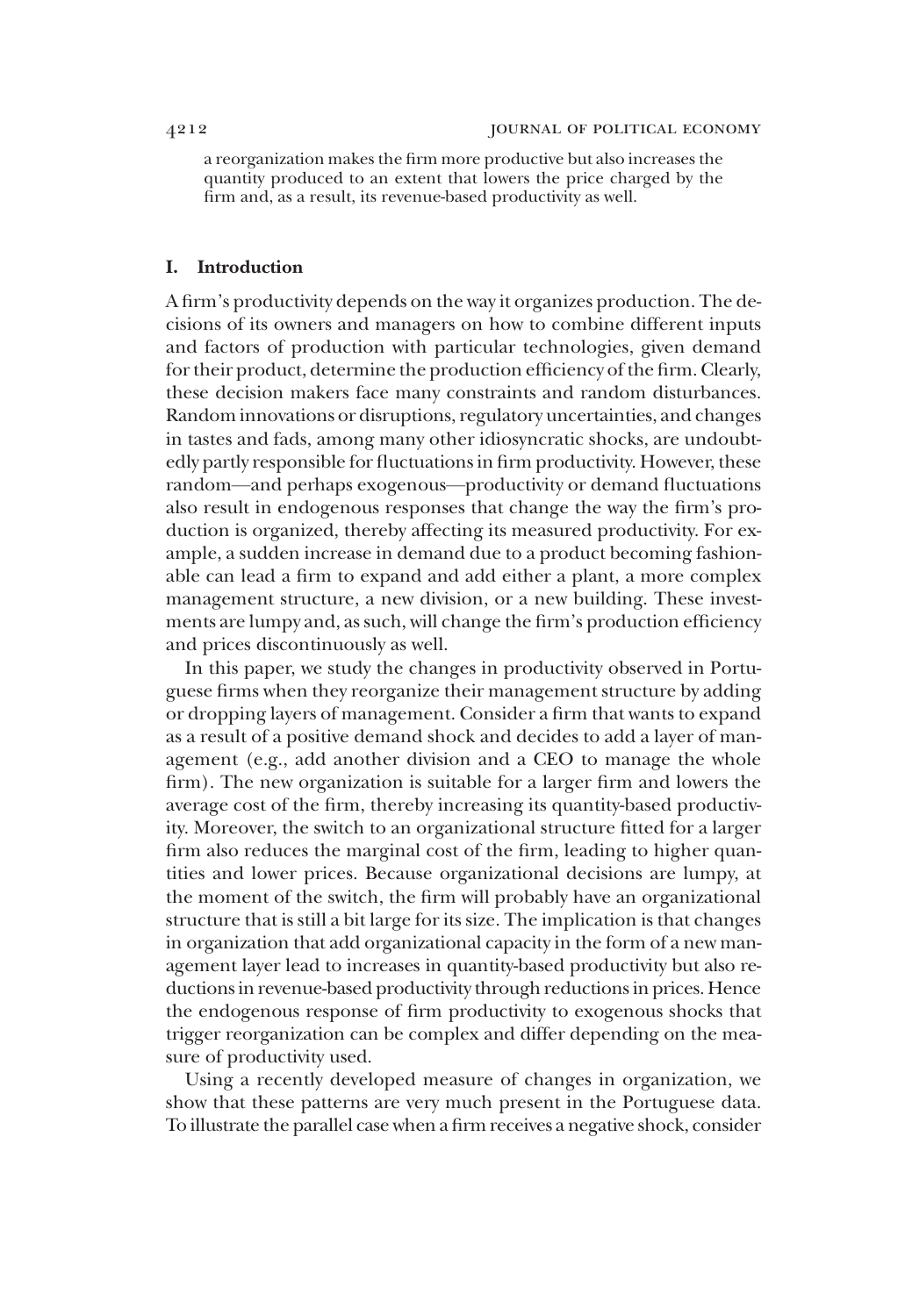the example of a Portuguese firm producing "knitted and crocheted pullovers, cardigans, and similar articles" (NACE [Nomenclature des Activités Économiques dans la Communauté Européenne] 1772). This firm downsized heavily between 2002 and 2005 as a result of China's entry into the World Trade Organization (WTO) and the ensuing reduction in quotas and increased import competition. We observe that the quantity sold by the firm declined by 50%, but its price increased by 35%. The firm reduced its layers of management by firing several managers and employees performing secondary tasks and focusing on its main expertise by maintaining its sewers and embroiderers. Overall, its labor forced declined by 27 employees. Using the measures of productivity we explain in detail below, the result is a reduction in quantity-based productivity of 53%, combined with an increase in revenue-based productivity of 10.3%. The experience and behavior of this firm is by no means unique. Using many examples and a host of empirical measures, we show that reorganization and productivity are systematically linked in the way we describe.

Although the logic above applies to many types of organizational changes and other lumpy investments, we explain it in more detail using a knowledgebased hierarchy model that can guide us in our empirical implementation. Furthermore, this model provides an easy way to empirically identify changes in organization using occupational classifications. The theory of knowledge-based hierarchies was developed by Rosen (1982) and Garicano (2000) and, in an equilibrium context with heterogeneous firms, by Garicano and Rossi-Hansberg (2006) and Caliendo and Rossi-Hansberg (2012). In particular, we use the model of Caliendo and Rossi-Hansberg (2012), since it provides an application of this theory to an economy with firms that face heterogeneous productivity and demands for their products. In the context of Caliendo and Rossi-Hansberg (2012), we provide novel theoretical results that characterize the pattern of quantity-based and revenue-based productivity when firms reorganize as a result of exogenous demand or productivity shocks.

The basic technology is one that requires time and knowledge. Workers use their time to produce and generate problems, or production possibilities. Output requires solving these problems. Workers have knowledge that they use to try to solve these problems. If they know how to solve them, they do, and output is realized. Otherwise, they can redirect the problem to a manager one layer above. Such a manager tries to solve the problem and, if incapable of doing so, can redirect the problem to an even higher-level manager. The organizational problem of the firm is to determine how much each employee knows, how many employees to hire, and how many layers of management to use in production.

Using matched employer-employee data for the French manufacturing sector, Caliendo, Monte, and Rossi-Hansberg (2015) show how to use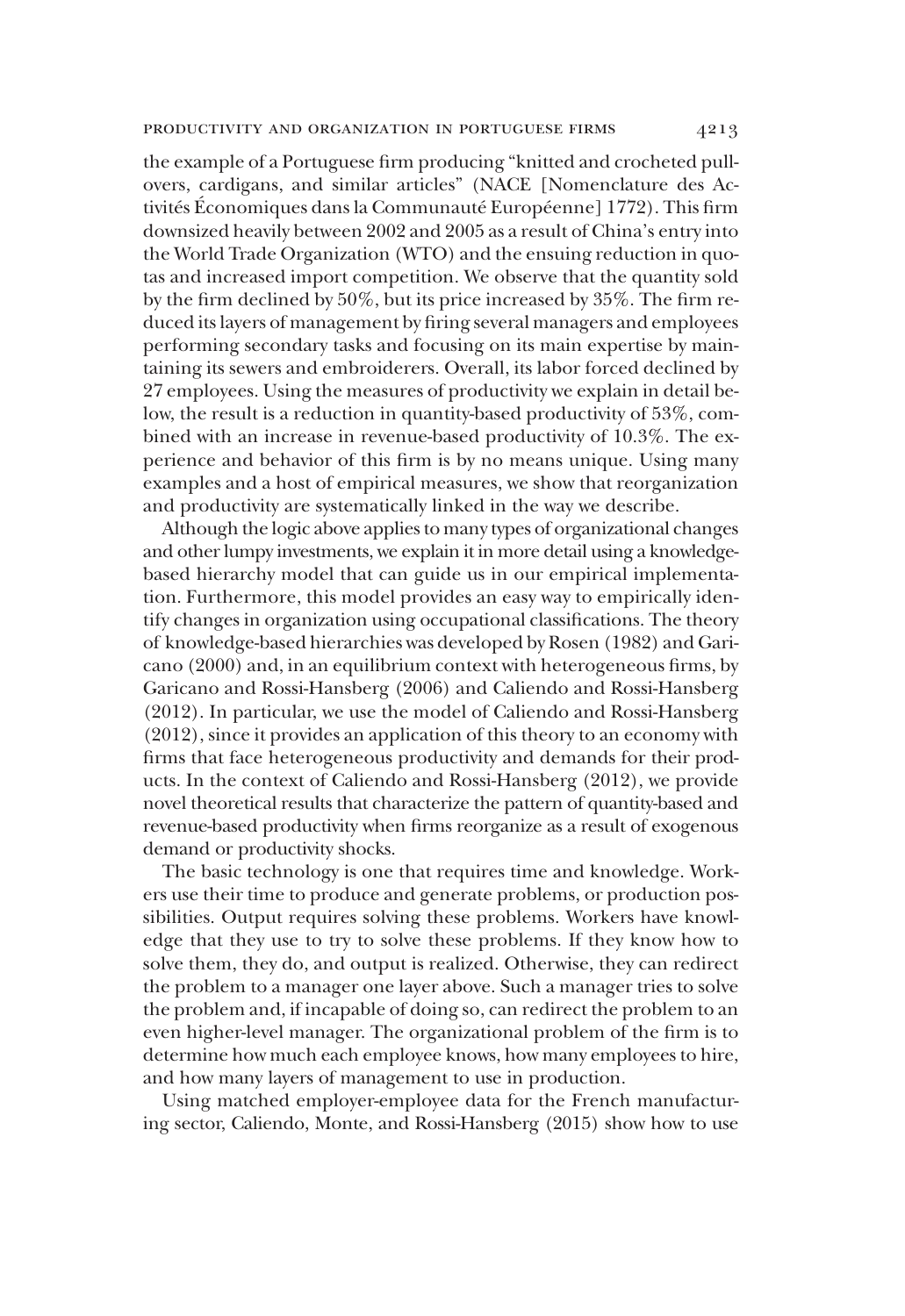occupation data to identify the layers of management in a firm.<sup>1</sup> They show that the theory of knowledge-based hierarchies can rationalize the layer-level changes in the number of employees and wages as firms grow either with or without changing layers. For example, as implied by the theory, a reorganization that adds a layer of management leads to increases in the number of hours employed in each layer but also to a reduction in the average wage in each preexisting layer. In contrast, when firms grow without reorganizing, they add hours of work to each layer and increase the wages of each worker. This evidence shows that when firms expand and contract, they actively manage their organization by hiring workers with different characteristics. The Portuguese data exhibit the same patterns that Caliendo, Monte, and Rossi-Hansberg (2015) found for France. Importantly, the detailed input, revenue, and quantity data for Portugal allows us to go a step further and measure the productivity implications of changes in organization.

Measuring productivity well is notoriously complicated, and the industrial organization literature has proposed a variety of techniques to do so (see, e.g., Berry, Levinsohn, and Pakes 1995; Olley and Pakes 1996; Levinsohn and Petrin 2003; Wooldridge 2009; De Loecker and Warzinsky 2012; Ackerberg, Caves, and Frazer 2015). The first issue is whether we want to measure quantity-based or revenue-based productivity. The distinction is crucial, since the former measures how effective a firm is in transforming inputs and factors into output, while the latter also measures any price variation, perhaps related to markups, that results from market power. The ability of firms to determine prices due to some level of market power is a reality that is hard to abstract from, particularly when considering changes in scale that make firms move along their demand curve and change their desired prices.

To measure the effect of organizational change on quantity-based productivity, we need a methodology that can account for demand, markup, and productivity shocks over time and across firms.<sup>2</sup> We use the MULAMA methodology proposed by Forlani et al. (2016). This method uses the same cost-minimization assumptions as previous methodologies, such as that of De Loecker and Warzinsky (2012), but makes some relatively strong assumptions on the way demand differs across firms in order to allow for correlated demand and productivity disturbances. Furthermore, it is amenable to introducing the organizational structure we described

<sup>1</sup> Following Caliendo, Monte, and Rossi-Hansberg (2015), several studies have shown that occupational categories can be used to identify layers of management in other data sets. For example, Tåg (2013) uses Swedish data, and Friedrich (forthcoming) uses Danish data.

<sup>2</sup> See Marschak and Andrews (1944) and Klette and Griliches (1996) for a discussion of the output price bias when calculating productivity.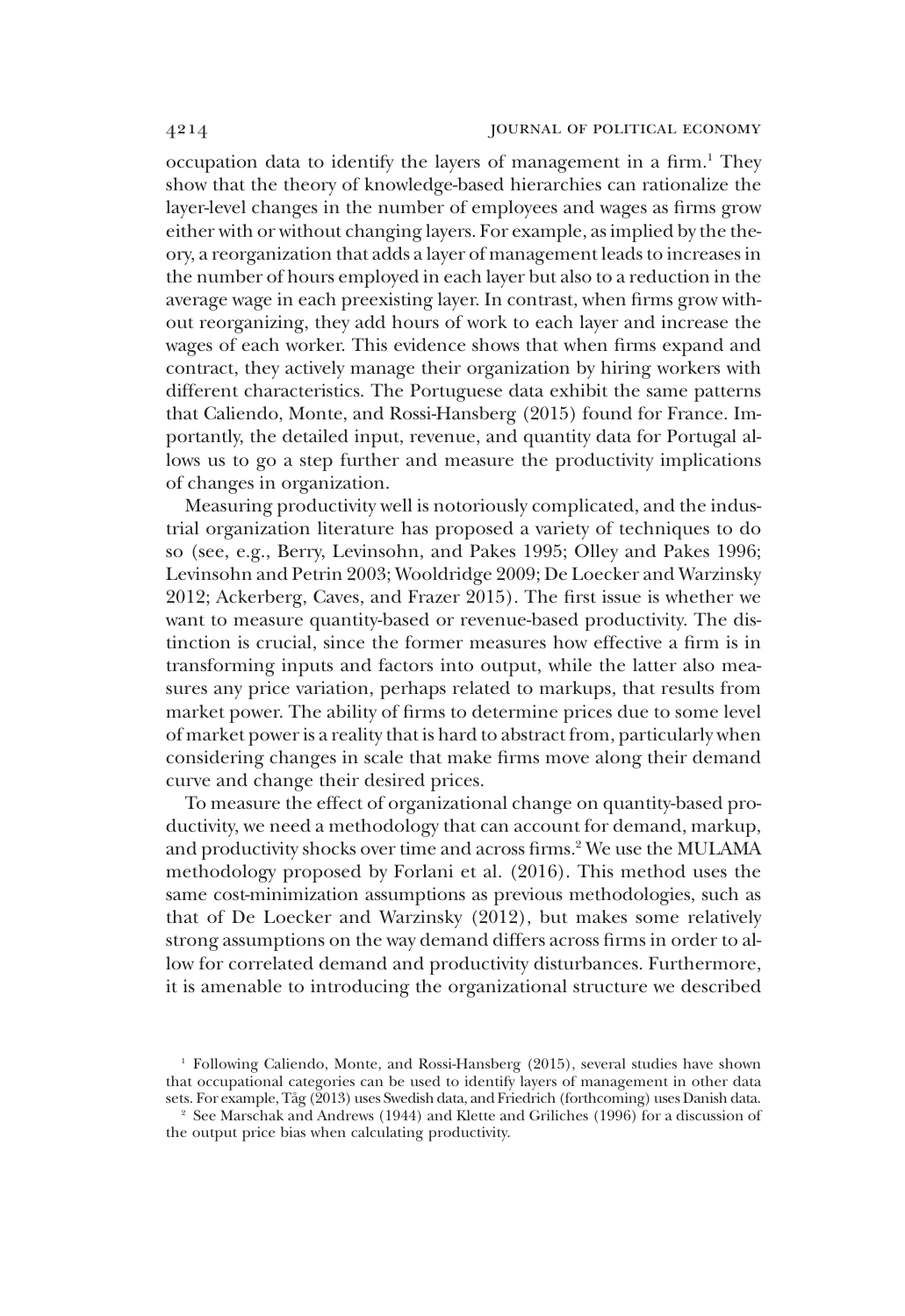#### productivity and organization in portuguese firms 4215

above. Note also that since we focus on changes in quantity-based productivity as a result of a firm reorganization, we can sidestep the difficulties in comparing quantity-based productivity across horizontally differentiated products. Using this methodology and quantity data available in the Portuguese data, we find that adding (dropping) layers is associated with increases (decreases) in quantity-based productivity.<sup>3</sup> In addition, we extend the methodology to structurally estimate revenue-based productivity and show that adding (dropping) layers is associated with decreases (increases) in revenue-based productivity, particularly when we properly control for past prices and shocks, as suggested by the theory.<sup>4</sup>

Up to this point, we have not addressed the issue of causality. The results above state only that adding layers coincides with increases in quantitybased productivity and declines in revenue-based productivity. To the extent that organization, like capital infrastructure, cannot adjust much in the short run in the wake of current-period shocks, the above results can be interpreted as causal. We relax this assumption by using a set of instruments represented by demand and cost shocks predicting organizational changes but uncorrelated with current productivity shocks. The MULAMA estimation strategy allows us to measure these past productivity, demand, and markups shocks. We show that our results on both revenue-based and quantity-based productivity remain large and significant.

Finally, we go one step further and use the quota removals in subindustries of the textile and apparel sector that resulted from China's entry into the WTO as an instrument for a firm's reorganization. Focusing on this sector allows us to explore the implications of a clearly exogenous negative demand shock on reorganization and productivity. In section III, we present a couple of detailed examples of individual firms in this industry that changed their labor force composition and therefore their organization and productivity. In section V.D, we use this exogenous demand shock as an instrument for the change in layers and apply our general methodology. We find that the behavior of firms as a result of the reduction in quotas is very much in line with the rest of our findings.<sup>5</sup>

<sup>3</sup> In Caliendo et al. (2018), a working-paper version of this publication, we show that our findings survive a variety of robustness checks and alternative formulations of the productivity process. For example, we can allow for changes in organization to have a permanent or only a contemporaneous impact on quantity-based productivity.

<sup>4</sup> In Caliendo et al. (2018), we also find, using a host of different measures of revenue productivity—from value added per worker to Olley and Pakes (1996), Wooldridge (2009), and De Loecker and Warzinsky (2012)—that adding layers is related to decreases in revenuebased productivity.

<sup>5</sup> In a related result, Garcia-Marin and Voigtländer (2019) find, among new Chilean exporters, a reduction in revenue-based productivity and an increase in quantity-based productivity. The mechanism and findings in our paper can be used directly to rationalize their findings, since exporting amounts to a firm revenue shock.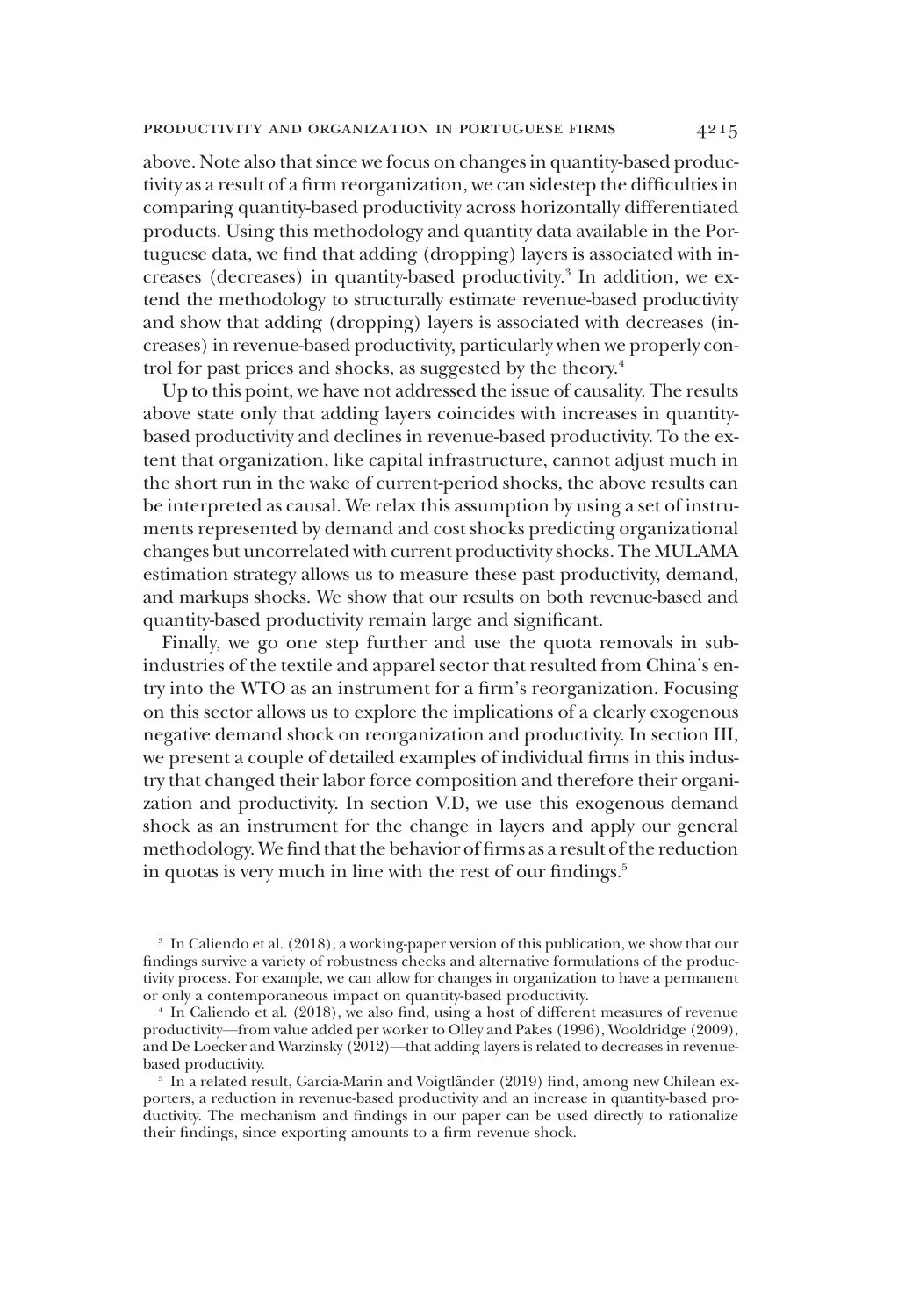In sum, this paper shows that the organizational structure of firms, as measured by their hierarchical occupational composition, has direct implications on the productivity of firms. As they add organizational layers, their quantity-based productivity increases, although the corresponding expansion decreases their revenue productivity as they reduce prices.<sup>6</sup> This endogenous component of productivity determines, in part, the observed heterogeneity in both revenue-based and quantity-based productivity across firms. Failure to reorganize in order to grow can, therefore, result in an inability to exploit available productivity improvements. This would imply that firms remain inefficiently small, as has been documented in some developing countries (Hsieh and Klenow 2014).

The literature on firm organization and productivity is small and only broadly related to fully specified theories. Bloom and van Reenen (2011) and Henderson and Gibbons (2013) provide nice overviews of the findings relating organization or human resources management practices and productivity. Studies that focus on particular industries, like that of Ichniowski, Shaw, and Prennushi (1997), find large effects of certain management practices on productivity, although Bloom and van Reenen (2011) argue that causality is not always credibly established, and many results use only cross-sectional data or disappear when using time-series variation. Ichniowski and Shaw (2003) provide a survey of the literature and argue that advances in information technology and a skilled labor force seem to generate increases in productivity. Caroli and van Reenen (2001) provide perhaps the best example of a study that links organizational change to measures of productivity using detailed, firm-level data. Subsequently, Bloom and van Reenen (2011) have credibly established an empirical link between management practices and productivity, as have Lazear and Shaw (2007), from the perspective of personnel economics. Garicano and Hubbard (2016) study the role of organization on productivity among law firms and find large effects. Relative to this literature, we offer a consistent measure of a characteristic of a firm's organization: the number of layers.7 Changes in this measure can be interpreted within a fully fledged theory of the organization of a firm's labor force. Furthermore, the theory specifies the effects that changes in layers should

<sup>6</sup> Our results also relate to the cost pass-through literature, given that a reorganization affects cost and, in turn, prices. As a result, in this paper, we also calculate the cost passthrough for all firms (what we refer to as the unconditional measure) and for firms that change organization (conditional). We find that the unconditional cost pass-through estimates are similar to the ones in the literature but that the estimates conditional on firms reorganizing are somewhat larger, as expected.

<sup>7</sup> Rajan and Wulf (2006) and Guadalupe and Wulf (2010) also measure changes over time in management layers and relate them to economic outcomes. They do not, however, link organizational change to structural measures of quantity- and revenue-based productivity.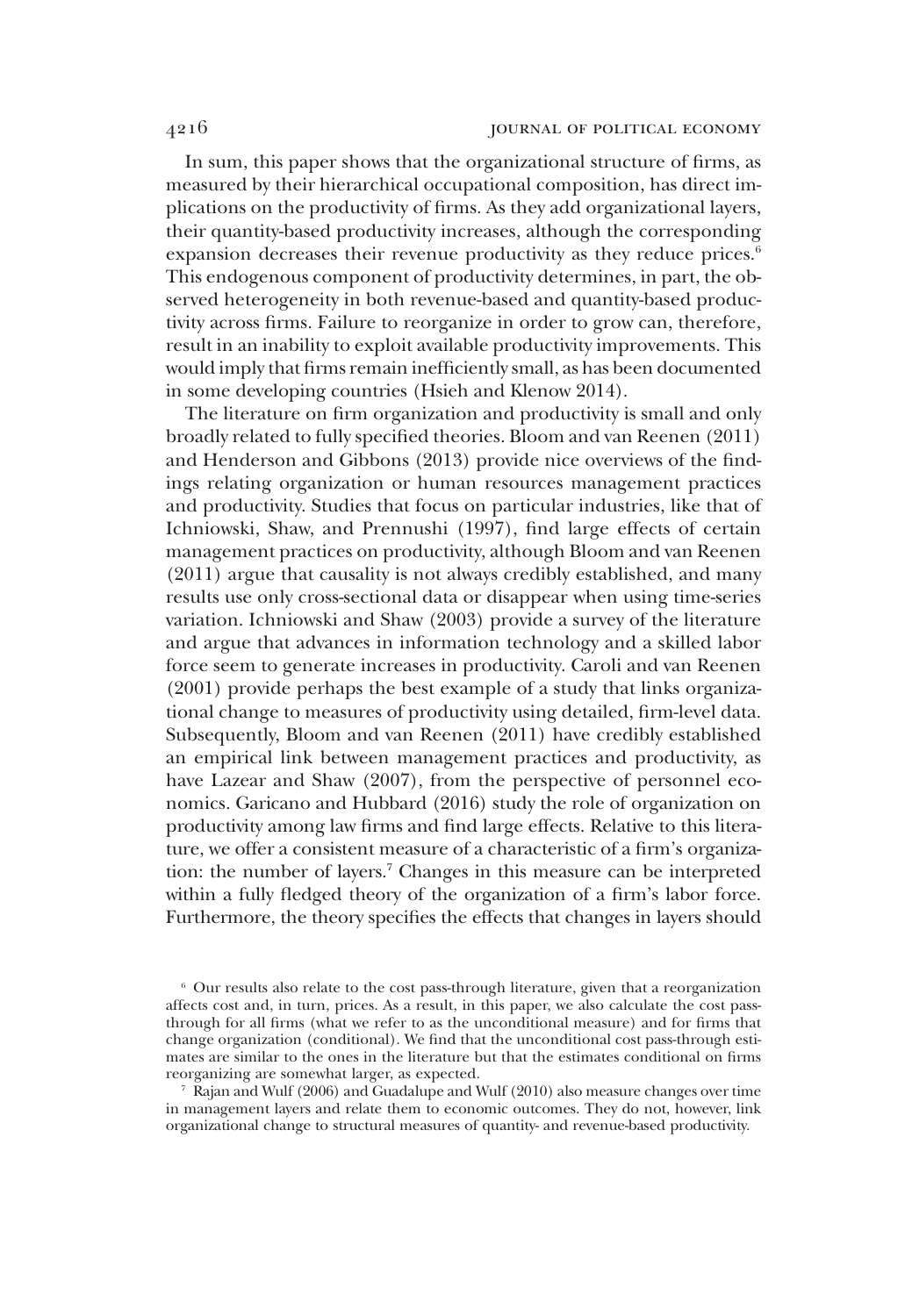have on revenue-based versus quantity-based productivity. The main contribution of this paper is thus to provide a theory-consistent estimation of the effect that this form of organizational change has on revenue-based and quantity-based productivity for a large fraction of firms in the Portuguese economy.

The rest of this paper is organized as follows. In section II, we provide a short recap of the knowledge hierarchy theory that we use to guide our empirical exploration and describe its implications for productivity. We then finish the section with several examples of Portuguese firms that went through a process of reorganization. Section III discusses the Portuguese manufacturing data set we use in the paper and presents the basic characteristics of Portuguese production hierarchies. In particular, we show that firms with different numbers of layers are in fact different and that changes in the number of layers are associated with the expected changes in the number of workers and wages at each layer. Section IV presents the methodology we use to measure quantity-based and revenue-based productivity. Section V presents our main empirical specifications and results, as well as our results for revenue-based and quantity-based productivity using the China textile shock. Section VI presents a variety of robustness checks and our estimates of aggregate effects. Section VII concludes. The appendix (apps. A–F are available online) includes more details on our data set, a description of all tables and figures, and additional derivations and robustness tests of the results in the main text.

# II. Sketch of a Theory of Organization and Its Empirical Implications

The theory of knowledge-based hierarchies, initially proposed by Garicano (2000), has been developed using a variety of alternative assumptions (for a review, see Garicano and Rossi-Hansberg 2015). Here we discuss the version of the technology with homogenous agents and heterogeneous demand developed by Caliendo and Rossi-Hansberg (2012).

So consider firm  $i$  in period  $t$  that faces a Cobb-Douglas technology

$$
Q_{il}(O_{il}, M_{il}, K_{il}) = A_{il} O_{il}^{\alpha_0} M_{il}^{\alpha_{kl}} K_{il}^{\gamma - \alpha_{kl} - \alpha_0}, \qquad (1)
$$

with quantity-based productivity  $A_{ii}$ ; returns to scale given by  $\gamma$ ; and  $O_{ii}$ denoting the labor input,  $M_{ii}$  material inputs, and  $K_{ii}$  capital. The parameter  $\alpha_0 \geq 0$  represents the expenditure share on the labor input,  $\alpha_M \geq 0$ on material, and  $\gamma - \alpha_M - \alpha_O$  on physical capital. The labor input is produced using the output of a variety of different workers with particular levels of knowledge. The organizational problem is embedded in this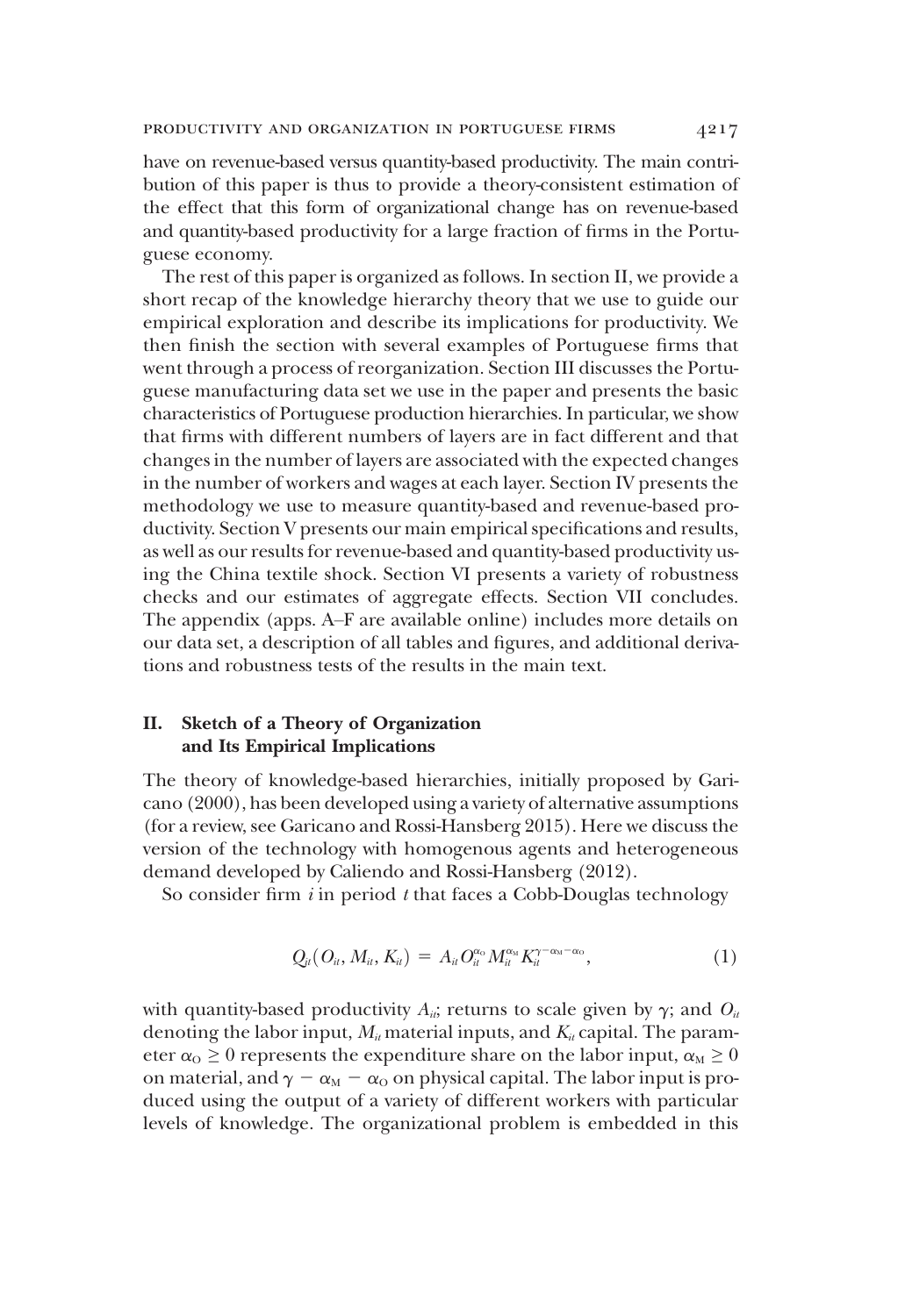input. That is, we interpret the output of the knowledge hierarchy as generating the labor input of the firm. Hence, in the rest of this section, we focus on the organizational problem of labor and abstract from capital and material. We return to the other factors in our estimation of productivity below.

Production of the labor input requires time and knowledge. Agents employed as workers specialize in production and use their unit of time working in the production floor and their knowledge to deal with any problems they face in production. Each unit of time generates a problem that, if solved, yields 1 unit of output. Agents employed as managers specialize in problem-solving, use  $h$  units of time to familiarize themselves with each problem brought by a subordinate, and solve the problems using their available knowledge. Problems are drawn from a distribution  $F(z)$ , with  $F''(z) < 0$ . Workers in a firm know how to solve problems in an interval of knowledge  $[0,z^0_L],$  where the superindex  $0$  denotes the layer (0 for workers) and the subindex the total number of management layers in the firm, L. Problems outside this interval are passed on to managers of layer 1. Hence, if there are  $n_L^0$  workers in the firm,  $n_L^1 = h n_L^0 (1 - F(z_L^0))$ ,<br>managers of layer 1 are needed. In general managers in layer *l* learn managers of layer 1 are needed. In general, managers in layer  $\ell$  learn  $[Z_L^{\ell-1}, Z_L^{\ell}]$ , and there are  $n_L^{\ell} = h n_L^0 (1 - F(Z_L^{\ell-1}))$  of them, where  $Z_L^{\ell} = \sum_{\ell=1}^{\ell} \mathbb{Z}^{\ell}$  Problems that are not solved by anyone in the firm are discarded  $\Sigma_{l=0}^{\ell}z_{L}^{l}.$  Problems that are not solved by anyone in the firm are discarded. Agents with knowledge  $z_L^i$  obtain a wage  $w(z_L^i)$ , where  $w'(z_L^i) > 0$  and  $w''(z_L^i) > 0$ . Market wages simply compensate agents for their cost of ac $w''(z_L^{\ell}) \geq 0$ . Market wages simply compensate agents for their cost of ac-<br>quiring knowledge quiring knowledge.

The organizational problem of the firm is to choose the number of workers in each layer, their knowledge and therefore their wages, and the number of layers.<sup>8</sup> Hence, consider a firm that produces a quantity O of the labor input:  $C_L$  (O; w) is the minimum cost of producing a labor input  $O$  with an organization with  $L$  layers at a prevailing wage schedule  $w(\cdot)$ ; namely,

$$
C_L(O; w) = \min_{\{n'_L, z'_L\}_{L=0}^L \geq 0} \sum_{\ell=0}^L n'_L w(z'_L), \qquad (2)
$$

subject to

$$
O \leq F(Z_L^L) n_L^0, \tag{3}
$$

$$
n_L^{\ell} = h n_L^0 [1 - F(Z_L^{\ell-1})] \text{ for } L \ge \ell > 0,
$$
 (4)

$$
n_L^L = 1. \tag{5}
$$

<sup>8</sup> Throughout, we refer to the number of layers of the firm by the number of management layers. So firms with only workers have zero layers, firms with workers and managers have one layer, etc.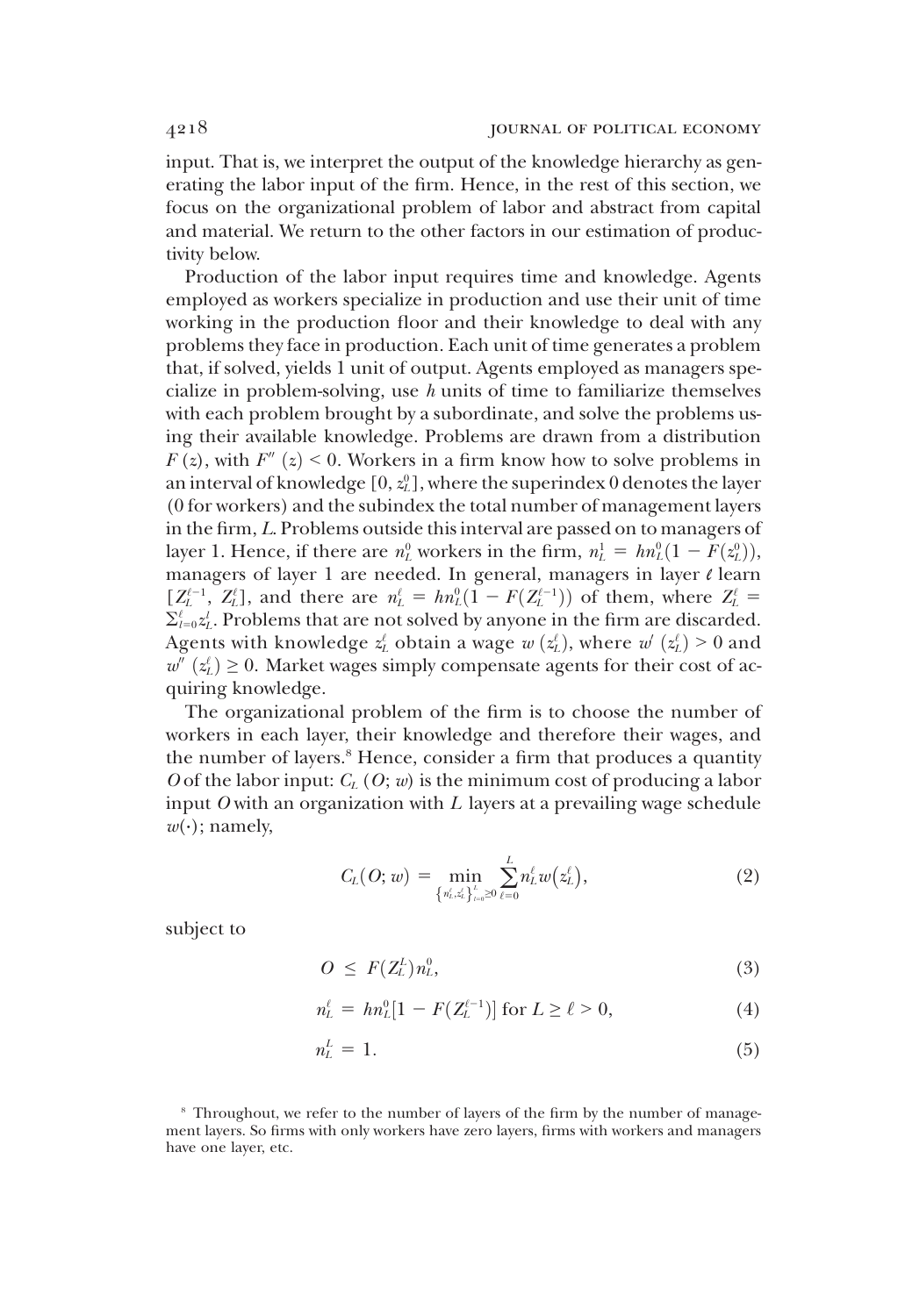

FIG. 1.—Average cost and organization.

The first constraint just states that total production of the labor input should be larger than or equal to  $O$ , the second is the time constraint explained above, and the third states that all firms need to be headed by one CEO. The last constraint is important since it implies that small firms cannot have a small fraction of the complex organization of a large firm. We discuss below the implications of partially relaxing this constraint. The variable cost function is given by

$$
C(O; w) = \min_{L \geq 0} \{ C_L(O; w) \}.
$$

Caliendo and Rossi-Hansberg (2012) show that the average cost function  $(AC(O; w) = C(O; w)/O)$  that results from this problem exhibits the properties depicted in figure 1 (which we reproduce from Caliendo, Monte, and Rossi-Hansberg 2015). Namely, it is U-shaped given the number of layers, with the average cost associated with the minimum efficient scale that declines as the firm adds layers. Each point in the average cost curve in the figure corresponds to a particular organizational design. Note that the average cost curve faced by the firm is the lower envelope of the average cost curve for a given number of layers. The crossings of these curves determine a set of output thresholds (or, correspondingly, demand thresholds) at which the firms decide to reorganize by changing the number of layers.<sup>9</sup> The overall average cost, including material and capital, of a firm that is an input price taker will have exactly the same shape (given our specification of the production function in eq. [1] under  $\gamma = 1$ .

<sup>9</sup> Note that since output increases (decreases) discontinuously when the firm adds (drops) layers, the average cost curve is discontinuous as a function of the level of demand  $\lambda$ .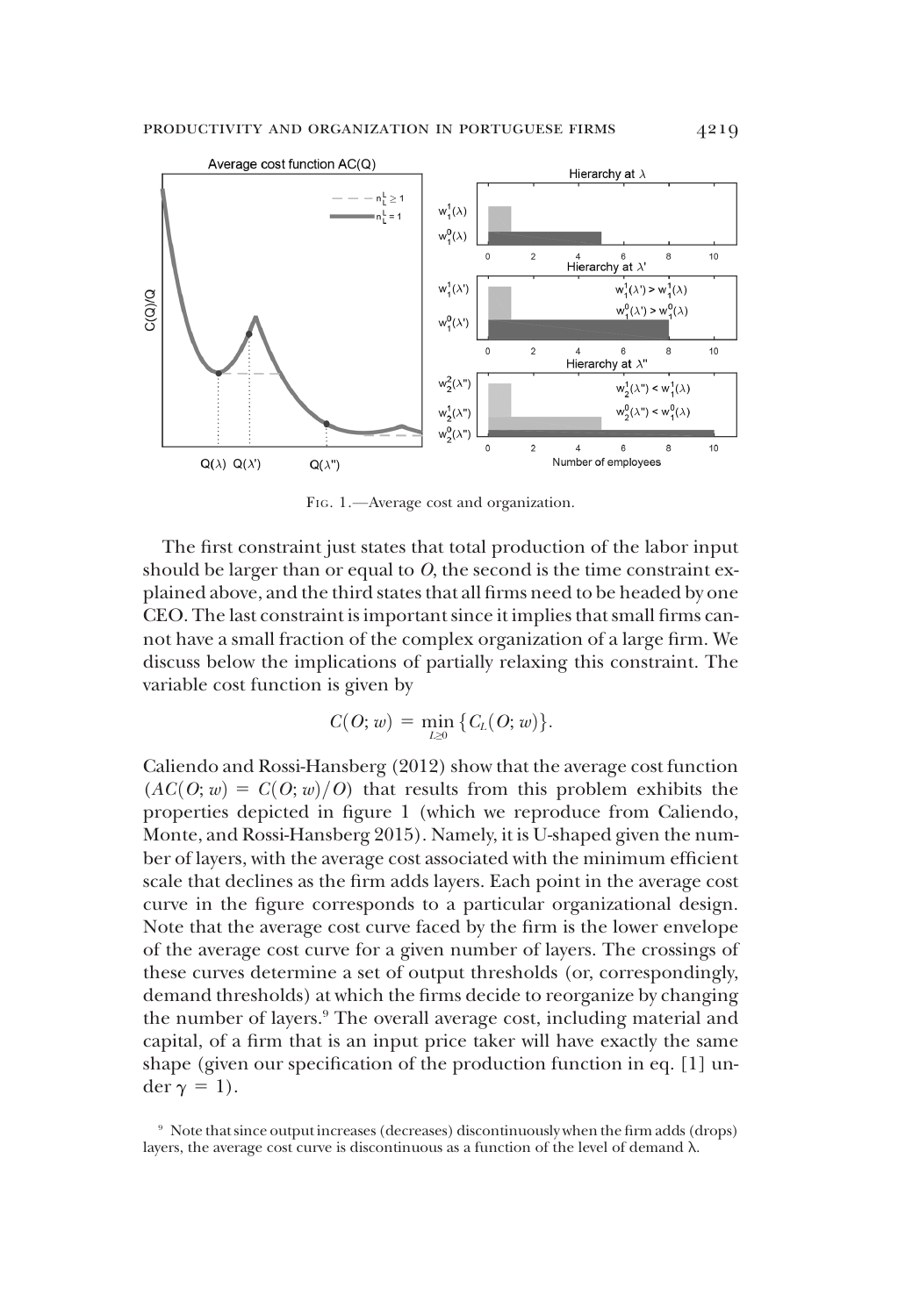Consider the three dots in the figure, which correspond to firms that face different levels of demand as parameterized by  $\lambda$ .<sup>10</sup> Suppose that after solving the corresponding profit maximization using the cost function above, a firm that faces a demand level of  $\lambda$  decides to produce  $Q(\lambda)$  (or  $q(\lambda)$  in logs). The top right panel of figure 1 tells us that it will have one layer with five workers and one layer with one manager above them. The figure also indicates the wages of each of them (the height of each bar), which is increasing with their knowledge. Now consider a firm that as a result of a demand shock expands to  $Q(\lambda')$  without reorganizing, that is, keeping the same number of layers. The firm expands the number of workers and increases their knowledge and wages. The reason is that the one manager needs to hire more-knowledgeable workers, who ask questions less often, in order to increase the manager's span of control. In contrast, consider a firm that expands to  $Q(\lambda'')$ . This firm reorganizes by adding a layer. It also hires more workers at all preexisting layers. However, it hires less-knowledgeable workers, at lower wages, in all preexisting layers. The reason is that by adding a new layer, the firm can avoid paying multiple times for knowledge that is rarely used by the bottom ranks in the hierarchy. In the next section, we show that all these predictions are confirmed by the data.

We can also use figure 1 to show how the organizational structure changes as we relax the integer constraint of the top manager, in (5). First, note that at the minimum efficient scale (MES), which is given by the minimum of the average cost, having one manager at the top is optimal for the firm. So the constraint in (5) is not binding. Hence relaxing the constraint can affect the shape of the average cost function on segments to the right and to the left of the MES. The reason why average costs rise for quantities other than the MES is that firms are restricted to having one manager at the top. Otherwise, the firm could expand the optimal organizational structure at the MES by just replicating the hierarchy proportionally as it adds or reduces managers at the top.

For instance, suppose we allow organizations to have more than one manager at the top; namely,  $n_L^L \geq 1$ . Figure 1 presents dashed lines that depict the shape of the average cost for this case. As we can see, the average cost is flat for segments to the right of the MES up to the point at which the firm decides to add a new layer. At the moment of the switch, the average cost starts falling until it reaches the MES, at which point it becomes flat again. All the predictions that we discussed before still hold

<sup>&</sup>lt;sup>10</sup> In our examples here, we focus on changes in the level of demand. Below, we will further consider changes in the exogenous component of productivity and changes in markups. Indeed, whatever pushes the firm to change its desired output can affect a firm's organizational structure.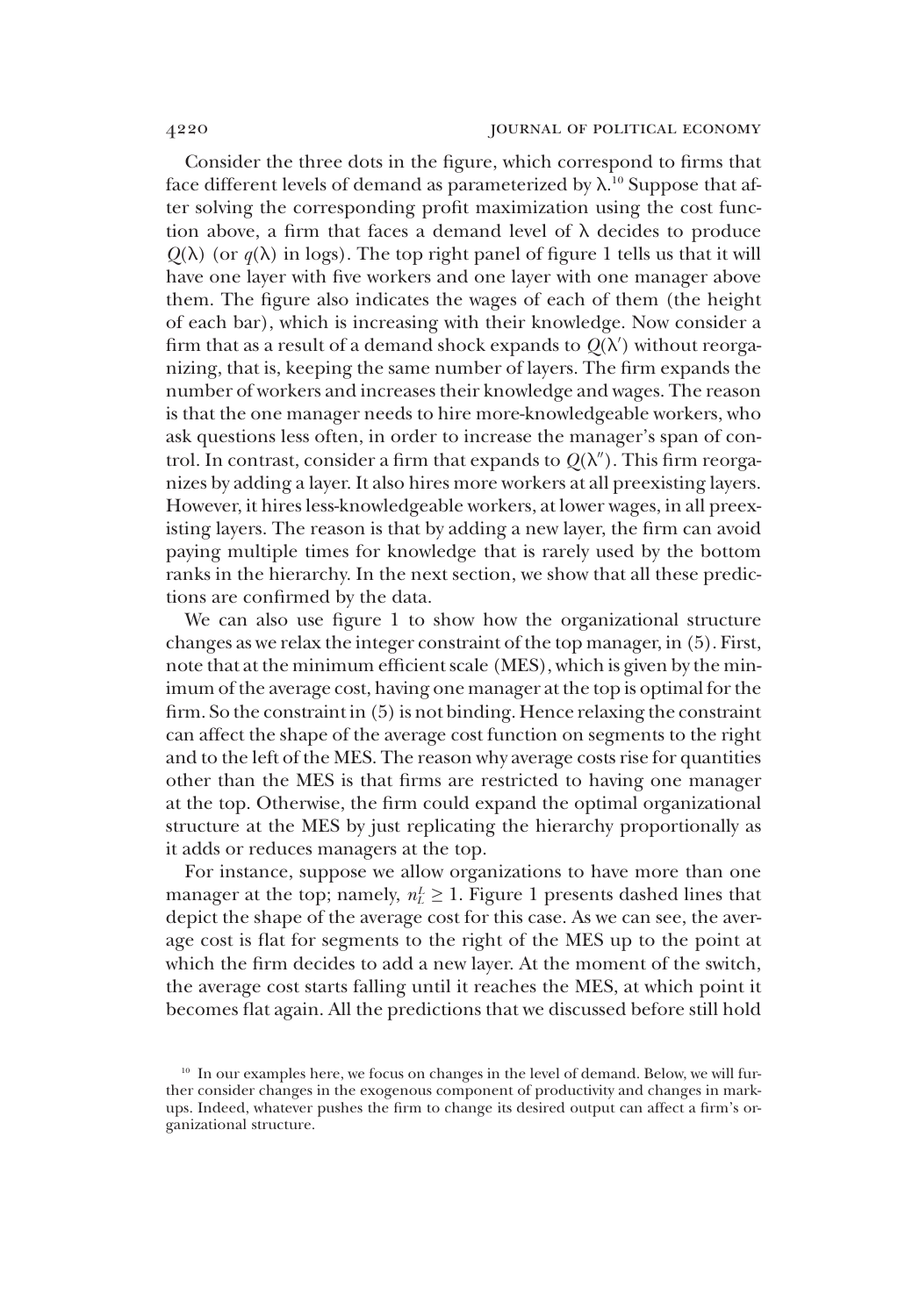for this case. The only difference is the way in which firms expand after they reach their MES up to the point at which they reorganize. We allow for this extra degree of flexibility when we use the structure of the model and take it to the data.<sup>11</sup>

#### A. Productivity Implications: Theory

In section II.B, we show that firms that grow or shrink substantially do so by adding or dropping management layers. These reorganizations also have consequences on the measured productivity of firms. In the model above, quantity-based productivity of a firm in producing the labor input can be measured as the inverse of the average cost at constant factor prices; namely,  $Q(\lambda)/\overline{C}(Q(\lambda); C(\cdot; 1), 1, 1)$ , where  $\overline{C}(Q(\lambda); C(\cdot; w), P_M, r)$ denotes the overall cost function of the firm and  $P_M$  and r the prices of material and capital. Note that  $Q(\lambda)$  denotes quantity produced and not revenue. Revenue-based productivity is instead given by  $P(\lambda)Q(\lambda)$  $\overline{C}(\mathcal{Q}(\lambda); C(\cdot; 1), 1, 1)$ , where  $P(\lambda)$  denotes the firm's output price.

Quantity-based productivity increases with an increase in  $\lambda$  when the firm adds layers. The reason is simply that any voluntary increase in layers is accompanied by an increase in the quantity produced, which results in a lower average cost for the firm when using the new organizational structure. The firm is only willing to add an extra layer of management and hire more managers that do not generate production possibilities at a higher cost if it can use the new organization to produce more at a lower average and marginal cost. Of course, under standard assumptions that lead to a downward-sloping demand, the increase in quantity will also decrease the price that consumers are willing to pay for the good. Note that since the firm is choosing the level of  $\lambda$  at which it switches layers, we know that profits will be continuous in  $\lambda$ . This implies that the increase in revenue has to be identical to the increase in variable costs. Given that, in the presence of fixed production costs, total revenue has to be larger than variable costs in order for profits to be nonnegative, the proportional increase in revenue will be smaller than the proportional increase in costs. The result is a decline in revenue-based productivity.

<sup>&</sup>lt;sup>11</sup> Alternatively, one could also relax the integer constraint by letting  $n^L \geq \epsilon$ , where  $1 > \epsilon > 0$ . Following the discussion above, in this case, the average cost also has flat segments to the left of the MES, up to the point at which it reaches  $n_L^L = \epsilon$ . At this point, the average cost jumps to the level of the MES of the new optimal (and lower) number of layers. Depending on the value of  $\epsilon$ , this will imply that the firm might decide to drop more than one layer. If  $\epsilon$  is low enough, the average cost curve will be a step function with no smoothing declining segments. The lower is  $\epsilon$ , the easier it is for the firm to produce less quantity with more layers, and in the limit, as  $\epsilon \to 0$ , firms converge to  $L = \infty$ . This case is counterfactual, since we observe that in most cases, firms expand by adding one layer at the time (see sec. III).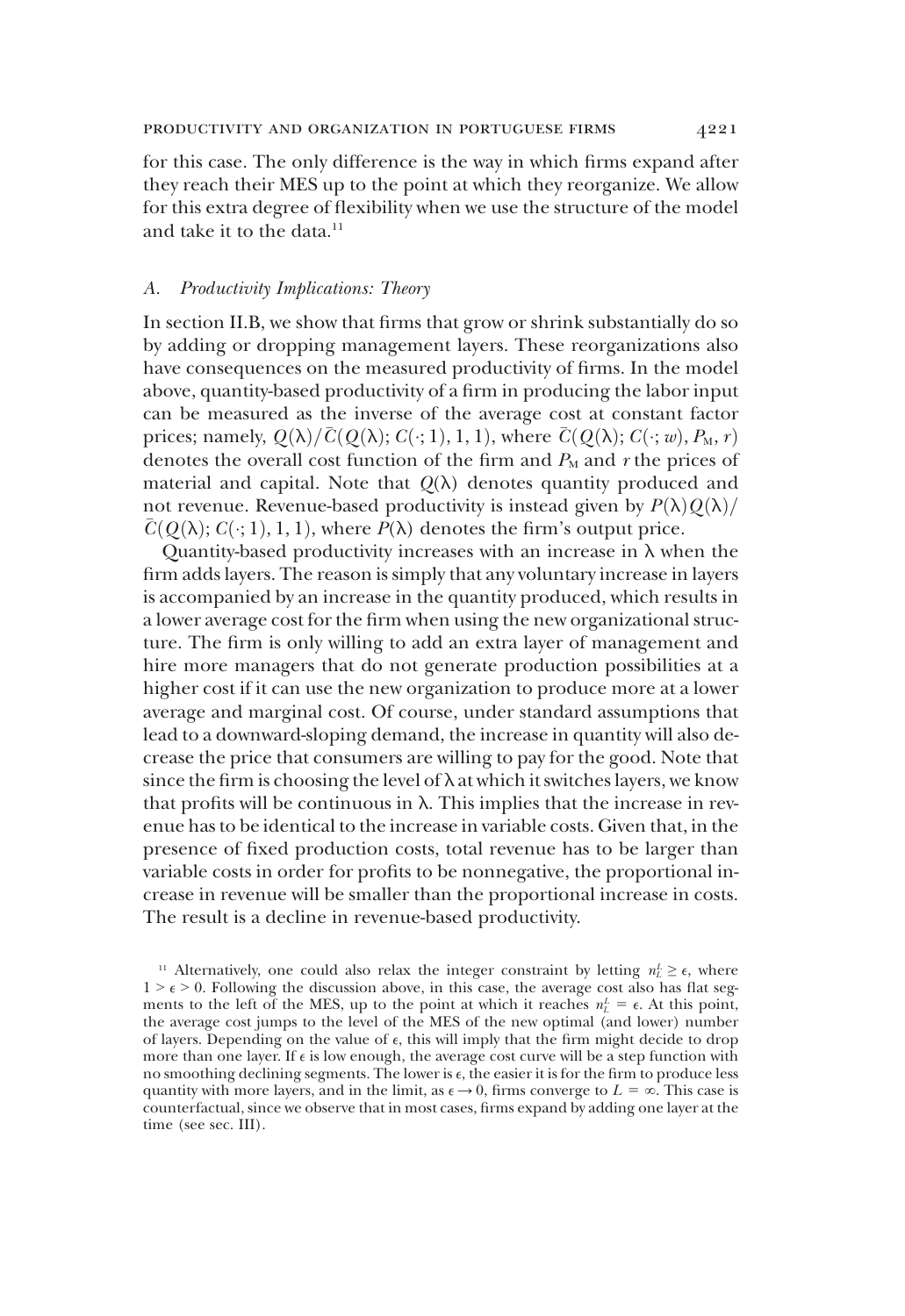The logic above uses the following assumptions, which are necessary for the proof of proposition 1 below.

Assumption 1. Firms face fixed production costs, and their chosen price is an increasing function of their marginal cost.

PROPOSITION 1. Given assumption 1,  $(a)$  quantity-based productivity increases with a marginal increase in  $\lambda$  when the firm adds layers, and (b) revenue-based productivity decreases with a marginal increase in  $\lambda$ when the firm adds layers.

Proof. Without loss of generality, we fix factor prices and focus on the problem of one firm. Profits of a firm with demand draw  $\lambda$  producing with L layers are denoted  $\pi(\lambda, L) = P(\lambda, L)Q(\lambda, L) - C(Q(\lambda, L));$  $C_L(\cdot; 1), 1, 1$  – F, where we denote the price and quantity produced  $P(\lambda, L)$  and  $Q(\lambda, L)$ , respectively, given  $\lambda$  and L, and the fixed production costs F. To ease notation, we let  $\overline{C}(Q(\lambda, L); C_L) \equiv \overline{C}(Q(\lambda, L); C_L(\cdot; 1),$  $1, 1$ ). The level of demand at which the firm is indifferent between producing with L and  $L + 1$  layers is denoted  $\bar{\lambda}$ ; namely,  $\pi(\bar{\lambda}, L) =$  $\pi(\lambda, L + 1) \geq 0.$ 

We prove proposition  $1a$  by contradiction. Consider first how quantitybased productivity changes when a firm at  $\lambda$  experiences demand  $\lambda + \varepsilon$  for  $\varepsilon > 0$ , infinitesimally small—and optimally decides to add a layer.<sup>12</sup> Toward a contradiction, suppose that quantity-based productivity is lower when the firm adds a layer; that is,

$$
\frac{Q(\bar{\lambda}, L+1)}{\bar{C}(Q(\bar{\lambda}, L+1); C_{L+1})} \leq \frac{Q(\bar{\lambda}, L)}{\bar{C}(Q(\bar{\lambda}, L); C_L)}.
$$

In the remainder of the proof, we show that there exists an alternative feasible choice of quantity,  $Q'(\bar{\lambda}, L + 1)$ , that attains higher profits than  $Q(\bar{\lambda}, L + 1)$ , therefore contradicting the optimality of  $Q(\bar{\lambda}, L + 1)$ . First  $Q(\overline{\lambda}, L + 1)$ , therefore contradicting the optimality of  $Q(\overline{\lambda}, L + 1)$ . First, note that—as shown in proposition 2 of Caliendo and Rossi-Hansberg (2012)—since the minimum average cost for a given number of layers decreases with the number of layers, that is,

$$
Q_L^* = \min_{Q} \frac{\overline{C}(Q; C_L)}{Q} \geq Q_{L+1}^* = \min_{Q} \frac{\overline{C}(Q; C_{L+1})}{Q},
$$

and the level of output that achieves this minimum increases with the number of layers, there exists a quantity  $Q'(\bar{\lambda}, L + 1) > Q(\bar{\lambda}, L)$  such that

$$
\frac{Q(\bar{\lambda}, L+1)}{\bar{C}(Q(\bar{\lambda}, L+1); C_{L+1})} \leq \frac{Q(\bar{\lambda}, L)}{\bar{C}(Q(\bar{\lambda}, L); C_L)} \leq \frac{Q'(\bar{\lambda}, L+1)}{\bar{C}(Q'(\bar{\lambda}, L+1); C_{L+1})}.
$$
(6)

Note that  $Q'(\bar{\lambda}, L + 1) > Q(\bar{\lambda}, L + 1)$  always, since  $Q(\bar{\lambda}, L + 1)$  is in the creasing segment of the average cost curve, that is  $Q(\bar{\lambda}, L + 1) < Q^*$ . decreasing segment of the average cost curve, that is,  $Q(\overline{\lambda}, L + 1) \leq Q^*_{L+1}$ .

<sup>12</sup> To ease notation, we drop from the proof, from now on, ε.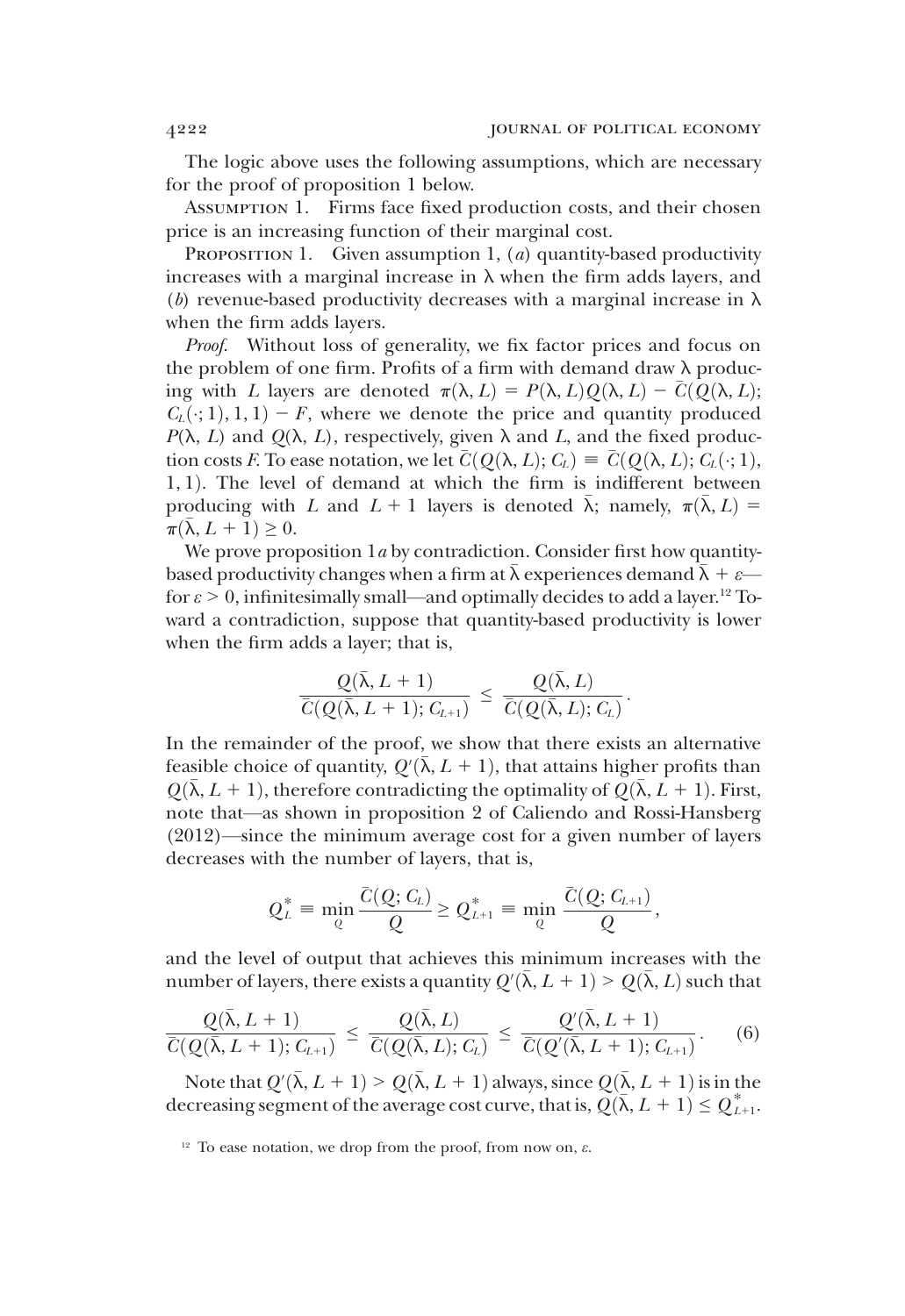To see this, note that if the firm had chosen a quantity level associated with the same average cost but on the increasing segment of the average cost curve, that is,  $Q''(\bar{\lambda}, L + 1) \ge Q_{L+1}^*$ , such that

$$
\frac{Q''(\bar{\lambda}, L+1)}{\bar{C}(Q''(\bar{\lambda}, L+1); C_{L+1})} = \frac{Q(\bar{\lambda}, L+1)}{\bar{C}(Q(\bar{\lambda}, L+1); C_{L+1})},
$$

the firm would have set lower prices and obtained lower profits. Therefore,  $Q'(\bar{\lambda}, L + 1) > Q(\bar{\lambda}, L + 1)$ .<br>Since the marginal cost is incre

Since the marginal cost is increasing in quantity—as shown in proposition 1 of Caliendo and Rossi-Hansberg (2012)—if prices are increasing in the marginal cost, then  $P(Q'(\bar{\lambda}, L + 1)) \ge P(Q(\bar{\lambda}, L + 1))$ . Combined<br>with inequality (6), the latter implies that with inequality (6), the latter implies that

$$
\frac{P(Q'(\bar{\lambda}, L+1))Q'(\bar{\lambda}, L+1)}{\bar{C}(Q'(\bar{\lambda}, L+1); C_{L+1})} \geq \frac{P(Q(\bar{\lambda}, L+1))Q(\bar{\lambda}, L+1)}{\bar{C}(Q(\bar{\lambda}, L+1); C_{L+1})}.
$$

Since the cost function—as shown in proposition 1 of Caliendo and Rossi-Hansberg (2012)—is strictly increasing in quantity, a fortiori

$$
P(Q'(\bar{\lambda}, L+1))Q'(\bar{\lambda}, L+1) - \bar{C}(Q'(\bar{\lambda}, L+1); C_{L+1})
$$
  
\n
$$
\geq P(Q(\bar{\lambda}, L+1))Q(\bar{\lambda}, L+1) - \bar{C}(Q(\bar{\lambda}, L+1); C_{L+1});
$$

that is, the profits associated with  $Q(\bar{\lambda}, L + 1)$  are higher than those as-<br>sociated with  $Q(\bar{\lambda}, L + 1)$ . This is a contradiction. Hence quantity-based sociated with  $Q(\lambda, L + 1)$ . This is a contradiction. Hence quantity-based productivity is strictly higher after adding layers at  $\lambda$ . So we have proven proposition 1a, namely, that quantity-based productivity increases with a marginal increase in  $\lambda$  when the firm adds layers.

We prove proposition 1b directly. Consider how revenue-based productivity changes when the firm with demand level  $\lambda$  adds a layer. Since  $\pi(\overline{\lambda}, L) = \pi(\overline{\lambda}, L + 1),$ 

$$
P(\bar{\lambda}, L+1)Q(\bar{\lambda}, L+1) - P(\bar{\lambda}, L)Q(\bar{\lambda}, L)
$$
  
=  $\bar{C}(Q(\bar{\lambda}, L+1); C_{L+1}) - \bar{C}(Q(\bar{\lambda}, L); C_{L}).$ 

Since  $\pi(\bar{\lambda}, L + 1) \ge 0$  and  $F > 0$ ,  $P(\bar{\lambda}, L + 1)Q(\bar{\lambda}, L + 1) > \bar{C}(Q(\bar{\lambda}, L +$ 1);  $C_{L+1}$ ), which implies that

$$
\frac{P(\bar{\lambda}, L+1)Q(\bar{\lambda}, L+1)-P(\bar{\lambda}, L)Q(\bar{\lambda}, L)}{P(\bar{\lambda}, L+1)Q(\bar{\lambda}, L+1)} < \frac{\bar{C}(Q(\bar{\lambda}, L+1); C_{L+1})-\bar{C}(Q(\bar{\lambda}, L); C_{L})}{\bar{C}(Q(\bar{\lambda}, L+1); C_{L+1})},
$$

or

$$
\frac{P(\bar{\lambda}, L)Q(\bar{\lambda}, L)}{\overline{C}(Q(\bar{\lambda}, L); C_L)} > \frac{P(\bar{\lambda}, L+1)Q(\bar{\lambda}, L+1)}{\overline{C}(Q(\bar{\lambda}, L+1); C_{L+1})}.
$$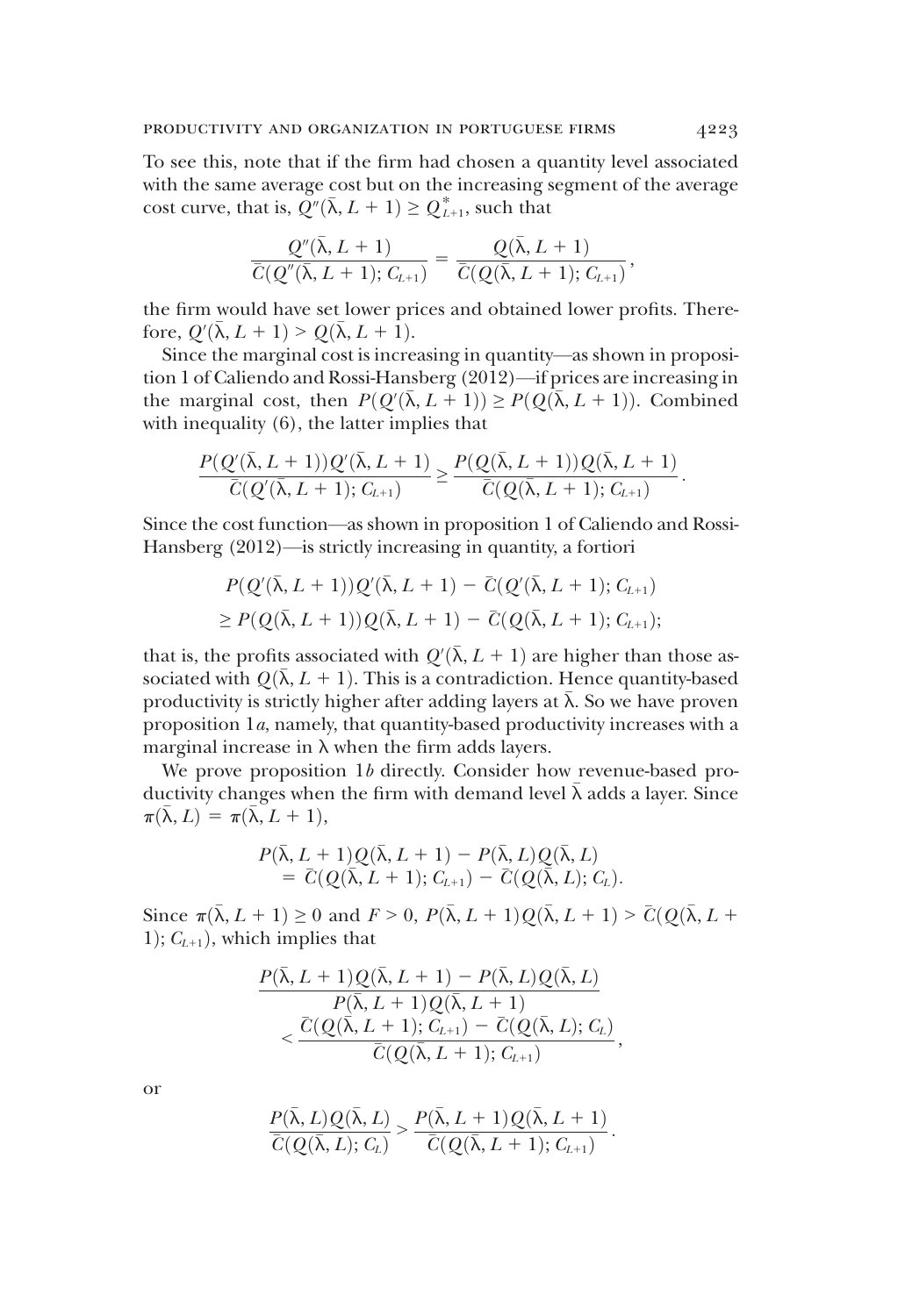Hence, we have proven proposition  $1b$ , namely, that revenue-based productivity decreases with a marginal increase in  $\lambda$  when the firm adds layers. QED

This effect in both types of productivity is illustrated in figure 2, where we consider the effect of a shock in  $\lambda$  that leads to a reorganization that adds one layer of management.

In sum, firms that add layers as a result of a marginal revenue shock increase their quantity discontinuously. The new organization is more productive at the new scale, resulting in an increase in quantity-based productivity, but the quantity expansion decreases price and revenue-based



FIG. 2.—Changes to quantity- and revenue-based productivity as a firm adds layers.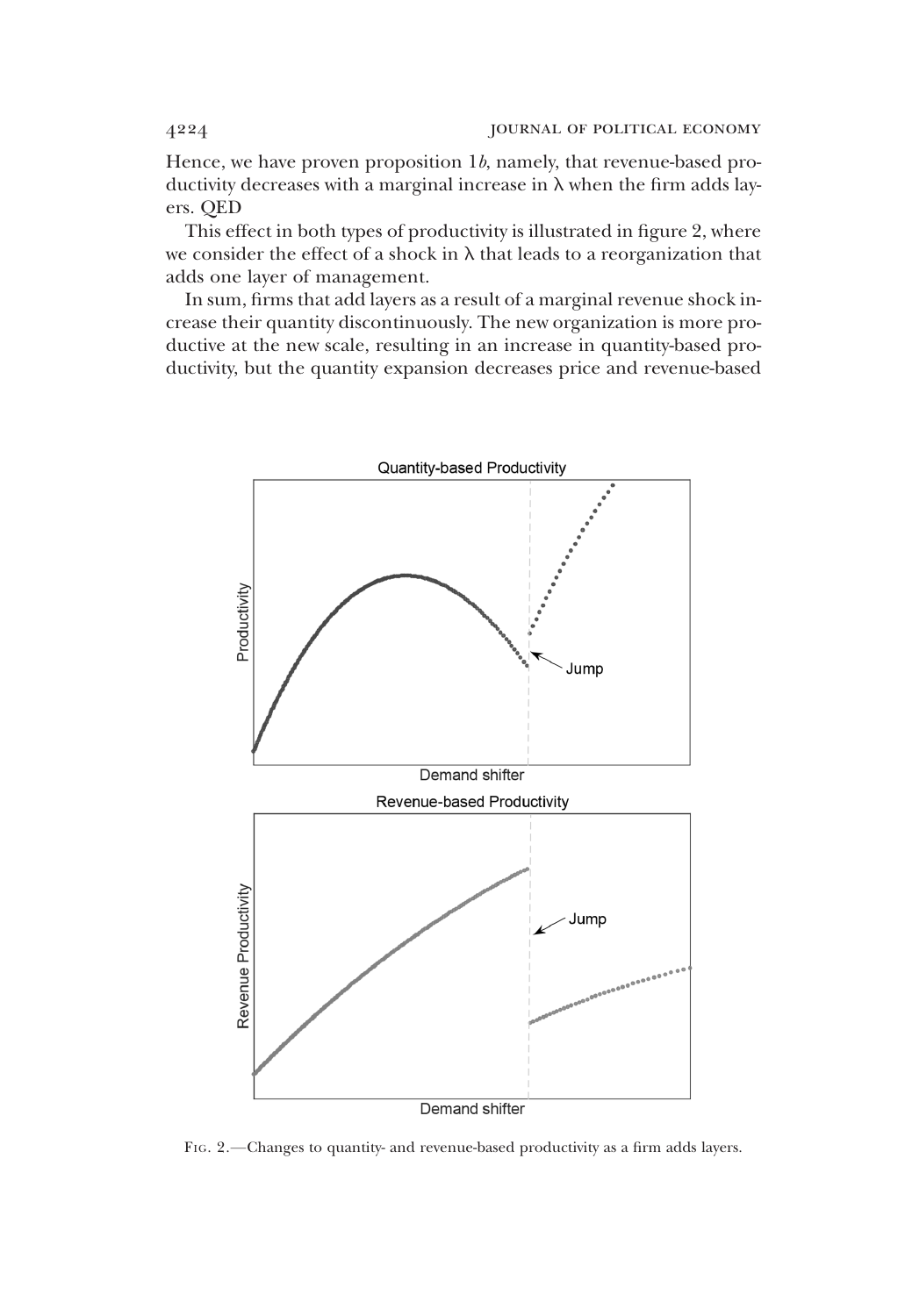productivity. When firms face negative shocks that make them drop layers, we expect the opposite effects.

# B. Some Portraits of Actual Reorganizations

The mechanism described above is naturally an abstraction of reality. To illustrate the way in which firms actually reorganize in the data, we present a series of examples of firms that go through this process of reorganization. We choose a variety of examples that include firms in many industries—some that grow and some that decline. For each example, we briefly describe the firm and the process of reorganization that it went through. In addition, we show how quantity-based productivity, revenuebased productivity, and value added per worker changed. The precise methodology and data used to measure quantity-based productivity and revenue-based productivity are presented in detail in section IV.

# 1. Example: A Firm That Adds Layers

We start with the example of a single-product firm producing aluminium cookware (anonymous, given confidentiality requirements). It increased its workforce over time and, in particular, by 27% between 1996 and 1998. In the same period, exports increased by 170% and went from representing 10% of the firm's sales in 1996 to 16% in 1998. Between 1997 and 1998, the firm reorganized and added a layer of management.

Our firm had a layer of workers and a layer of managers until 1997 and added a new layer of management in 1998 (so it went from one to two layers of management). As the theory suggests, its quantity-based productivity grew by 16.9% when we compare the 2 years prior to the reorganization (1996–97) to the 2 years after it (1998–99). In contrast, value added per worker fell by 15.8%, and revenue-based productivity fell by 10%. Of course, we discuss the details of the estimation of both types of productivity extensively below. In section V, we show that this pattern of changes in productivity is typical in our data when a firm increases the number of layers.

To explore this case further, figure 3 shows the corresponding levels of output, prices, and revenue for the same firm and time period. The graph shows how, in fact, the increase in quantity-based productivity is accompanied by an increase in quantity, a fairly large decrease in price, and a small increase in revenue. These changes align exactly with our story, in which the increase in quantity-based productivity generated by the reorganization (that adds a layer of management) leads to an increase in quantity, a lower marginal cost that leads to a decline in price, and a correspondingly muted increase in revenue and decline in revenue-based productivity. Note that quantity in this firm grows not only at the time of the reorganization but before and after it as well. This is consistent with a firm that is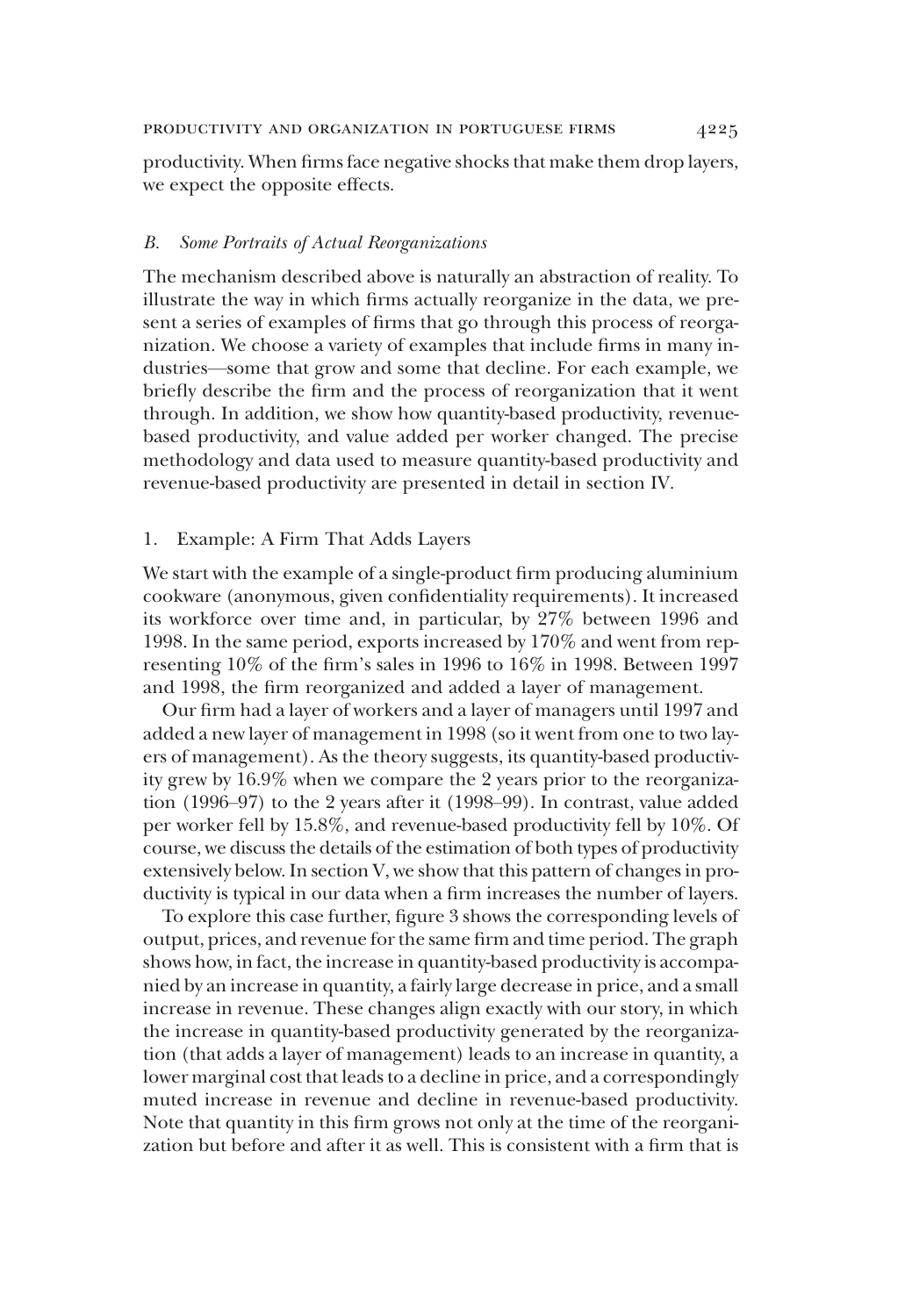

FIG. 3.—Example of a firm that adds layers: output, price, and revenue.

progressively moving toward the quantity threshold at which it decides to reorganize. In these other years, demand and productivity shocks do not trigger a reorganization, and so we do not see the corresponding decline in price.

# 2. Example: A Shock to Textile and Apparel Firms

One issue with the previous example is that we do not know what caused the growth of this firm. Fortunately, our sample covers the period in which China entered the WTO. So we now present two more examples of firms producing in the textile and apparel industry. The reorganization of these firms was arguably triggered by an exogenous event, namely, the reductions in quotas that resulted from China's entry into the WTO.13

The first firm we analyze is one that was hit hard by the (quota) shock and that we referred to in the introduction. The firm produces "knitted and crocheted pullovers, cardigans, and similar articles" (NACE 1772). Between 2002 and 2005, as a result of the quota reduction, it downsizes

<sup>&</sup>lt;sup>13</sup> As a consequence of China joining the WTO, a number of quotas that were imposed at the European Union level on Chinese imports—as well as on imports from other non-WTO countries—were removed. In sec. V.D, we describe in greater detail how we identify the shock and the implications that this shock had for the entire industry.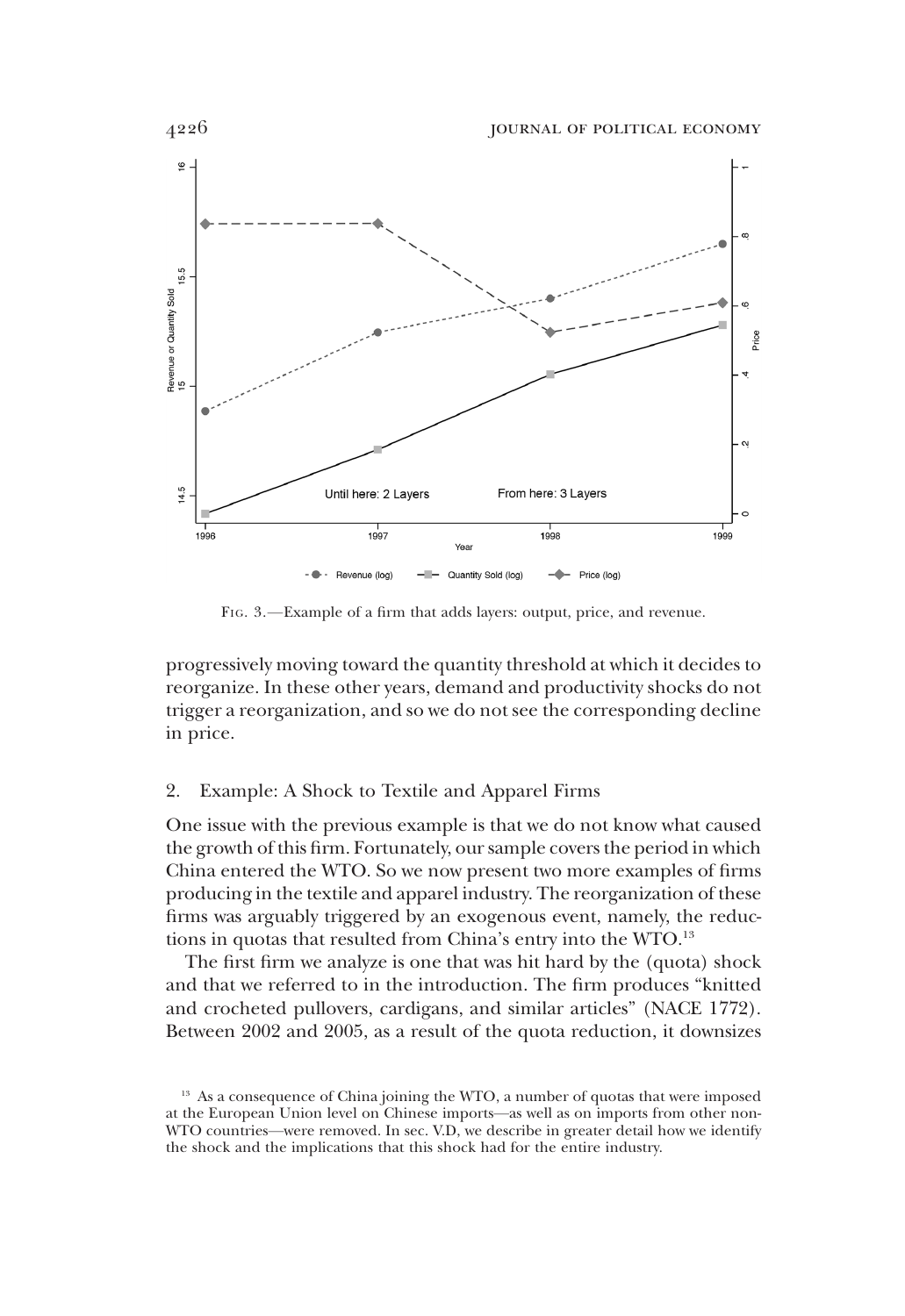|                                         | Layer 0 | Layer 1 | Layer 2 | Layer 3 |
|-----------------------------------------|---------|---------|---------|---------|
| Firm with three layers $(2004)$ :       |         |         |         |         |
| Managers                                |         |         |         |         |
| Technicians and associate professionals |         |         |         |         |
| <b>Clerks</b>                           | $^{2}$  |         |         |         |
| Crafts workers                          | 15      |         | 4       |         |
| Plant and machine operators             | 11      |         |         |         |
| Elementary occupations                  |         |         |         |         |
| Firm with two layers (2005):            |         |         |         |         |
| Managers                                |         |         |         |         |
| Technicians and associate professionals |         |         |         |         |
| <b>Clerks</b>                           |         |         |         |         |
| Crafts workers                          | 4       |         |         |         |
| Plant and machine operators             |         |         |         |         |
| Elementary occupations                  |         |         |         |         |

TABLE 1 Textile and Apparel Firm Reorganization: NACE 1772 Example

NOTE.—Occupations correspond to ISCO-88 one-digit major groups.

rapidly. Table 1 illustrates the hierarchy of the firm before and after the reorganization resulting from the trade shock.14 The labor force goes down from 37 to 10 employees. The quantity sold by the firm declines by 50%, value added falls by 70%, and prices increase by 35%. Imported inputs double. We see that the firm reorganizes and decreases the number of management layers from three to two. Accordingly, and as expected, the firm exhibits a reduction in quantity-based productivity of 51%, an increase in revenue-based productivity of 10.3%, and an increase in value added per worker of 9.3%.

The reorganization of the firm takes a natural form. It fires the three managers it used to have (two in production and operations and one in sales and marketing).<sup>15</sup> In lower layers, the firm fires its fiber preparers

 $14$  As we describe below, throughout the paper, we use the variable qualif (see table A.1) to map occupations to layers. However, for illustration purposes, while describing the reorganization of the firm, we use the occupational variable profissão (which is built following ISCO [International Standard Classification of Occupations]-88). This variable allows us to talk about more concrete and detailed occupations such as "sewers and embroiderers."

<sup>15</sup> Note that within each of the broad occupational categories that we present in the table, there are several subcategories of occupations that can map to different layers. In app. A, we present in greater detail how we map occupations to layers based on the tasks performed and skill requirements (qualif). For example, in 2004, the firm has two clerks: a statistical and finance clerk and a stock clerk. The statistical and finance clerk has a qualif of 60, which corresponds to semiskilled professionals (with higher numbers representing lesser-skilled employees). Based on this qualif, we assign it to layer 0. The stock clerk has a qualif of 71, which corresponds to nonskilled professionals. Based on this qualif, we assign it to layer 0 as well. The stock clerk is fired in 2005. The remaining statistical and finance clerk changes qualif from 60 to 51, which corresponds to skilled professionals. Based on this qualif, we assign it to layer 1. That is, this clerk got a promotion to a more demanding job.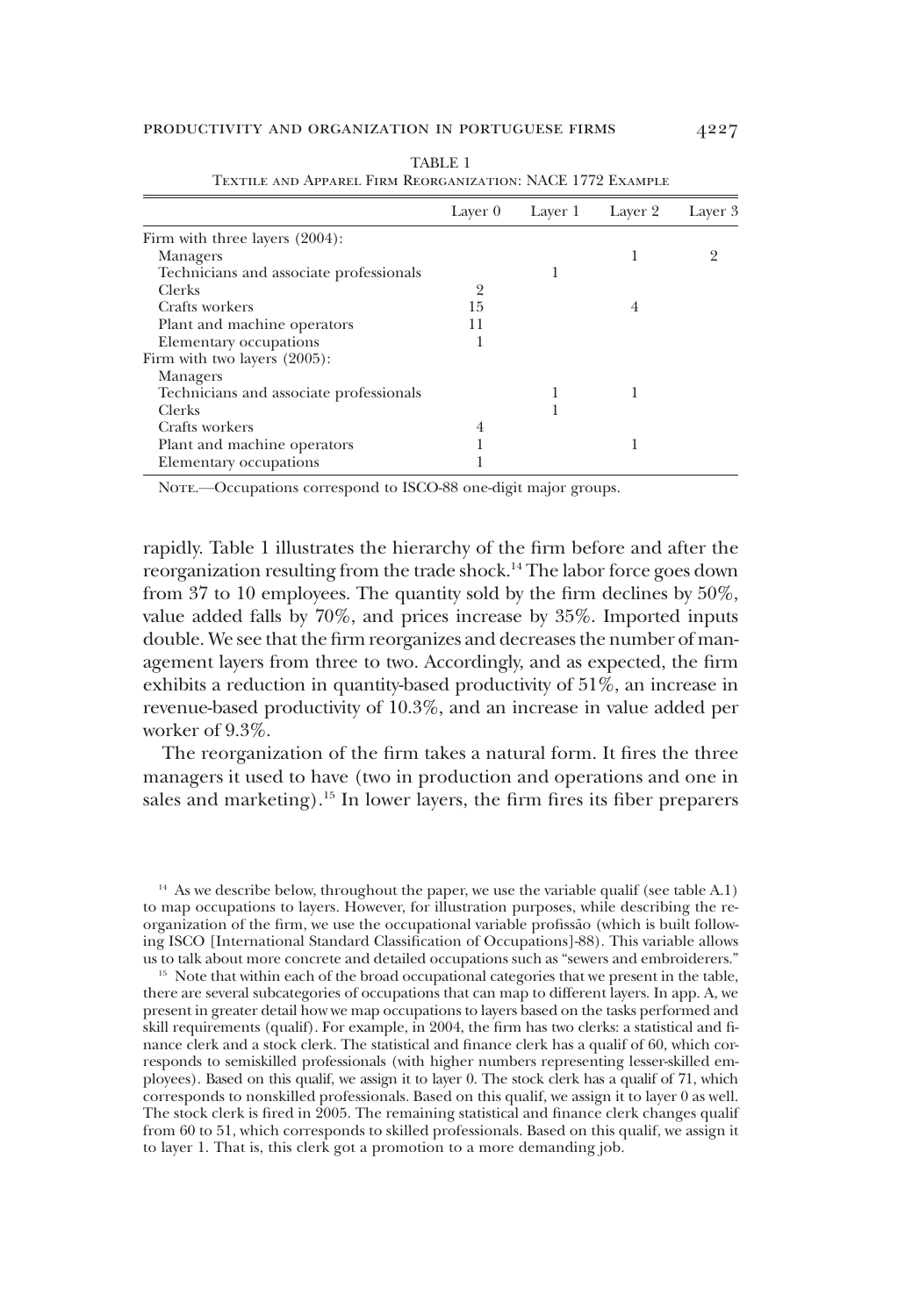and pattern-makers and cutters and now focuses on sewers and embroiderers (reduces the total number but hires a new one). Similarly, it fires a variety of machine operators to focus exclusively on sewing-machine operators. It also fires the one designer it used to employ. The result is the elimination of the top layer and reductions in employment in the bottom layers. Essentially, the firm focuses on its top tasks and substitutes some of the others by producing less and importing more intermediate goods. Even though the firm is shrinking tremendously, the workforce that remains now earns more, as our model predicts, with increases in median wages of 73% in layer 2, 33% in layer 1, and 3% in layer 0.

Our second example of a firm affected by the quota is a larger firm producing woven fabrics (NACE 1720). This firm also goes through a substantial downsizing from 1999 to 2000. Quantity sold decreases by 46% and value added by 30%, but prices rise by 13.8%. In the previous example, we saw that the firm shrank by focusing on its core activities. In contrast, this firm reduces its product scope. It specializes in cotton fabrics (its core product) and drops the production of synthetic fabrics. This is achieved with a reduction in the number of layers of management from three to two and a 46% smaller labor force. Correspondingly, the firm's quantity-based productivity decreases by 11%, but its revenue-based productivity increases by 1.7% and value added per worker by 30%. Table 2 presents the organization of the firm before and after the reorganization.

The firm reduces the number of workers in the lowest layer by firing the workers who are not involved in the production process of the core product. The firm fires its fiber-preparing-, spinning-, and winding-machine operators; weaving- and knitting-machine operators; bleaching-, dyeingand cleaning-machine operators; and steam-engine and boiler operators.

|                                         | Layer 0 | Layer 1        | Layer 2        | Layer 3 |
|-----------------------------------------|---------|----------------|----------------|---------|
| Firm with three layers (1999):          |         |                |                |         |
| Professionals                           |         |                |                | 3       |
| Technicians and associate professionals |         | 5              | 2              |         |
| Clerks                                  | 14      | 10             | $\overline{2}$ |         |
| Crafts workers                          | 17      |                |                |         |
| Plant and machine operators             | 71      | $\overline{2}$ |                |         |
| Elementary occupations                  | 17      |                |                |         |
| Firm with two layers (2000):            |         |                |                |         |
| Professionals                           |         |                |                |         |
| Technicians and associate professionals |         | 5              | 2              |         |
| Clerks                                  | 16      | 8              |                |         |
| Crafts workers                          | 15      |                |                |         |
| Plant and machine operators             | 49      | 3              |                |         |
| Elementary occupations                  | 17      |                |                |         |

TABLE 2 Textile and Apparel Firm Reorganization: NACE 1720 Example

NOTE. - Occupations correspond to ISCO-88 one-digit major groups.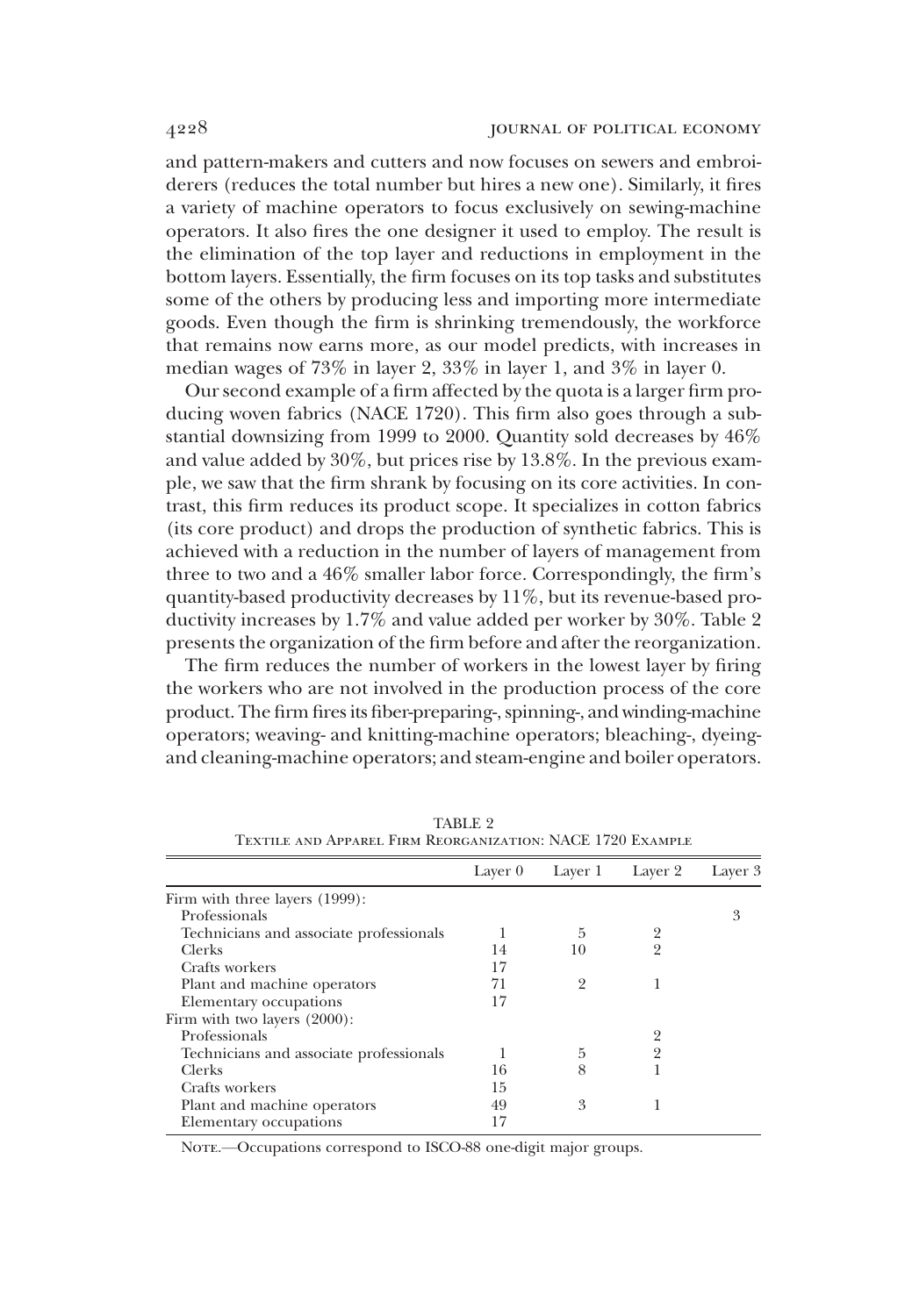In addition, the firm reduces the number of designers (decorators and commercial designers) from three, to one, to none within 3 years. Regarding the top layers of the firm, we see clear changes in its leading structure. In 1999, the top layer of the hierarchy includes three top management business professionals, specialized in accounting. In 2000, the firm drops the top layer. Layer 2, the new top layer, now focuses on dealing with less specialized tasks, including two middle-management business professionals, and two administrative secretaries and related associate professionals—to "implement and support the communication, documentation and internal managerial coordination activities of an organizational unit to assist the head of unit" (ISCO 3411). As a result of the restructuring, the median wage in layer 0 goes up, by 7.5%, while in layers 1 and 2, wages do not change much (reductions of 1.4% in median wages but an increase of 1% in the mean wages of layer 0).

# 3. Example: Downsizing and Growing

These cases exemplified well the way in which the abstract mechanism highlighted by our theory works in practice. However, one concern is that the way the restructuring takes place could be particular to the textile and apparel industry and not present in other industries. Therefore, we finish this section by briefly presenting two other examples: one of a negative shock to a firm in the footwear industry and one of a positive shock to a firm in the cork industry (where Portugal is a main producer).<sup>16</sup> In these cases, we have not identified the exact source of the shock, but we observe similar, theory-consistent behavior of firms as they expand or contract.

Consider a firm producing "women's town footwear with leather uppers" (NACE 19301352) that goes through a downsizing process from 1998 to 1999. The firm experiences a reduction in value added of 10%, reduced its labor force from 71 to 58 workers, and switched from three to two layers of management. Accordingly, the firm's quantity-based productivity decreases by 20%, quantity sold decreases by 24%, and prices rise by 39%. Our theory predicts that when a firm reduces the number of layers, we should observe an increase in revenue-based productivity conditional on past prices and other shocks (see proposition 1). In all the previous cases, this conditioning did not seem to matter much. Here it does, since we observe revenue-based productivity decline by 12%, even though value added per worker grows by 9%. Table 3 presents the organizational structure of the firm in 1998, the last year the firm has three layers of

<sup>&</sup>lt;sup>16</sup> Footwear and cork are two traditional Portuguese industries. For instance, footwear represents about 6% of Portuguese exports in the 1993–2009 period, while Portugal is the biggest producer of cork in the world.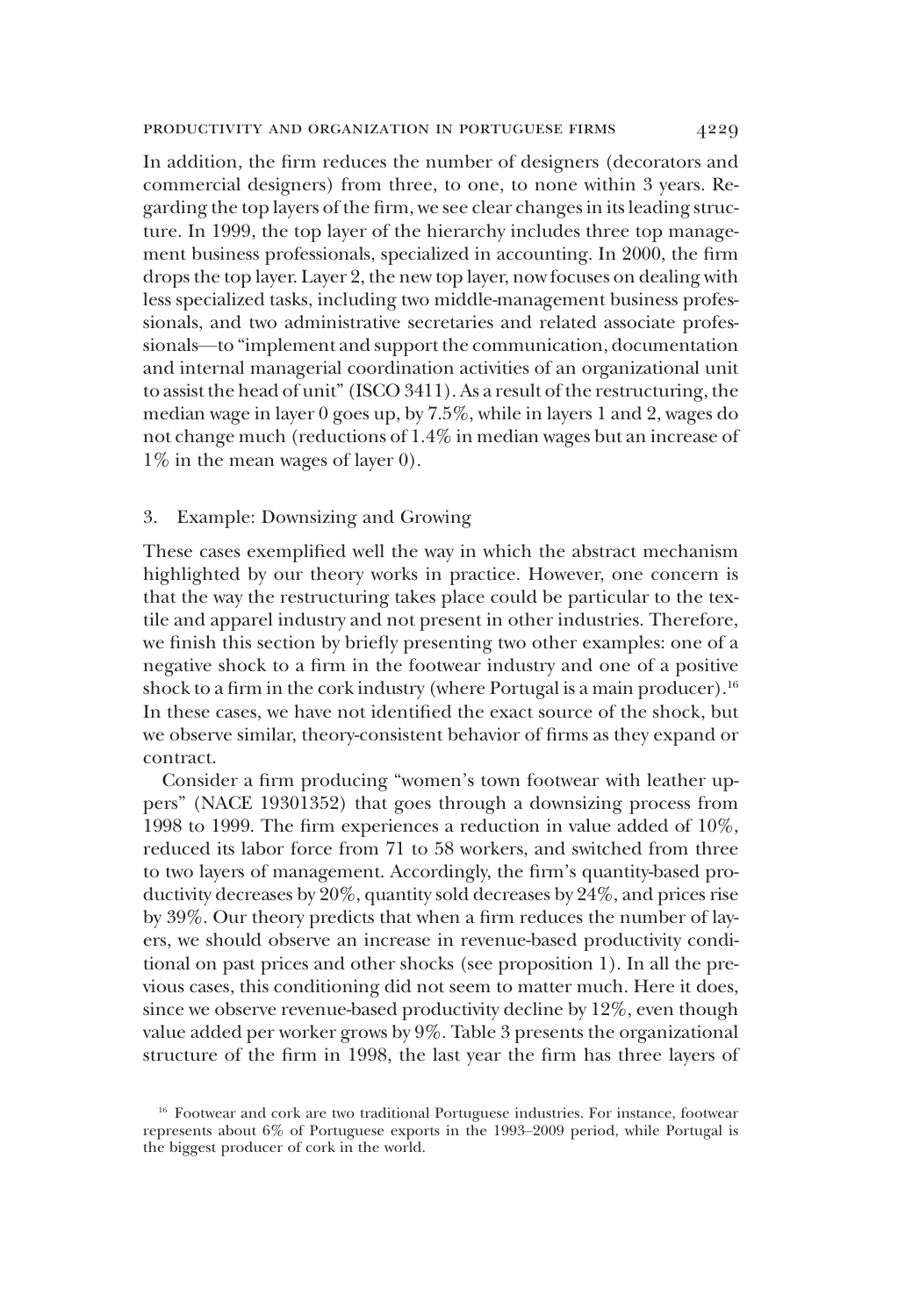|                                         | Layer 0 | Layer 1 | Layer 2 | Layer 3 |
|-----------------------------------------|---------|---------|---------|---------|
| Firm with three layers (1998):          |         |         |         |         |
| Managers                                |         |         |         |         |
| Technicians and associate professionals |         |         |         |         |
| Clerks                                  |         |         |         |         |
| Crafts workers                          | 56      |         |         |         |
| Elementary occupations                  | 9       |         |         |         |
| Firm with two layers (1999):            |         |         |         |         |
| Managers                                |         |         |         |         |
| Technicians and associate professionals |         |         |         |         |
| <b>Clerks</b>                           |         |         |         |         |
| Crafts workers                          | 47      |         |         |         |
| Elementary occupations                  |         |         |         |         |

TABLE 3 Footwear Firm Reorganization: NACE 19301352 Example

NOTE.—Occupations correspond to ISCO-88 one-digit major groups.

management, and in 1999, when the firm has two layers of management. The firm reorganizes by simplifying its management structure. The new organization has neither a manager nor a statistical and finance clerk. The firm also reduces the number of shoemakers (identified in the table as crafts workers). As a result of the restructuring, the median wage rises in all the preexisting layers (by 3% in layer 2, 23% in layer 1, and 8% in layer 0).

Our final example studies a small firm producing "manufacture of articles of cork, straw and plaiting materials" (NACE 2052) that goes through a growth spell between 2004 and 2005, experiencing a 3% increase in value added. The firm starts with one layer of management and adds another layer. Its labor force goes from nine to 12 workers. As expected, the firm's quantity-based productivity increases by 13%, quantity sold increases by 28%, and prices decrease by 21%. Revenue-based productivity declines but only by  $-0.2\%$ , while value added per worker decreases by 29%, indicating again that the proper conditioning on past prices and shocks is relevant. Table 4 shows the organizational structure of the firm before and

| Layer 0 | Layer 1 | Layer 2 | Layer 3 |  |
|---------|---------|---------|---------|--|
|         |         |         |         |  |
|         |         |         |         |  |
|         |         |         |         |  |
|         |         |         |         |  |
|         |         |         |         |  |
|         |         | 9       |         |  |
|         |         |         |         |  |
| 9       |         |         |         |  |
|         |         |         |         |  |

TABLE 4 Cork Firm Reorganization: NACE 2052 Example

NOTE. - Occupations correspond to ISCO-88 one-digit major groups.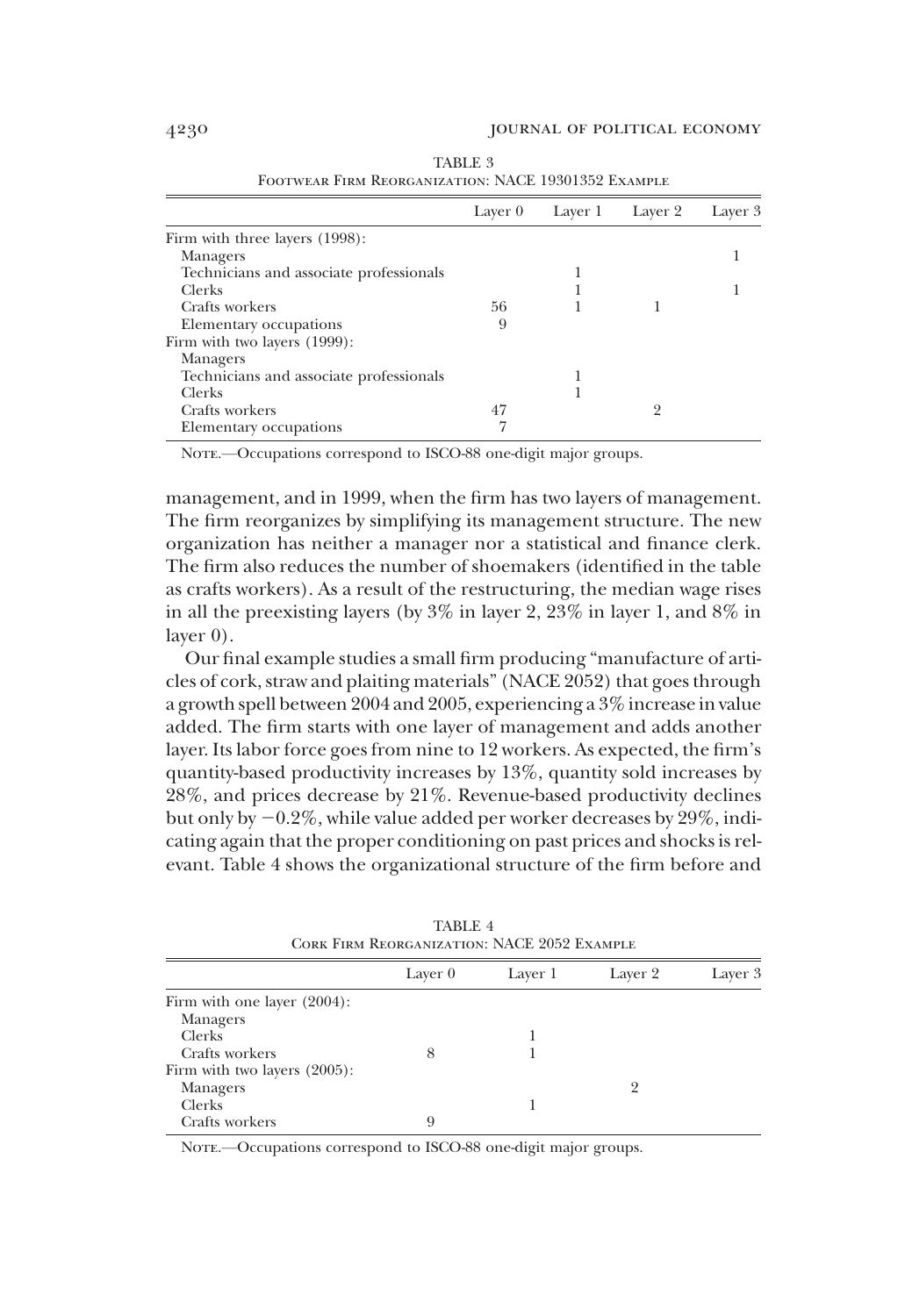#### productivity and organization in portuguese firms 4231

after the reorganization. The structure of the firm remains simple, with the only addition a layer of management that includes two production and operations department managers. The small reinforcement of layer 0, where the number of crafts workers—all "wood treaters"—rises from eight to nine, hides a more substantial churning, with two wood treaters leaving the firm and three new ones entering. As a result of the restructuring, the median wage decreases in all the preexisting layers (by 1.4% in layer 1 and 7% in layer 0).

# C. The Effect of Organization across Industries: Some Simple Statistics

The arguments and examples presented so far indicate that when a firm receives a positive (negative) shock that makes it reorganize by adding (dropping) layers, its revenue-based productivity decreases (increases). Note, however, that this is the expected response only for firms that reorganize by changing the number of management layers. Firms that experience similar shocks but do not change layers expand much less, which implies that the price response is more muted, and so revenue-based productivity increases due to the direct effect of the reduction in costs. We now show evidence of these patterns at the sectoral level.

Figure 4A shows the change in value-added per worker by industry between 1996 and 2005, when we condition on firms that do not reorganize. Clearly, for firms that grow in terms of sales, value added per worker increases as well. In contrast, firms that experience a decrease in total sales see their value added per worker decline. The figure shows that all 19 industries exhibit this relationship. This is not surprising, given that revenue productivity and sales are positively related in many theories of the firm.

Figure 4B presents again the change in value added per worker but now for firms that increase or decrease the number of layers. As predicted by our theory, but perhaps more surprising in light of the previous literature, in this case we see that firms that increase layers tend to decrease value added per worker and vice versa for firms that drop layers. This is the case for all industries except communications equipment, medical and precision instruments, and other transportation equipment, where some of the effects are not significant. The switch in sign depending on whether a firm reorganizes is perhaps remarkable, given that increases (decreases) in sales are highly correlated with increases (decreases) in layers.

The examples above are illustrative, we believe, of the different forms that reorganizations take in practice. Sometimes firms focus or expand the set of production tasks performed, sometimes they restrict or increase the set of products produced, and sometimes they simply add or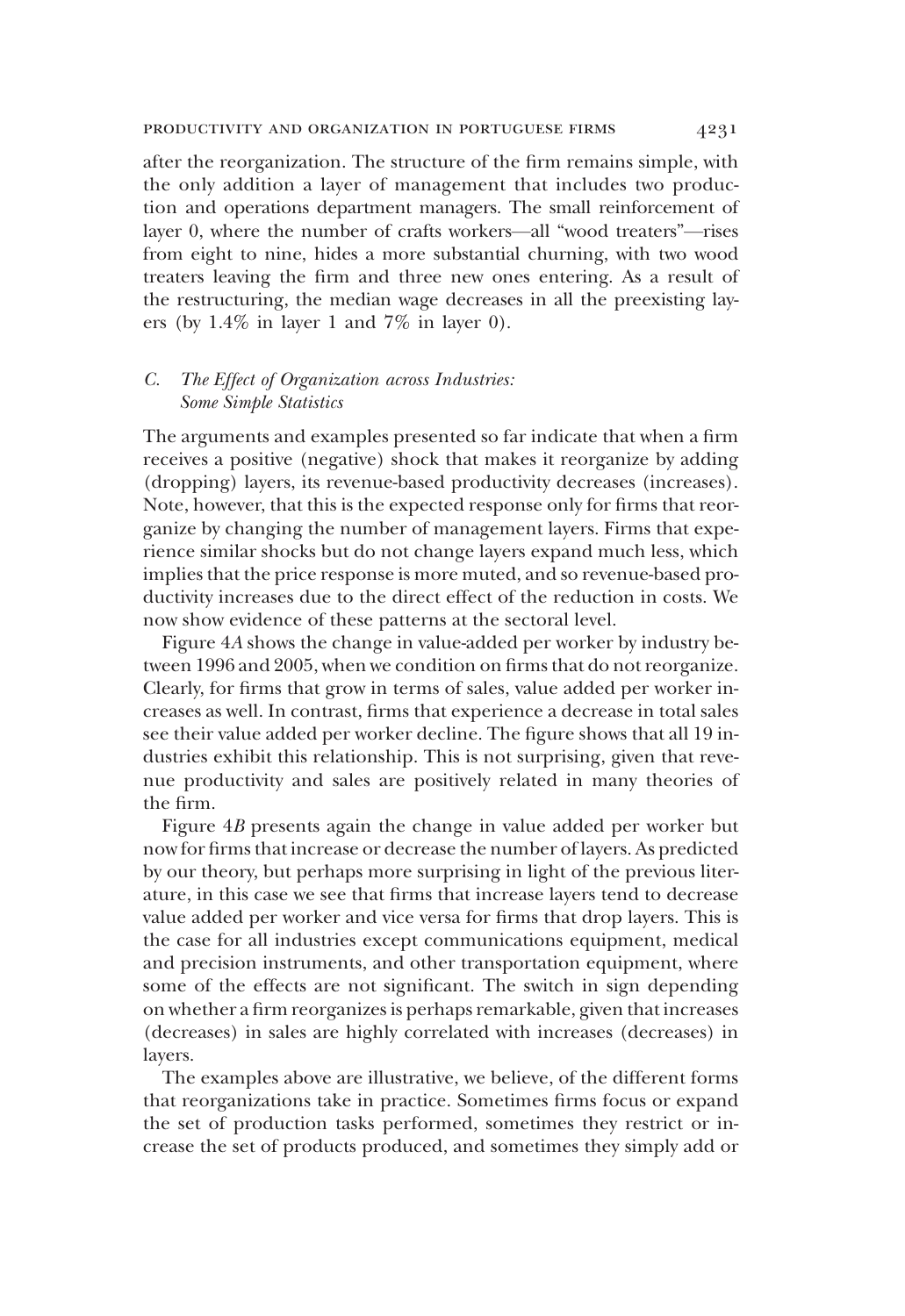

FIG. 4.—Reorganization and value added per worker.

take away managerial structure to do less or more of the same. In all these cases, however, we find that the behavior of these firms exhibits the patterns we expect, even though these patterns are quite complicated and multidimensional. Not only do the firms reshuffle their labor force as predicted, but the wages they pay—as well as the implications for both types of productivity—are consistent with our mechanism. Of course, there are some exceptions, so the rest of our paper is dedicated to presenting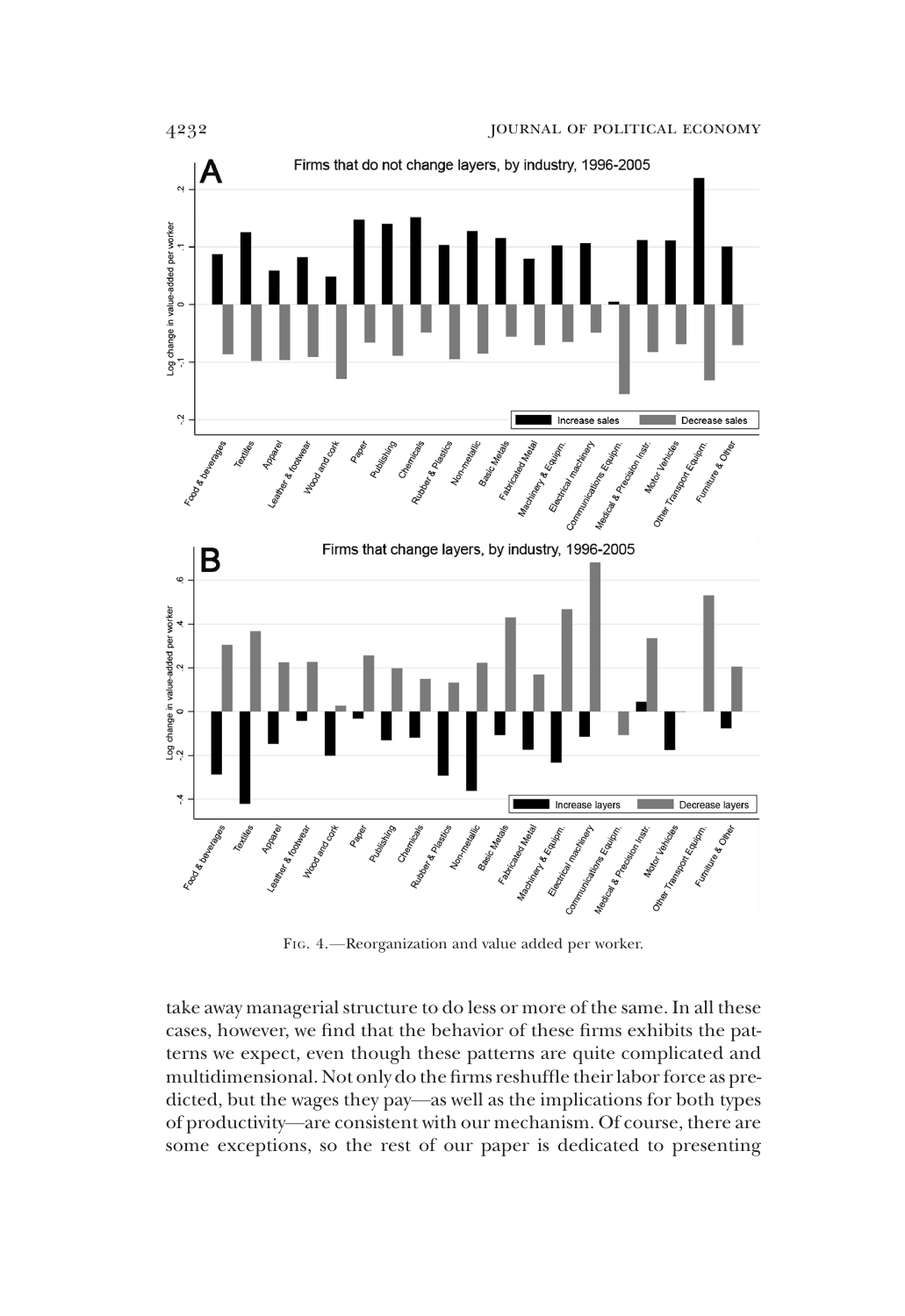systematic evidence of the ubiquitousness of these patterns as firms reorganize.

# III. Data Description and Processing

Our data set is built from three data sources: a matched employeremployee panel data set, a firm-level balance sheet data set, and a firmproduct-level data set containing information on the production of manufactured goods. Our data cover the manufacturing sector of continental Portugal for the years 1995–2005.17 As explained below in detail, the matched employer-employee data virtually cover the universe of firms, while both the balance sheet data set and the production data set cover only a sample of firms. We build two nested samples. The larger of them sources information from the matched employer-employee data set for the subset of firms for which we also have balance sheet data. It contains balance sheet information but no production data. We use it to provide basic statistics on firm organization. The smaller sample covers a subset of firms for which we also have production data. This data set is necessary to calculate quantity-based productivity at the firm-product-year level, and so we use this sample in most of our analysis. Appendixes A and B include further descriptions of these data sets.

Employer-employee data come from Quadros de Pessoal, a data set made available by the Ministry of Employment of Portugal, drawing on a compulsory annual census of all firms in Portugal that employ at least one worker.<sup>18</sup> Currently, Quadros de Pessoal collects data on about 350,000 firms and 3 million employees. Reported data cover the firm itself, each of its plants, and each of its workers. Each firm and each worker entering the database is assigned a unique, time-invariant identifying number, which we use to follow firms and workers over time. Variables available in the data set include the firm's location, industry, total employment, and sales. The workerlevel data cover information on all personnel working for the reporting firms in a reference week in October of each year. This includes information on occupation, earnings, and hours worked (normal and overtime). The information on earnings includes the base wage (gross pay for normal hours of work), seniority-indexed components of pay, other regularly

<sup>&</sup>lt;sup>17</sup> Information for the year 2001 for the matched employer-employee data set was not collected. Hence, our sample excludes the year 2001 (see app. A).

<sup>&</sup>lt;sup>18</sup> Public administration and nonmarket services are excluded. Quadros de Pessoal has been used by, among others, Blanchard and Portugal (2001) to compare the US and Portuguese labor markets in terms of unemployment duration and worker flows; Cabral and Mata (2003) to study the evolution of the firm size distribution; and Mion and Opromolla (2014) to show that the export experience acquired by managers in previous firms leads their current firm toward higher export performance, and it commands a sizeable wage premium for the manager.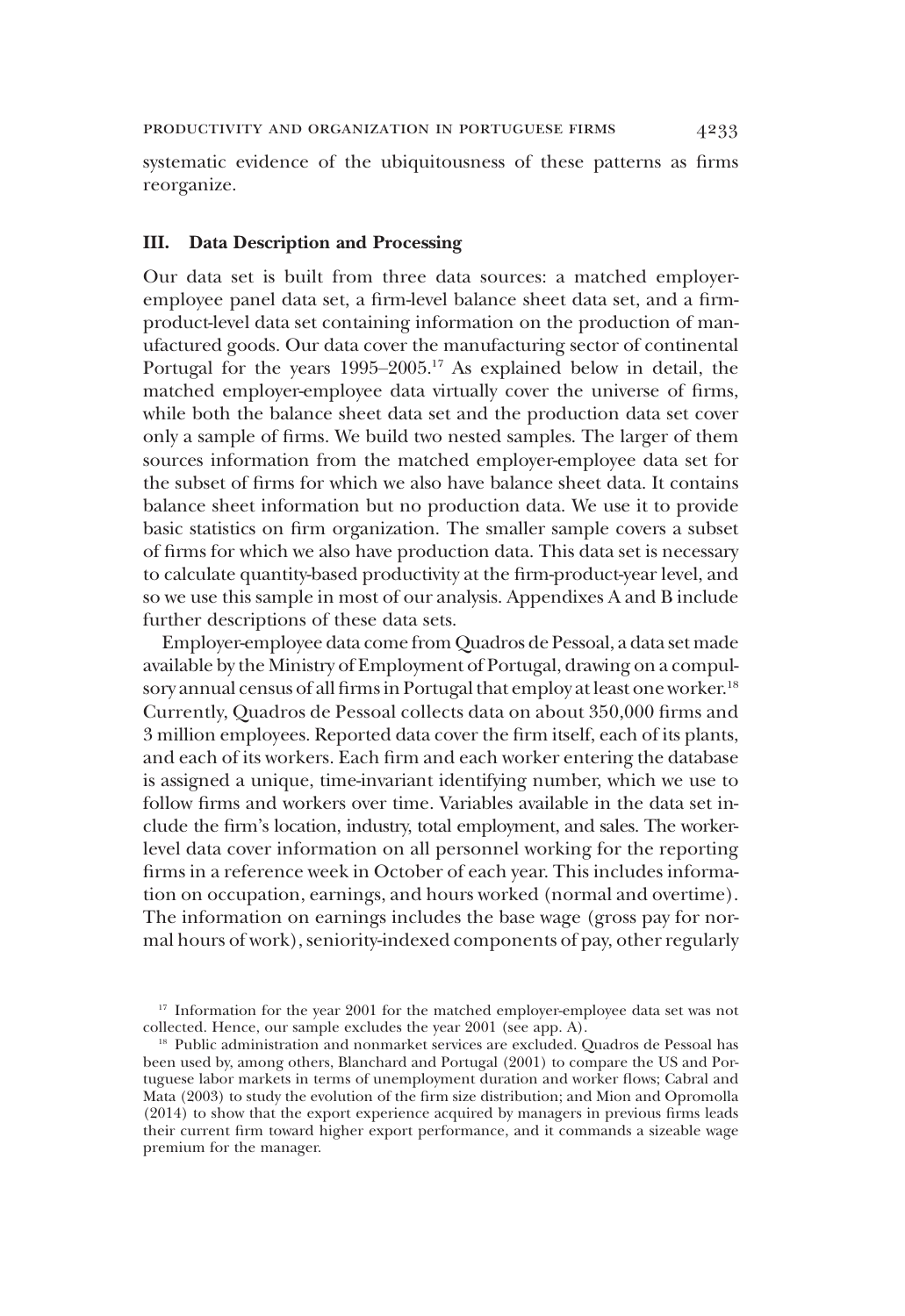paid components, overtime work, and irregularly paid components. It does not include employers' contributions to social security.19

The second data set is Central de Balanços, a repository of yearly balance sheet data for nonfinancial firms in Portugal. Prior to 2005, the sample was biased toward large firms. However, the value-added and salescoverage rates were high. For instance, in 2003, firms in the Central de Balanços data set accounted for 88.8% of the national account's total of nonfinancial firms' sales. Information available in the data set includes a firm's sales, material assets, costs of material, and third-party supplies and services.

The third data set is the Inquérito Anual à Produção Industrial, which is made available by Statistics Portugal and contains information on sales and volume sold for each firm-product pair for a sample of firms with a minimum of 20 employees covering at least 90% of the value of aggregate production. From this third data set, we use information on the volume and value of a firm's production. The volume is recorded in units of measurement (number of items, kilograms, liters) that are product specific, while the value is recorded in current euros. From the raw data, it is possible to construct different measures of the volume and value of a firm's production. For the sake of this project, we use the volume and value corresponding to a firm's sales of its products. This means that we exclude products produced internally and to be used in other production processes within the firm as well as products produced for other firms, using inputs provided by these other firms. The advantage of using this definition is that it nicely corresponds to the cost of material coming from the balance sheet data. For example, the value of products produced internally and to be used in other production processes within the firm is part of the cost of material, while products produced for other firms, using inputs provided by these other firms, is neither part of the cost of material nor part of a firm's sales from the Inquérito Anual à Produção Industrial data. We aggregate products at the two-digit unit of measurement pairs and split multiproduct firms into several single-product firms using product revenue shares as weights (see app. A).<sup>20</sup>

<sup>19</sup> The Ministry of Employment implements several checks to ensure that a firm that has already reported to the database is not assigned a different identification number. Similarly, each worker also has a unique identifier, based on a worker's social security number. The administrative nature of the data and their public availability at the workplace—as required by law—imply a high degree of coverage and reliability. It is well known that employer-reported wage information is subject to less measurement error than worker-reported data. The public availability requirement facilitates the work of the services of the Ministry of Employment that monitor the compliance of firms with the law.

<sup>20</sup> In our analysis, we also experimented with using the sample of single-product firms only. Results, available on request, are qualitatively identical and quantitatively very similar.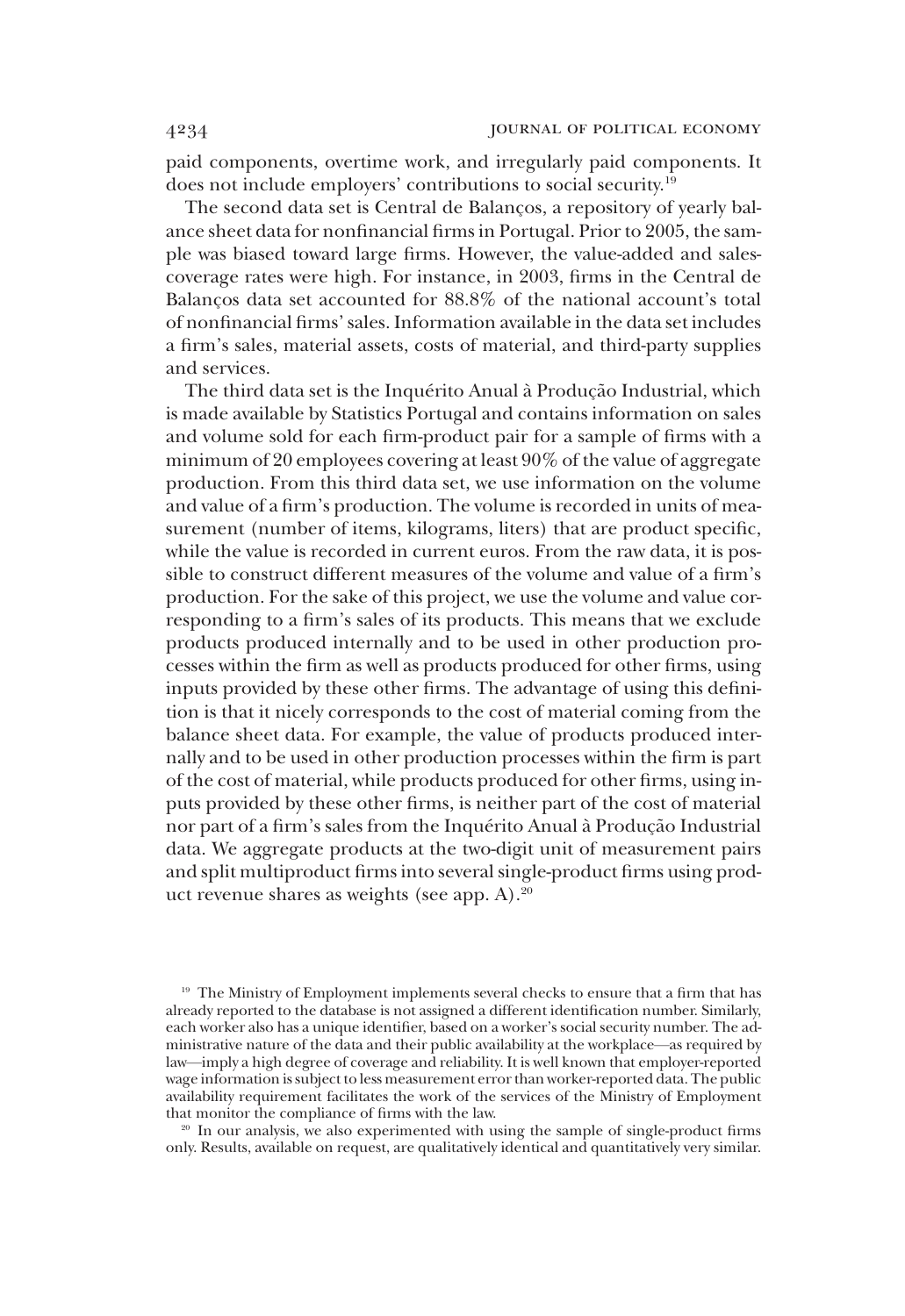#### A. Occupational Structure

To recover the occupational structure at the firm level, we exploit information from the matched employer-employee data set. Each worker, in each year, is assigned to a category following a (compulsory) classification of workers defined by Portuguese law.21 Classification is based on tasks performed and skills required, and each category can be considered as a level in a hierarchy defined in terms of increasing responsibility and task complexity. Table A.1 (tables A.1, B.1–B.10, D.1, E.1, and F.1–F.4 are available online) contains more information about the exact construction of these categories.

On the basis of this hierarchical classification and taking into consideration the actual wage distribution, we partition the available categories into management layers. We assign "top executives (top management)" to occupation 3; "intermediary executives (middle management)" and "supervisors, team leaders" to occupation 2; "higher-skilled professionals" and some "skilled professionals" to occupation 1; and the remaining employees, including "skilled professionals," "semi-skilled professionals," "nonskilled professionals," and "apprenticeship" to occupation 0.

We then translate the number of different occupations present in a firm into layers of management. A firm reporting  $c$  occupational categories will be said to have  $L = c - 1$  layers of management: hence, in our data, we will have firms spanning from zero to three layers of management (as in Caliendo, Monte, and Rossi-Hansberg 2015). In terms of layers within a firm, we do not keep track of the specific occupational categories but simply rank them. Hence, a firm with occupational categories 2 and 0 will have one layer of management, and its organization will consist of a layer 0 corresponding to some skilled and nonskilled professionals and a layer 1 corresponding to intermediary executives and supervisors.<sup>22</sup>

#### B. Portuguese Production Hierarchies: Basic Facts

In this section, we reproduce some of the main results of Caliendo, Monte, and Rossi-Hansberg (2015) for France using our larger but less complete data set for Portugal. We focus here on the main findings; for brevity, we relegate all the tables and figures with the exact results to appendix B.

Firms with different numbers of layers are different. If we group firms by their number of management layers, firms with more layers are larger

<sup>22</sup> One potential concern with using this methodology to measure the number of layers is that many firms might have layers with occupations that are not adjacent in the rank. This does not seem to be a large problem. More than 75% of firms have adjacent layers.

<sup>&</sup>lt;sup>21</sup> Following Caliendo, Monte, and Rossi-Hansberg (2015), we use occupational categories to identify layers of management. In the case of French firms, Caliendo, Monte, and Rossi-Hansberg (2015) use the PCS (Professions et Catégories Socioprofessionnelles) classification. In this study, we use the Portuguese classification (Decreto Lei 121/78 of July 2, 1978), which is not the ISCO.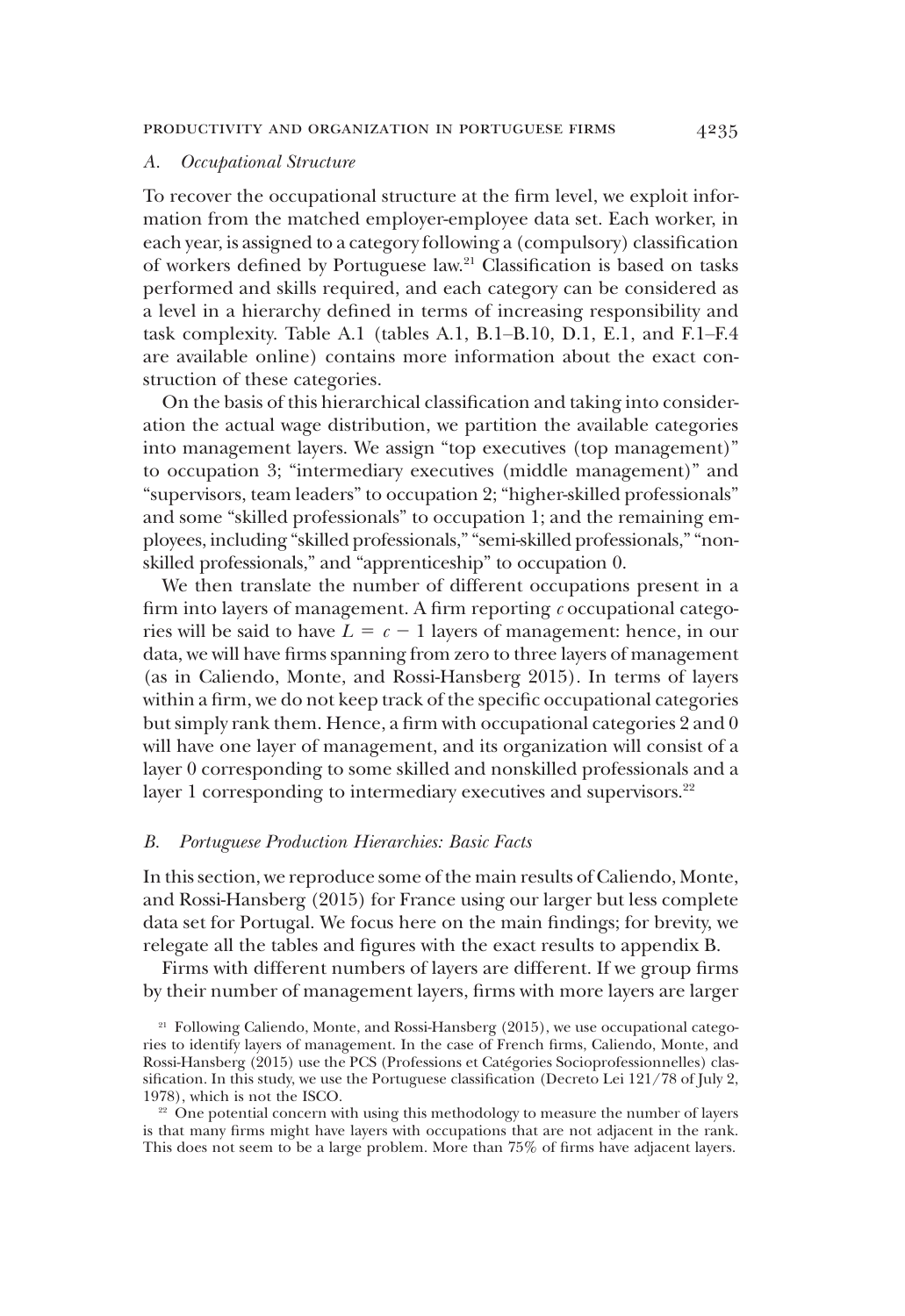in terms of value added, hours, and higher wages, on average (see table B.2). In fact, the distributions of value added, employment, and hourly wage by layer for firms with more layers are shifted to the right and exhibit higher variance (see figs. B.1–B.3; figs. B.1–B.3 and E.1 are available online). Thus, these results underscore our claim that the concept of layers we use is economically meaningful.

Our definition of layers of management is supposed to capture the hierarchical structure of the firm. So it is important to verify that the implied hierarchies are pyramidal in the sense that lower layers employ more hours and pay lower hourly wages. The implied hierarchical structure of firms is hierarchical in the majority of cases (table B.3). The implied ranking holds for 76% of the cases when comparing any individual pair of layers. As for compensation, employees in lower layers are paid lower wages in the vast majority of cases (table B.4). For example, the proportion of firms that exhibit a hierarchical ranking for any given bilateral comparison between layers is also greater than 75%. We conclude that, although with some exceptions, our definition of layers does a good job of capturing the hierarchical structure of firms.

Our primary goal is to study the endogenous productivity responses of firms that reorganize. So it is important to establish how often they do so.23 In a given year, about half the total number of firms keep the same number of layers, with the number increasing to 70% for firms with four layers (three layers of management). Most of the firms that do not reorganize just exit, with the percentage of exiting firms declining with the number of layers. About 12% of firms in a layer reorganize by adding a layer, and about the same number downscale and drop one. Overall, as in France, there seem to be many reorganizations in the data. Every year, around 20% of firms add and/or drop occupations and therefore restructure their labor force (the number is lower for firms with three layers of management since, given that the maximum number of management layers is three, their only option is to drop layers).

A reorganization is accompanied by many other firm-level changes. To see this, we divide firms depending on whether they add, do not change, or drop layers and present measured changes in the total number of hours, number of hours normalized by the number of hours in the top layer, value added, and average wages. First, we find that firms that either expand or contract substantially do so by reorganizing. This is the case in terms of both hours and value added. Furthermore, changes in either hours or value added seem to be symmetric, but in opposite directions, for firms that add or drop layers. After detrending, firms that add (drop) layers tend to pay higher (lower) average wages. However, once we focus on average wages in preexisting layers, wages decline (increase), as the

<sup>23</sup> Table B.5 presents a transition matrix across layers.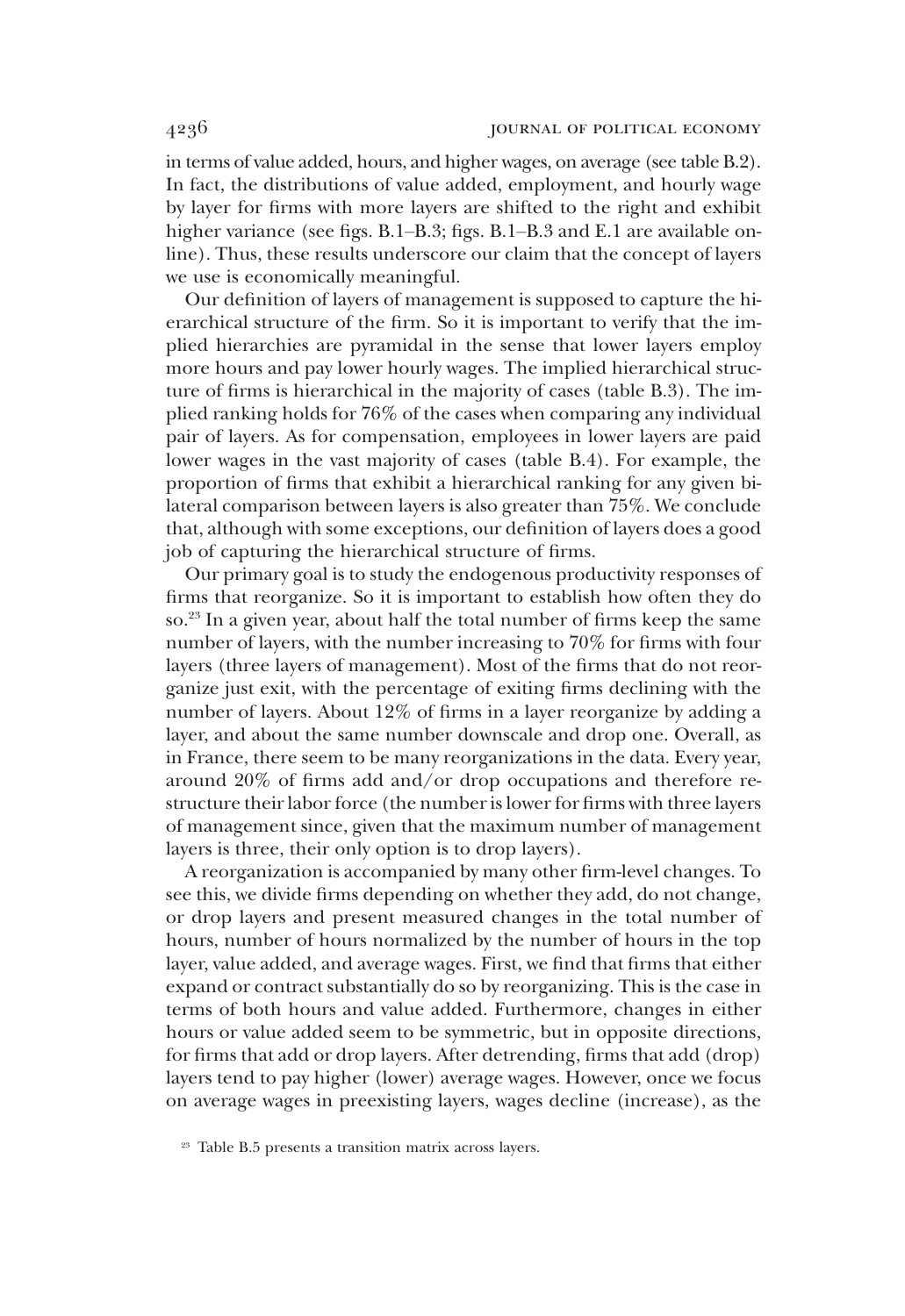theory predicts. So, in firms that add layers, average wages increase because the agents in the new layer earn more than the average, but workers in preexisting layers earn less as their knowledge is now less useful (as found for France by Caliendo, Monte, and Rossi-Hansberg [2015]).<sup>24</sup>

The results above can be further refined by looking at layer-level outcomes for firms that expand without reorganizing and firms that expand as a result of a reorganization. The theory predicts that firms that expand but keep the same number of layers will increase employment and wages in all layers. In contrast, firms that expand and add layers will increase employment in all layers but will decrease wages (and, according to the theory, knowledge) in all preexisting layers. That is, adding a layer allows the firm to economize on the knowledge of all the preexisting layers. Hence, we expect the elasticity of normalized hours (hours at each layer relative to the top layer) and wages to value added for firms that do not add layers to be positive. This prediction is confirmed for all elasticities, except for one case where the estimate is not significant (see tables B.8, B.9). We conclude that firms that grow without reorganizing increase employment and wages in all layers.

Adding layers should lead to increases in employment but declines in wages in all preexisting layers. These implications are verified for all transitions in all layers, except for two nonsignificant results for firms that start with zero layers of management (see table B.10). Similar to the results of Caliendo, Monte, and Rossi-Hansberg (2015) for France, our estimates for Portugal show that firms that add layers in fact concentrate workers' knowledge, as proxied by their wages, at the top layers. This is one of the consequences of a firm's reorganization and supports empirically the underlying mechanism that, we hypothesize, leads to an increase (decrease) in quantity-based productivity as a result of a reorganization that adds (drops) layers.

# IV. Estimation

We now present our methodology, based on Forlani et al. (2016), to measure changes in revenue-based and quantity-based productivity induced by firm reorganization. We first discuss our production and timing assumptions, preferences, and market structure. After that, we define the stochastic process for productivity and demand. Finally, we discuss our estimation strategy and derive our estimating equations to estimate the parameters of the production function and the effects of changes in layers on productivity.

<sup>&</sup>lt;sup>24</sup> All these results are presented in table B.7.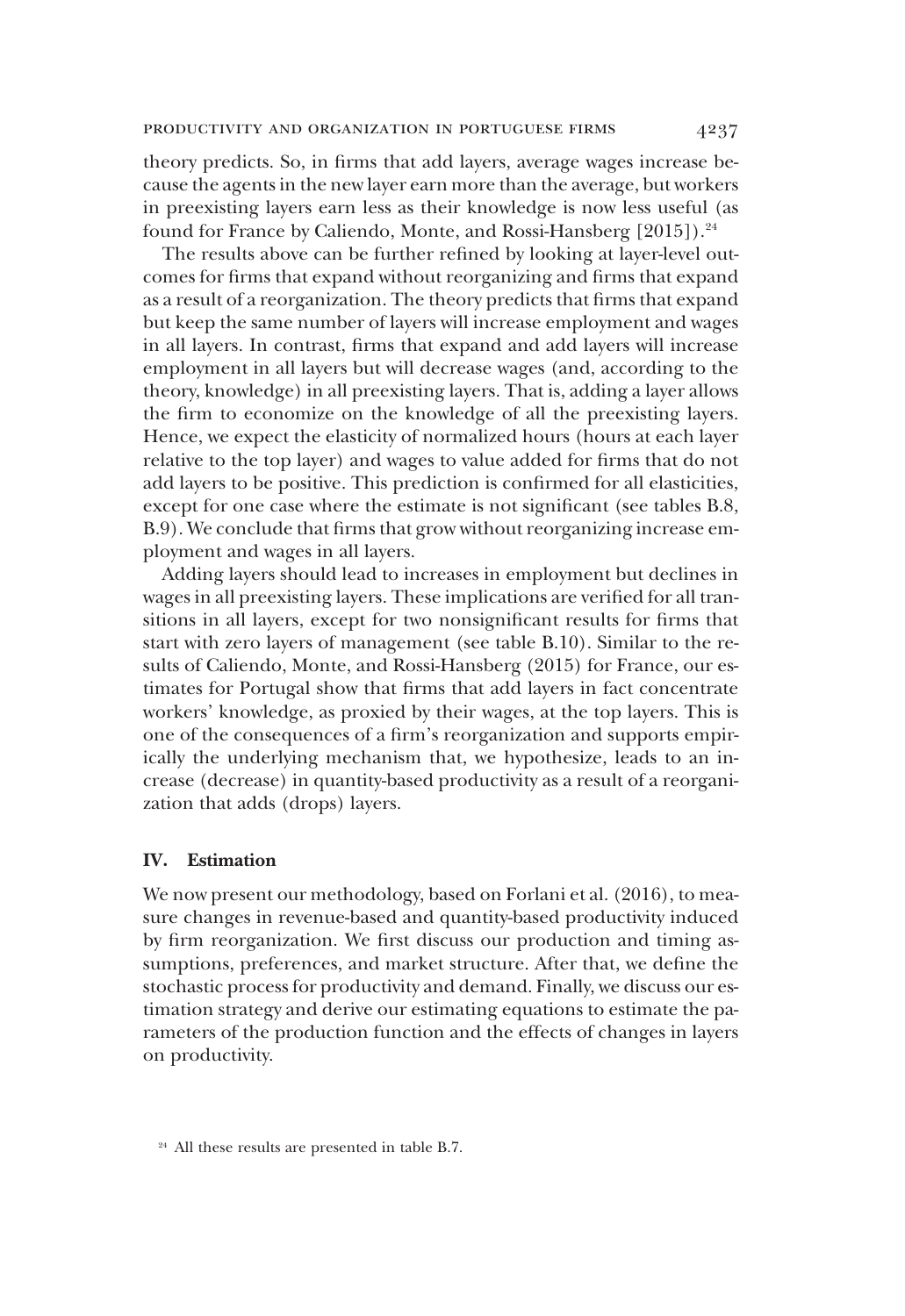# A. Production

A firm's technology is given by the production function in (1), which we discussed above. A full specification of the production process requires us to take a stand on the timing of a firm's decisions relative to the realization of productivity and demand shocks. We assume that capital  $K_{it}$  is chosen by the firm prior to the realization of shocks in t. We also assume that at some time between period  $t - 1$  and t, the firm has some knowledge about the realizations of the productivity and demand shocks (which we denote  $v_{\alpha i t}$  and  $v_{\lambda i t}$ , respectively) materializing in t. It is at this point that the firm chooses the number of management layers. Hence, we allow current-period shocks to affect the choice of the number of layers  $L<sub>i</sub>$  but not of the capital stock  $K_{it}$ . Of course, past capital and past numbers of layers,  $K_{ii-1}$  and  $L_{ii-1}$ , as well as lagged productivity and demand shocks, can affect the number of layers too. All other inputs are chosen conditional on the realization of shocks, as well as the current-period capital and number of layers.<sup>25</sup>

The constrained (by number of management layers) labor-input choice the firm makes in t is denoted  $O^*_{it}$ .<sup>26</sup> Note that  $O^*_{it}$  is not directly observable, but we can infer that  $O^*_u = C(O^*_u; w_t)/AC(O^*_u; w_t)$ , where  $C(O^*_u; w_t)$  is the total expenditure on the labor input—that is the total wage bill of the firm total expenditure on the labor input—that is, the total wage bill of the firm (which is observable)—and  $AC(\overline{O}_u^*, w_t)$  is the unit cost of the labor input<br>that is not observable and depends on the number of layers. Hence, the that is not observable and depends on the number of layers. Hence, the production function (1) in logs becomes

$$
q_{ii} = \tilde{a}_{ii} + \alpha_{\text{O}} \ln C\big( O_u^*; w_i \big) + \alpha_{\text{M}} m_{ii} + (\gamma - \alpha_{\text{M}} - \alpha_{\text{O}}) k_{ii}, \tag{7}
$$

where  $\tilde{a}_{ii} = \ln \tilde{A}_{ii} = \ln A_{ii} - \alpha_0 \ln AC(\tilde{O}_{ii}^*; w_i)$ . Hence, measured quantity-<br>based productivity  $\tilde{a}_{ii}$  depends on the number of layers L, through the based productivity  $\tilde{a}_{it}$  depends on the number of layers  $L_{it}$  through the term  $\overrightarrow{O}_u^*$ .<sup>27</sup> Note that, conditional on the total wage bill  $C(\overrightarrow{O}_u^*; w_t)$ , the num-<br>her of layers is not a traditional input in that it does not cost the firm anyber of layers is not a traditional input in that it does not cost the firm anything. Hence, it is more natural to treat it as a characteristic of the firm that determines the ability to transform inputs (including the labor input through the total wage bill, as well as capital and material) into output. In this sense, it parallels a firm's technological capabilities, so we treat them in a similar way.

<sup>&</sup>lt;sup>25</sup> Our timing assumption on layer choice is guided by the observed frequency of changes in layers relative to changes in the total real wage bill. Table B.5 shows that, in a given year, about half the total number of firms keep the number of layers constant. Nevertheless, table B.6 shows that these firms with constant layers do change their real wage bill by more than 15% in about 46% of the observations.

 $26$  The firm in t can choose the number of workers in each layer and the amount of knowledge in each layer.

<sup>&</sup>lt;sup>27</sup> Note that  $-\alpha_0 \ln AC(\theta_u^*; w_t) = \beta L_u$  is what is implied by the Caliendo and Rossi-<br>anshere (2012) model if we substitute the constraint  $n_t^t = 1$  in the organizational prob-Hansberg (2012) model, if we substitute the constraint  $n_L^L = 1$  in the organizational problem with  $n_L^L \geq \epsilon$ , for small enough  $\epsilon > 0$ , as discussed in sec. II. Hence, in that case,  $\tilde{a}_{it} = a_{it} + \beta L_{it}.$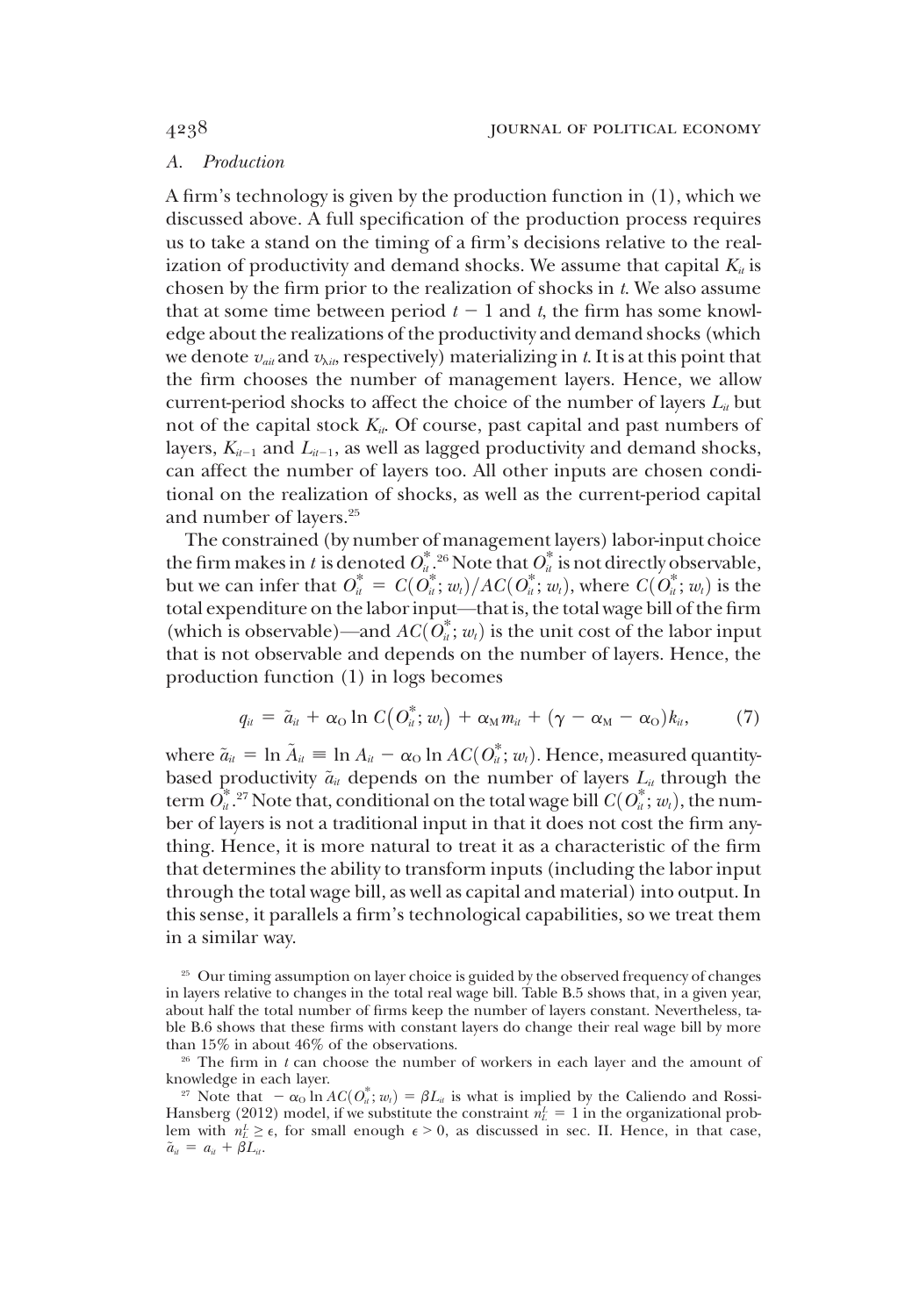#### B. Demand and Market Structure

We assume the presence of a representative consumer with generalized constant elasticity of substitution preferences (Spence 1976). The inverse demand is then given by

$$
P_{it} = \Lambda_{it}^{(\eta_u - 1)/\eta_u} Q_{it}^{-1/\eta_u},
$$

where  $\Lambda_{ii}$  is a demand shifter,  $\eta_{ii}$  is the elasticity of demand, and  $P_{ii}$  and  $Q_{ii}$ are the price and quantity of variety i, respectively. Multiplying both sides by quantity and taking logs, we obtain the following expression for revenue,

$$
r_{ii} = \left(1 - \frac{1}{\eta_{ii}}\right)(\lambda_{ii} + q_{ii}), \tag{8}
$$

where lowercase letters denote log values, namely,  $\lambda_{it} = \ln \Lambda_{it}$ ,  $q_{it} = \ln Q_{it}$ , and  $r_{it} = \ln R_{it}$ .

We consider a monopolistically competitive environment. Hence, given preferences, markups are given by

$$
\mu_{it} = \frac{\eta_{it}}{\eta_{it}-1}.
$$

From the first-order conditions of the cost-minimization problem, we obtain that markups will equal the ratio of the output elasticity of the optimized input to the share of that input expenditure in revenue (Hall 1986). Defining  $s_{\text{Mit}}=W_{\text{Mt}}M_{\text{it}}/R_{\text{it}}$  as the revenue expenditure share on material, where  $W_{Mt}$  is the price of material (and, equivalently,  $s_{0it}$  on the labor input), it follows that markups are given by

$$
\mu_{it} = \frac{\alpha_{\rm M}}{s_{\rm Mi}} = \frac{\alpha_{\rm O}}{s_{\rm Oit}}.\tag{9}
$$

Therefore, with estimates of the production function parameters, we can recover  $\mu_{ii}$  by simply combining them with data on revenue and expenditures.

# C. Assumptions on the Stochastic Processes for Productivity and Demand

We denote the log of quantity-based productivity  $\tilde{a}_{it}$  and assume that it follows a stochastic process. In particular, we assume that

$$
\tilde{a}_{ii} = \begin{cases}\n\alpha_i + \delta_t + \phi_a \tilde{a}_{ii-1} + v_{ait} & \text{if } \Delta L_{ii} = 0 \\
\alpha_i + \delta_t + \phi_a \tilde{a}_{ii-1} + \phi_L \Delta L_{ii} + v_{ait} & \text{if } \Delta L_{ii} \neq 0\n\end{cases}
$$
\n(10)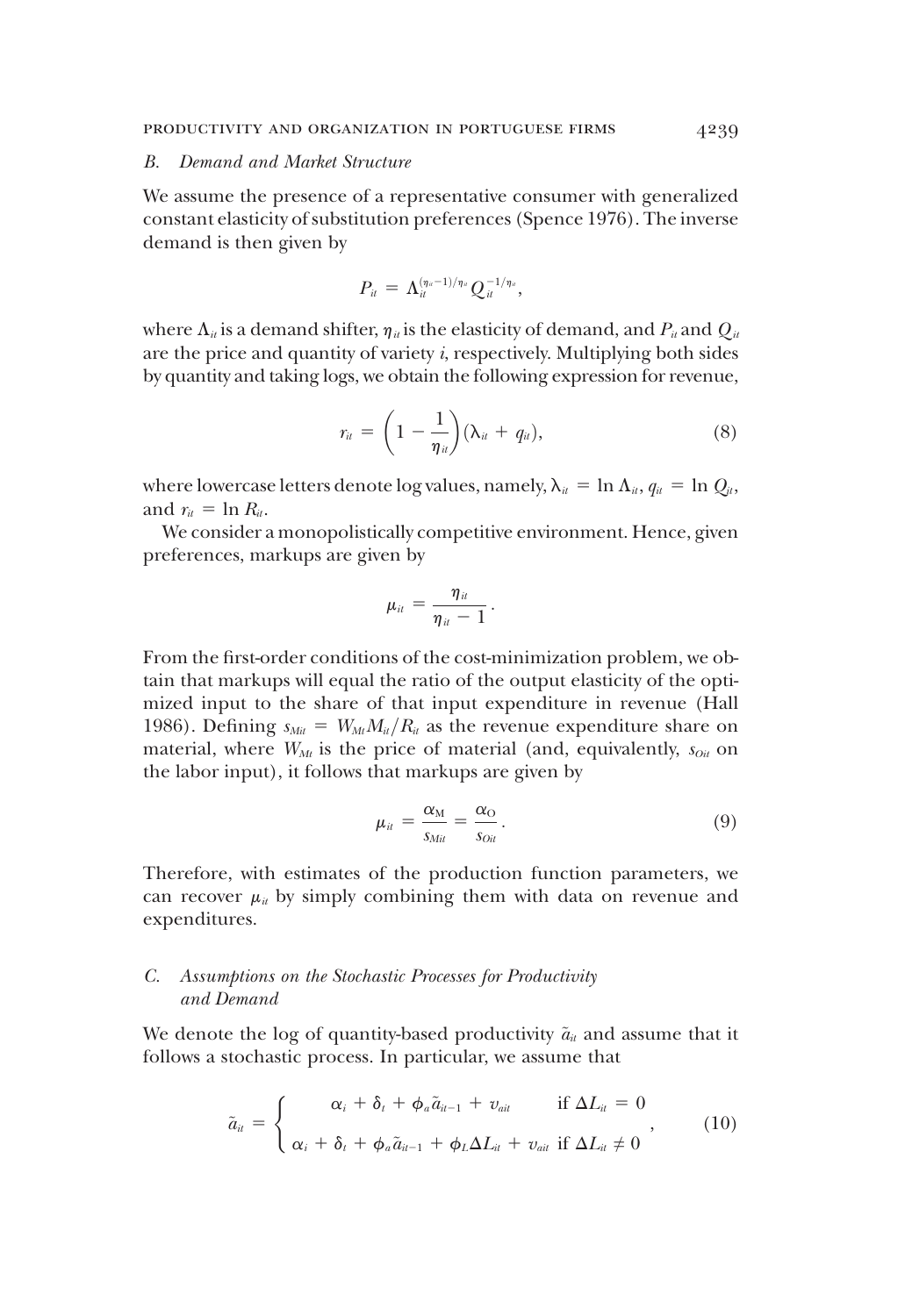where  $\Delta L_{it} = L_{it} - L_{it-1}$  is the change in the number of management layers between  $t - 1$  and t and where  $v_{\alpha i}$  is a mean zero productivity shock that is independent and identically distributed across firms and time. Here,  $\alpha_i$  and  $\delta_t$  represent, respectively, firm-product and time fixed effects. We incorporate the effect of changes in the number of layers on measured quantity-based productivity, implied by equation (7), parsimoniously through the term  $\Delta L_{ii}$ .

Regarding the demand process, we assume the following stochastic process for demand shifter

$$
\lambda_{it} = \delta_t^{\lambda} + \phi_{\lambda} \lambda_{it-1} + v_{\lambda it}, \qquad (11)
$$

where  $v_{\lambda ii}$  is an idiosyncratic mean zero demand shock that is independent and identically distributed across firms and time and that can potentially be correlated with the productivity shock  $v_{air}$ .

We further assume that  $v_{\alpha i}$  and  $v_{\lambda i}$  are uncorrelated with past values of productivity and demand and, more generally, with all past variables. Precisely, we assume that

$$
E[v_{\alpha i i}\tilde{a}_{i s}] = E[v_{\alpha i i}\lambda_{i s}] = E[v_{\lambda i i}\tilde{a}_{i s}] = E[v_{\lambda i i}\lambda_{i s}] = 0 \quad \forall s < t.
$$

Given our timing assumption for  $L_{ii}$ , it follows that

$$
E[v_{\alpha i}L_{ii}] \neq 0; \quad E[v_{\lambda i}L_{ii}] \neq 0 \tag{12}
$$

and likewise that

$$
E[v_{ai}\Delta L_{il}] \neq 0; \quad E[v_{\lambda ii}\Delta L_{il}] \neq 0. \tag{13}
$$

Regarding capital,  $k_{it} = \ln K_{it}$ , our timing assumptions imply that

$$
E[v_{ai}k_{il}] = E[v_{\lambda il}k_{il}] = 0.
$$
\n(14)

Note that the total cost of the labor input  $C(O_{ii}^*; w_i)$  conditional on the number of layers and material  $w_i = \ln M$ , is endogenous to both curnumber of layers and material,  $m_{it} = \ln M_{it}$ , is endogenous to both current productivity and demand shocks, namely,

$$
E[v_{\text{air}} \ln C(O_{\text{a}}^*; w_{\text{t}})] \neq 0; \text{ and } E[v_{\text{A}\text{a}} \ln C(O_{\text{a}}^*; w_{\text{t}})] \neq 0,
$$
  

$$
E[v_{\text{air}} m_{\text{a}}] \neq 0; \text{ and } E[v_{\text{A}\text{a}} m_{\text{a}}] \neq 0.
$$
 (15)

Finally, given estimates of the production function, we can compute revenue-based productivity  $\bar{a}_{it}$  simply by adding the log price; that is,

$$
\bar{a}_{ii} = p_{ii} + \tilde{a}_{ii}
$$
\n
$$
= r_{ii} - \alpha_{\text{O}} \ln C\big(O_{ii}^*; w_{i}\big) - \alpha_{\text{M}} m_{ii} - (\gamma - \alpha_{\text{M}} - \alpha_{\text{O}})k_{ii}.\tag{16}
$$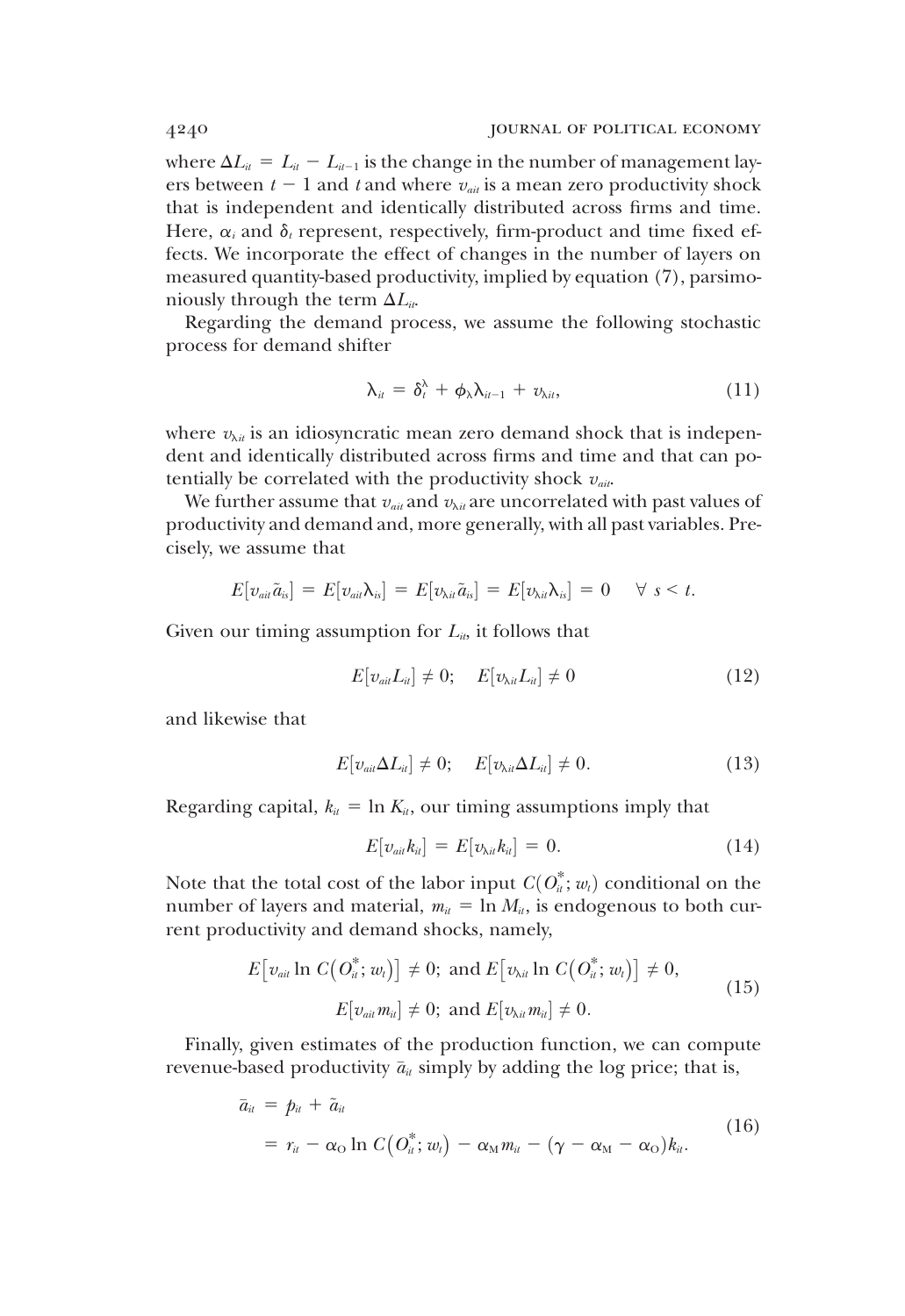#### D. Estimation Strategy

Our empirical strategy is to first estimate the parameters of the production function  $(\alpha_0, \alpha_M, \gamma)$ . With these estimates, we obtain quantity- and revenue-based productivities and use the process in equation (10) to obtain the equations to estimate  $\phi_a$  and  $\phi_L$ . Finally, we incorporate firmproduct fixed effects in the estimation.

## 1. Production Function Estimation

To derive our estimating equation, we start by substituting the production function  $(7)$  into the revenue equation  $(8)$ .<sup>28</sup> We then use the measure of markups (9) and substitute  $\tilde{a}_{i-1}$  from (10) and  $\lambda_{i-1}$  from (11) as a function of observables. Here, we drop the firm-product fixed effects in order to minimize problems coming from measurement errors, as suggested in the literature (Griliches and Mairesse 1998).<sup>29</sup> We incorporate firm-product fixed effects again in the final step of the estimation. The resulting equation is

$$
LHS_{it} = \delta_t^q + b_1 k_{it} + b_2 LHS_{it-1} + b_3 k_{it-1} + b_4 \frac{r_{it-1}}{s_{Mit-1}} + b_5 q_{it-1} + b_6 \Delta L_{it} + u_{it},
$$
\n(17)

where

$$
\text{LHS}_{it} = \frac{r_{it} - s_{O_u}\big(\text{ln} \; C\big(O_{it}^*; w_t\big) - k_{it}\big) - s_{\textit{Mit}}(m_{it} - k_{it})}{s_{\textit{Mit}}}
$$

 $\delta_i^q = (1/\alpha_M)(\delta_i + \delta_i^{\lambda}), \quad b_1 = (\gamma/\alpha_M), \quad b_2 = \phi_a, \quad b_3 = -\gamma(\phi_a/\alpha_M), \quad b_4 = \phi_b, \quad b_5 = (1/\alpha_M)(\phi_b - \phi_b), \quad b_6 = \phi_b/\alpha_M, \quad \text{and } y_b = (1/\alpha_M)(y_b + y_b)$  $\phi_{\lambda} - \phi_a$ ,  $b_5 = (1/\alpha_M)(\phi_a - \phi_{\lambda})$ ,  $b_6 = \phi_L/\alpha_M$ , and  $u_{ii} = (1/\alpha_M)(v_{ai} + v_{\lambda ii})$ .

In order to estimate the parameters of the production function using (17), we need to deal with two issues: first, that the error term  $u_{it}$  might be correlated with at least one of the regressors and, second, that identification of the parameters  $(\alpha_0, \alpha_M, \gamma)$  requires point estimates  $\hat{b}_5$  to be significantly different from zero. Then,

$$
\hat{\alpha}_{\rm O}\,=\,-\,\frac{s_{\rm O\it i}}{s_{\rm Mi}}\frac{\hat{b}_4}{\hat{b}_5}\,,\quad \hat{\alpha}_{\rm M}\,=\,-\,\frac{\hat{b}_4}{\hat{b}_5}\,,\quad \hat{\gamma}\,=\,-\,\hat{b}_1\,\frac{\hat{b}_4}{\hat{b}_5}\,.
$$

To deal with the first issue, we propose an instrument consistent with the model and timing introduced above. Note that given (12) and (14),

,

<sup>&</sup>lt;sup>28</sup> Please refer to app. C for a detailed derivation of all the expressions in this section.

<sup>29</sup> Following the argument of Griliches and Mairesse (1998), fixed effects are, in general, not included in the productivity process and/or in the estimation of the production function; see Olley and Pakes (1996), Levinsohn and Petrin (2003), Wooldridge (2009), and De Loecker and Warzynski (2012). For a more recent discussion of this issue, see Ackerberg, Caves, and Frazer (2015).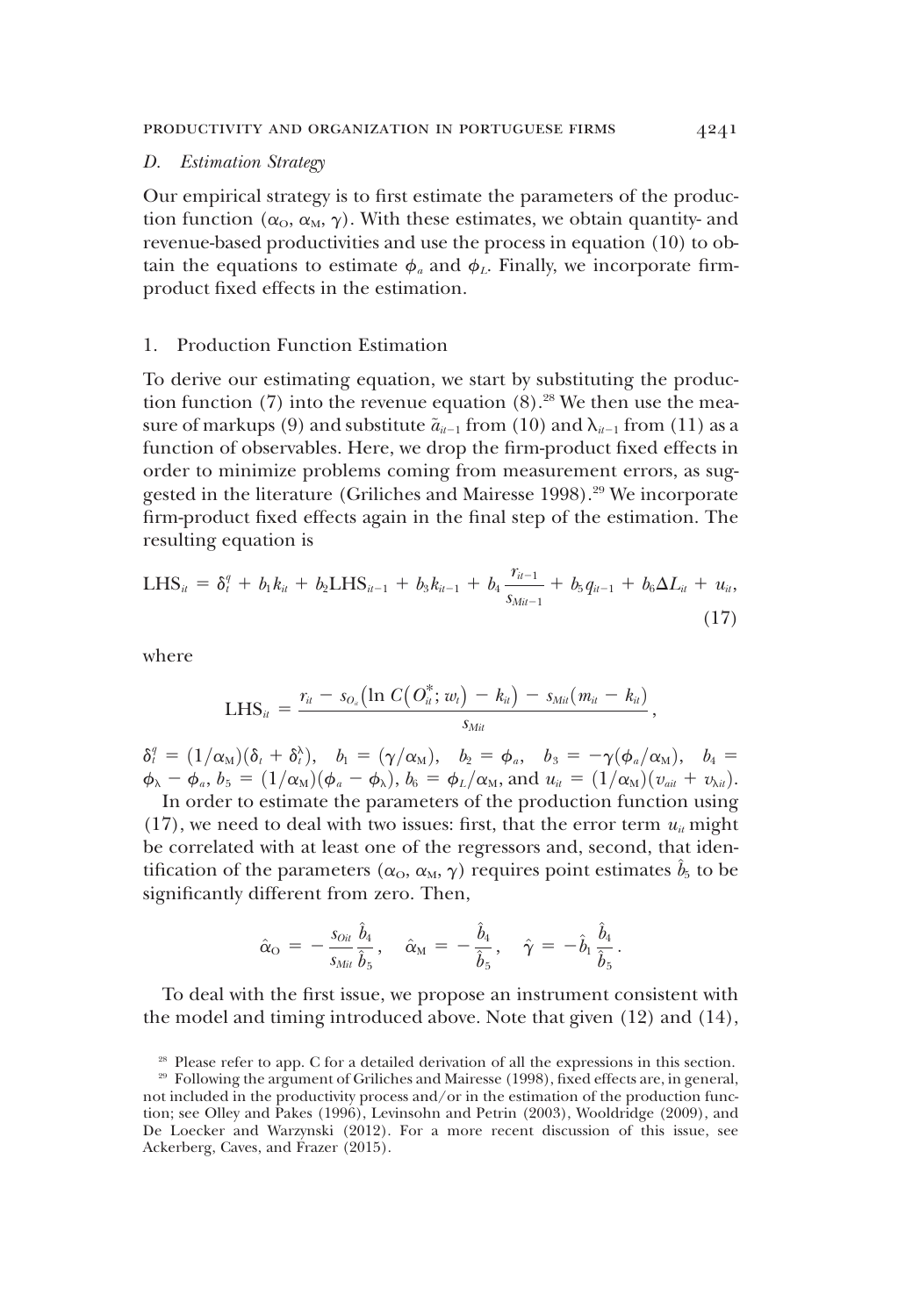the error term  $u_{ii}$  is uncorrelated with all regressors except  $\Delta L_{ii}$ . Hence, we can simply instrument  $\Delta L_i$  with  $\Delta L_{i-1}$  and  $L_{i-2}$ .

Regarding the second issue, note that  $b_5 \geq 0$  implies that the autoregressive parameters of demand and productivity are significantly different from each other (recall that  $b_5 = (1/\alpha_M)(\phi_a - \phi_\lambda)$ ). As we argue below, this is a problem in practice. In the estimation, we find that in many industries,  $\hat{b}_5$  is not significantly different from zero.

To deal with this practical issue, we can proceed as follows. Substitute  $\tilde{a}_{u-1}$  using (10) (after again dropping the firm-product fixed effects in order to minimize problems coming from measurement errors) into the production function (7). Then use the estimates of  $\bar{b}_1$  and  $\bar{b}_2$  to compute

$$
Z_{ii} = \frac{1}{\hat{b}_1} \frac{s_{0ii}}{s_{Mii}} (\ln C(O_{ii}; w_t) - k_{ii}) + \frac{1}{\hat{b}_1} (m_{ii} - k_{ii}) + k_{ii} + \frac{\hat{b}_2}{\hat{b}_1} LHS_{ii-1} - \hat{b}_2 k_{ii-1} - \frac{1}{\hat{b}_1} \frac{\hat{b}_2}{s_{Mii-1}} r_{ii-1},
$$

and substitute to obtain the estimating equation,

$$
q_{it} - \hat{b}_2 q_{it-1} = \delta_t + b_7 Z_{it} + b_8 \Delta L_{it} + v_{ait}. \qquad (18)
$$

Note that in light of (13) and (15), the variables  $Z_u$  and  $\Delta L_u$  are endogenous, so we require instruments. Based on (12) and (14), we can use  $k_{it}$ ,  $\Delta L_{it-1}$ , and  $L_{it-2}$  as instruments. Using this second estimating equation,<sup>30</sup> we can obtain identification of the parameters ( $\alpha_{\text{o}}$ ,  $\alpha_{\text{M}}$ ,  $\gamma$ ) using

$$
\hat{\alpha}_{\rm O} = \frac{\hat{b}_{7}}{\hat{b}_{1}} \frac{s_{0i\iota}}{s_{\text{M}i}}, \quad \hat{\alpha}_{\rm M} = \frac{\hat{b}_{7}}{\hat{b}_{1}}, \quad \hat{\gamma} = \hat{b}_{7}.
$$

Finally, after estimating the parameters of the production function, our estimate of the quantity-based productivity process is given by

$$
\widetilde{a}_{ii} = q_{ii} - \hat{\alpha}_0 (\ln C(O_{ii}; w_i) - k_{ii}) - \hat{\alpha}_{M}(m_{ii} - k_{ii}) - \hat{\gamma} k_{ii},
$$

and our estimate of revenue-based productivity by

$$
\widehat{a}_{ii} = r_u - \hat{\alpha}_0 (\ln C(O_u; w_i) - k_u) - \hat{\alpha}_{M}(m_u - k_u) - \hat{\gamma} k_u.
$$

With the measures of quantity- and revenue-based productivity in hand, we can estimate the effect of changes in layers on both types of productivity using equations (10) and (16), where we incorporate product or

<sup>&</sup>lt;sup>30</sup> Note that  $b_8$  is related to  $\phi_L$  but cannot be used directly as an estimate of this parameter. The reason is that, as explained above, we are not using fixed effects to estimate the parameters of the production function. In contrast,  $\phi_L$  is defined in eq. (10) as the effect of layers on quantity-based productivity controlling for firm-product and time fixed effects. This is exactly what we do in sec. V when we estimate  $\phi_L$  using eq. (19).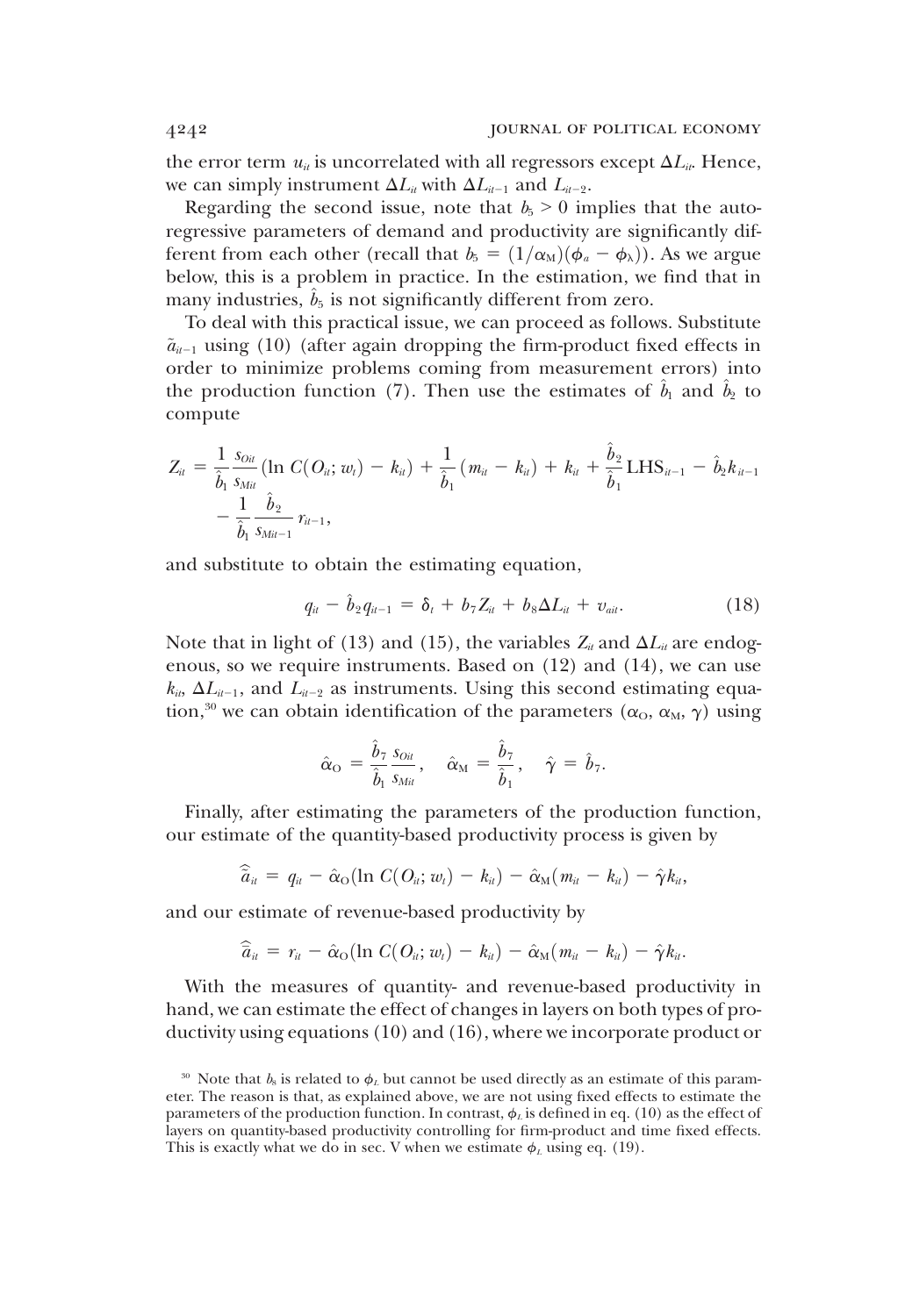firm-product fixed effects, as well as time fixed effects.<sup>31</sup> In this step, the endogeneity of  $\Delta L_i$  can be addressed as in the previous steps or using a specific exogenous shock. We pursue both strategies below.

# V. Results

Following our estimation strategy, we first use (17) to estimate the parameters of the production function. Table D.1 presents the results. Note that  $b_5$  is significantly different from zero only in two out of 42 cases. Thus, as explained above, we are not able to identify  $\alpha_M$  and  $\gamma$  directly. We then proceed to use the estimates of  $b_1$  and  $b_2$ , together with specification (18), to estimate  $(\alpha_{\rm O}, \alpha_{\rm M}, \gamma)$  and obtain our productivity processes. The estimates  $\hat{b}_1$  and  $\hat{b}_2$  are significantly different from zero in all cases (see table D.1, where we present bootstrapped standard errors).

#### A. Estimating Equations

Armed with our structurally estimated productivity processes, we use (10) to derive our estimating equation for quantity-based productivity:

$$
\tilde{a}_{it} = \alpha_i + \delta_t + \phi_a \tilde{a}_{it-1} + \phi_L \Delta L_{it} + v_{ait}.
$$
\n(19)

An observation,  $it$ , corresponds to a firm-product sequence  $i$  at time  $t$ . A firm-product is a two-digit Prodcom code-firm combination. Furthermore, in the regressions below, we use itsequences with either one change or no change in layers to better pinpoint reorganization events. In case of a change in layers, the change might be either increasing or decreasing the number of layers. So we have four cases: increasing sequences, decreasing sequences, constant sequences, and all of the above sequences.<sup>32</sup>

The underlying idea is to compare the productivity of firms that are, for example, increasing their number of layers, both among those firms and with firms that are not changing their number of layers. In the former case, we obtain identification of the impact on productivity by comparing firms increasing their number of layers before and after the change. In the latter case, we also get identification by comparing the productivity of firms changing layers with those that do not. To better isolate reorganization events and ease comparability of an otherwise complex structure,

<sup>&</sup>lt;sup>31</sup> This last step is similar to standard approaches aimed at finding determinants of productivity (see Foster, Haltiwanger, and Syverson 2008; De Loecker et al. 2016).

<sup>&</sup>lt;sup>32</sup> A potential concern when estimating eq. (19) is that, as dictated by the theory, we have used observations on layers to estimate the productivity processes. This might generate a mechanical relationship between those processes and changes in layers that could affect our estimates of  $\phi_L$ . In app. F, we present all the results of this section when we use estimated productivity processes that abstract completely from layers and so do not use information on layers. The estimates of  $\phi_L$  are very similar.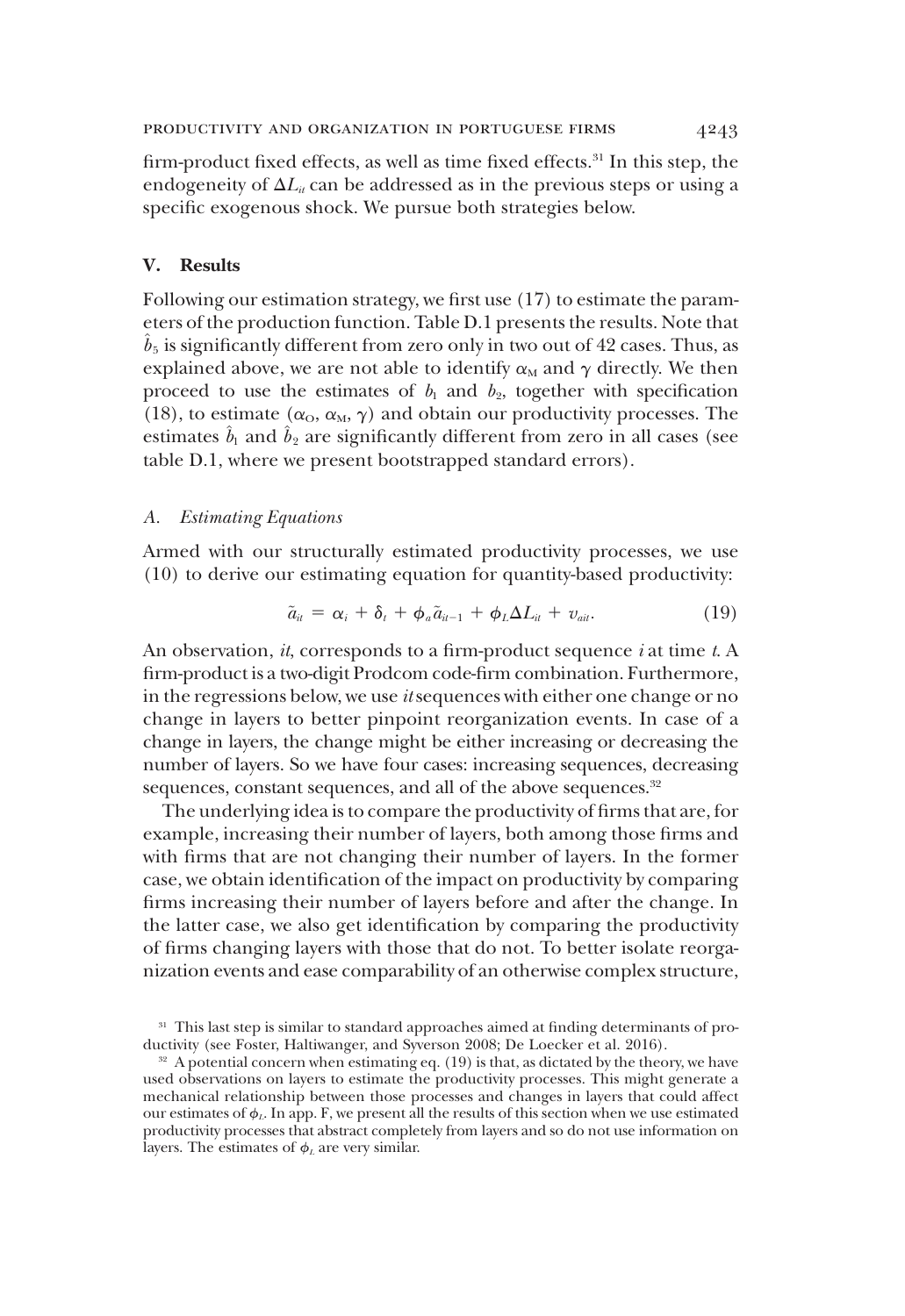we break firms into sequences that correspond to at most one change in the hierarchical structure.<sup>33</sup>

In order to derive the estimating equation for revenue-based productivity, we use the fact that  $\tilde{a}_{it} = \bar{a}_{it} - p_{it}$  and, together with the process for productivity (10), we obtain

$$
\bar{a}_{ii} = \alpha_i + \delta_t + \phi_a \bar{a}_{it-1} + \phi_L \Delta L_{it} + p_{it} - \phi_a p_{it-1} + v_{ait}. \qquad (20)
$$

Prices are functions of marginal costs, which in turn are functions of quantities and hence productivities. As a result, we use the first-order conditions of the cost-minimization problem to substitute for prices into (20) to derive the following estimating equation:

$$
\bar{a}_{it} = \bar{\alpha}_i + \bar{\delta}_t + \bar{\phi}_a \bar{a}_{it-1} + \bar{\phi}_L \Delta L_{it} + \bar{\phi}_R X_{it} + v_{\bar{a}it}, \qquad (21)
$$

where  $X_{it} = [\lambda_{it-1}, \hat{p}_{it-1}, \ln(\mu_{it}), k_{it}]$ . Appendix C.2 includes a step-by-step derivation of this equation derivation of this equation.

## B. Reorganization and Quantity-Based Productivity

#### 1. Ordinary Least Squares

We start by presenting the results using simply ordinary least squares (OLS), namely, ignoring the potential endogeneity of  $\Delta L_i$ . The specification we run is (19),

$$
\tilde{a}_{it} = \alpha_s + \delta_t + \phi_a \tilde{a}_{it-1} + \phi_L \Delta L_{it} + v_{ait}, \qquad (22)
$$

where we substitute  $\alpha_i$  for an industry/product fixed effect,  $\alpha_s$ , to reduce the number of fixed effects.

Table 5 provides OLS estimation results. In all the results in this section, we present standard errors clustered at the firm level. All of the point estimates of  $\phi_L$  are positive and significant and point to an impact of reorganization on quantity-based productivity of about 3%. Adding (dropping) a layer increases (decreases) quantity-based total-factor productivity (TFP)

<sup>&</sup>lt;sup>33</sup> We follow the exact same procedure as in sec. IV. More specifically, we define a sequence of type  $L-L'$  as the series of years in which a firm has the same consecutively observed number of management layers L plus the adjacent series of years in which a firm has the same consecutively observed number of management layers  $L'$ . For example, a firm that we observed all years between 1996 and 2000 and that has one layer in 1996, 1997, and 2000 and two layers in 1998 and 1999 would have two sequences: a 1–2 sequence (1996–99) as well as a 2–1 sequence (1998–2000). Firms that never change layers in our sample form a constant-layer sequence. We then separately analyze sequences characterized by an increasing, decreasing, or constant number of layers, as well as all sequences together. As a result, each firm-product can produce multiple sequences: e.g., a firm-product with one layer for 3 years, then two layers for an additional 3 years, and then back to one layer for another 3 years gives rise to two sequences, an increasing one (111222) and a decreasing one (222111).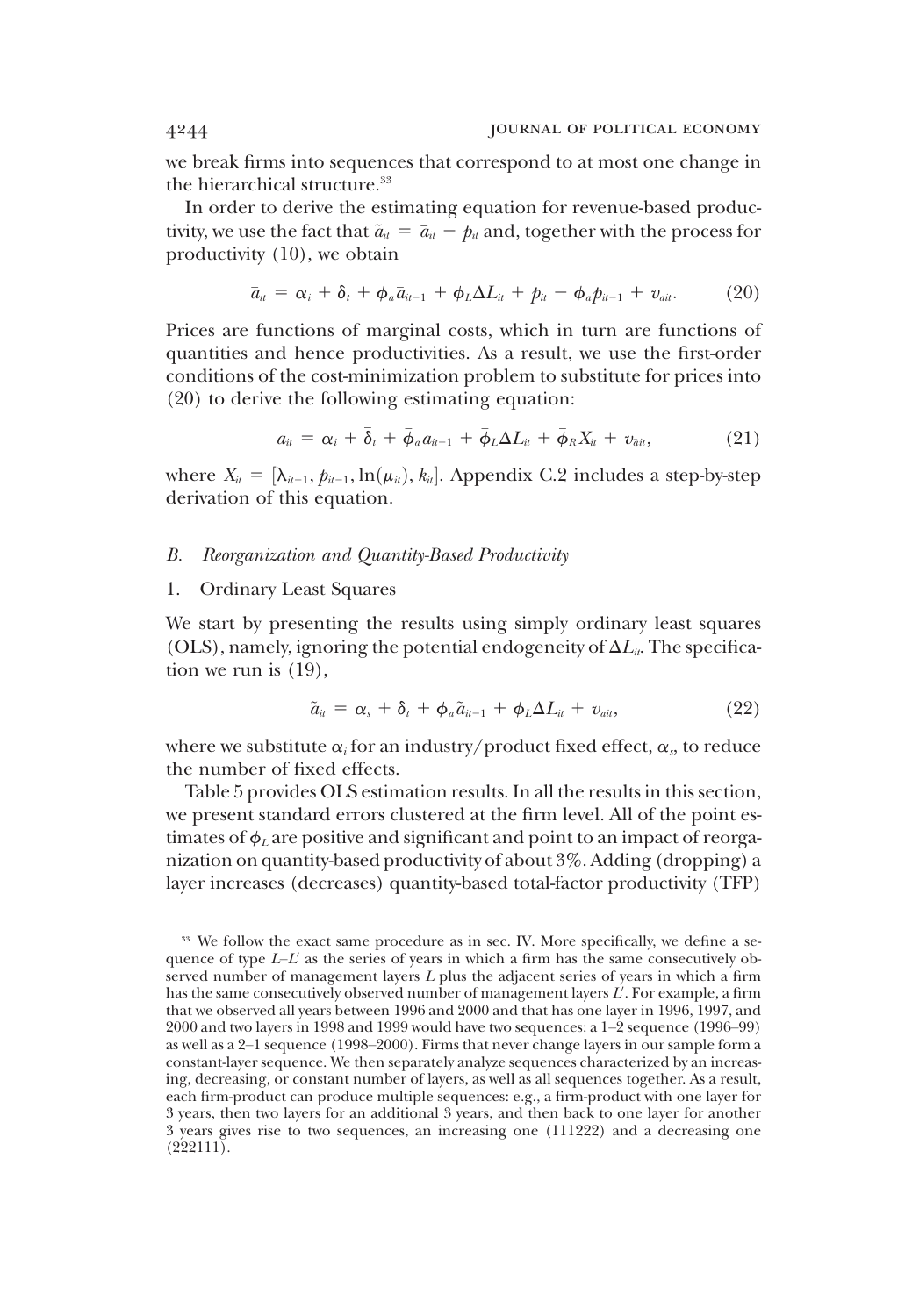|                                   | Increasing<br>(1) | Decreasing<br>(2) | Constant<br>(3) | All<br>(4) |
|-----------------------------------|-------------------|-------------------|-----------------|------------|
| Quantity-based productivity $t-1$ | $.892***$         | $875***$          | $.905***$       | .895***    |
|                                   | (.014)            | (.015)            | (.013)          | (.008)     |
| Change in layers                  | $.025**$          | $.032***$         |                 | $.025***$  |
|                                   | (.011)            | (.012)            |                 | (.007)     |
| Constant                          | $-.161**$         | $.112***$         | $.309**$        | $.082**$   |
|                                   | (.063)            | (.035)            | (.130)          | (.033)     |
| <b>Observations</b>               | 4,141             | 2,829             | 3,031           | 10,001     |
| Adjusted $R^2$                    | .779              | .752              | .801            | .781       |

| TABLE 5                                                                    |  |
|----------------------------------------------------------------------------|--|
| QUANTITY-BASED TOTAL-FACTOR PRODUCTIVITY: ORDINARY LEAST SQUARES ESTIMATOR |  |
| WITH PRODUCT FIXED EFFECTS                                                 |  |

Note.—Year and industry dummies are included in the estimations. Firm-level-clustered standard errors are in parentheses.

\*\*  $p < .05$ .

\*\*\*  $p < .01$ .

by around 3%. We find that downward transitions seem to be characterized by somewhat larger effects than upward transitions.

# 2. Instrumental Variable

There are two issues with specification (19). The first issue is that  $\Delta L_{ii}$  is endogenous. The second issue is that due to the simultaneous presence of fixed effects and the lagged dependent variable, the usual strategy of first differencing the estimating equation to remove panel effects may create problems in the presence of predetermined variables, such as the lags of the dependent variable.

We deal with the first issue by instrumenting  $\Delta L_i$  using demand,  $\lambda_{i-1}$ , and markups,  $\mu_{it-1}$ , at time  $t - 1$ , number of layers, revenue and quantity in  $t - 1$ , productivity at time  $t - 2$ , and capital at time t, as well as all of these variables lagged to the first available year. All of these variables meet the requirements of good instruments under the timing assumptions of our model. In order to deal with the second issue and incorporate a full set of firm-product-sequence fixed effects exactly as in (19), we use the dynamic panel data system generalized method of moment (GMM) estimator developed by Arellano and Bover (1995).

Table 6 reports the estimations of the structural quantity-based TFP equation. The results show a positive relationship between changes in layers and quantity-based productivity, even when controlling for changes in quantity and allowing both variables to be endogenous. Coefficients are positive and significant. Point estimates are larger than before when the effect of a firm adding a layer is 3% and that of dropping layers is 5%. However, we find a larger effect of around 6% when we pull all the observations in column 4.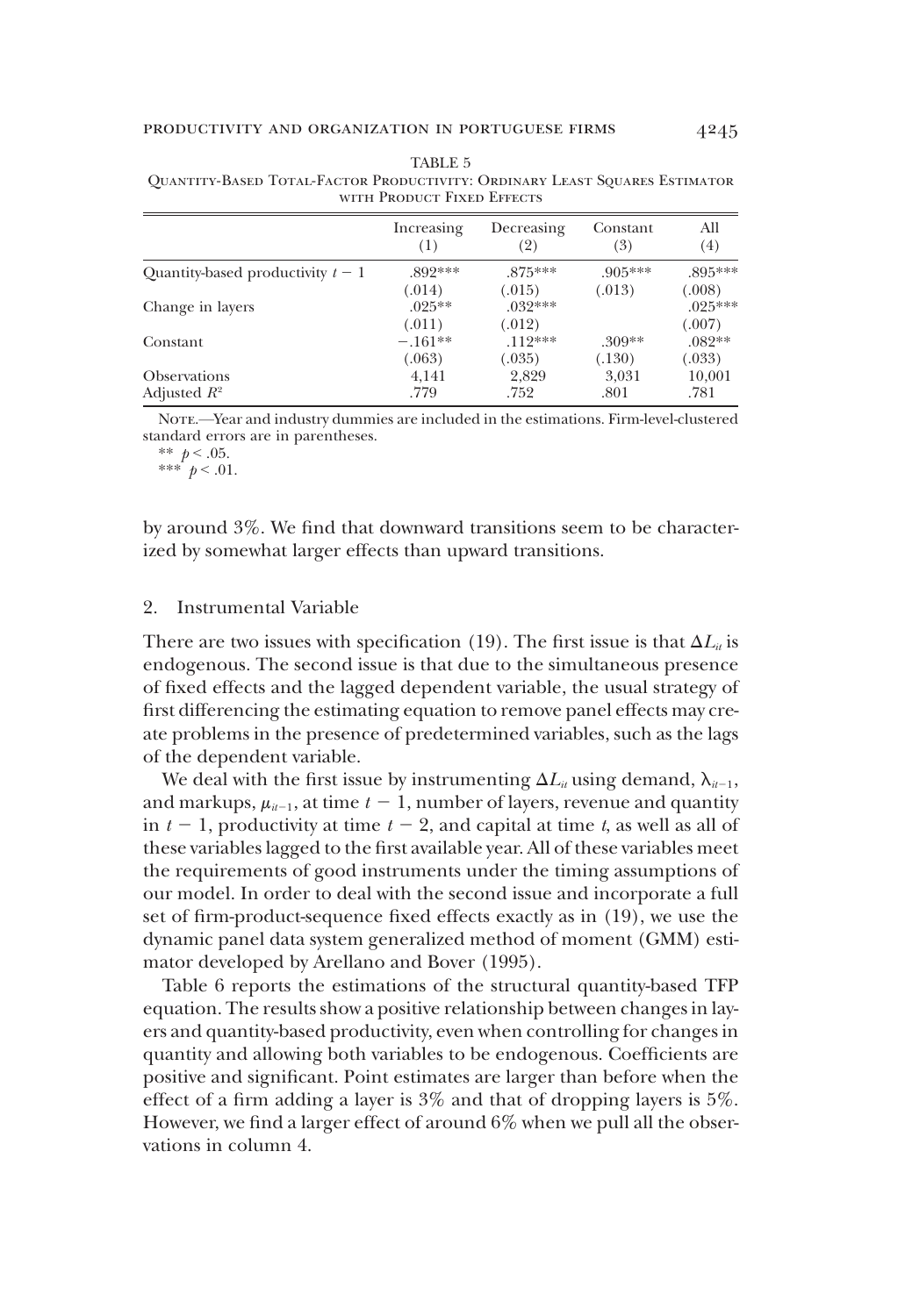|                                   | Increasing<br>(1) | Decreasing<br>(2) | Constant<br>(3) | All<br>(4) |
|-----------------------------------|-------------------|-------------------|-----------------|------------|
| Quantity-based productivity $t-1$ | 919***            | .880***           | $.926***$       | $.910***$  |
|                                   | (.012)            | (.018)            | (.014)          | (.008)     |
| Change in layers                  | $.037**$          | $.052**$          |                 | $.062***$  |
|                                   | (.017)            | (.023)            |                 | (.016)     |
| Constant                          | $-.014$           | .127              | $.211***$       | $.116***$  |
|                                   | (.016)            | (.123)            | (.042)          | (.031)     |
| <b>Observations</b>               | 4,141             | 2,829             | 3,031           | 10,001     |
| Number of fixed effects           | 1,663             | 1,274             | 1,290           | 4,227      |
| $AR(2)$ test stat                 | .468              | .117              | 2.443           | 1.980      |
| $p$ -value AR $(2)$               | .640              | .907              | .015            | .048       |

TABLE 6 Quantity-Based Total-Factor Productivity: Dynamic Panel Data Estimator with Firm-Product-Sequence Fixed Effects

Note.—Year and industry dummies are included in the estimations. Firm-level-clustered standard errors are in parentheses.

\*\*  $p < .05$ . \*\*\*  $p < .01$ .

#### C. Reorganization and Revenue-Based Productivity

The purpose of this section is to study the relationship between organization and revenue-based productivity. As we did before, we start by showing the OLS results first and then the instrumental variable (IV).

#### 1. OLS

The specification we run is, following (21),

$$
\bar{a}_{ii} = \bar{\alpha}_s + \bar{\delta}_t + \bar{\phi}_a \bar{a}_{it-1} + \bar{\phi}_L \Delta L_{it} + \bar{\phi}_R X_{it} + v_{\bar{a}it},
$$
\n(23)

where  $X_{ii} = [\lambda_{ii-1}, \beta_{ii-1}, \ln(\mu_{ii}), k_{ii}]$ , and as we did before, we use an indus-<br>try/product fixed effect  $\bar{\alpha}$  to reduce the number of fixed effects try/product fixed effect,  $\bar{\alpha}_s$ , to reduce the number of fixed effects.

Table 7 presents the results. All of the point estimates of  $\bar{\phi}_L$  are negative and significant and point to an impact of reorganization of about  $-3\%$ . Adding (dropping) layers leads to an decrease (increase) in revenue-based TFP of around  $3\%$ .<sup>34</sup> Interestingly enough, and parallel to the quantitybased TFP analysis, downward transitions seem to be characterized by somewhat larger effects than upward transitions. The differences here are somewhat more pronounced, however.

### 2. IV

In order to estimate (21), we need to deal with the same two issues we dealt with in the case of quantity-based productivity. Now, however, in

<sup>&</sup>lt;sup>34</sup> We use the terms "TFP" (total-factor productivity) and "productivity" synonymously throughout the text.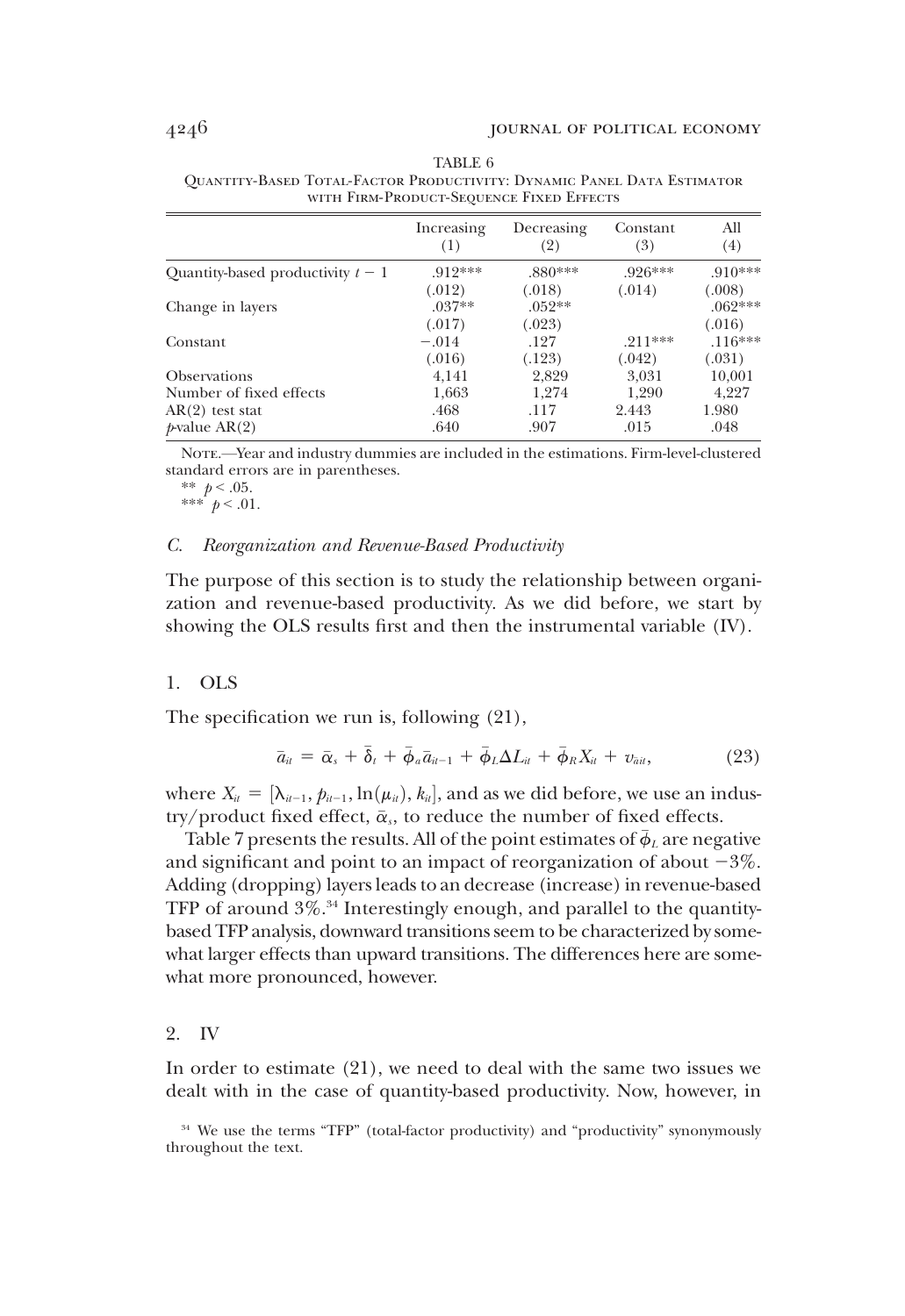|                                  | Increasing<br>(1) | Decreasing<br>(2) | Constant<br>(3) | All<br>(4) |
|----------------------------------|-------------------|-------------------|-----------------|------------|
| Revenue-based productivity $t-1$ | $.925***$         | $.940***$         | $.955***$       | $.943***$  |
|                                  | (.017)            | (.021)            | (.017)          | (.011)     |
| Change in layers                 | $-.023***$        | $-.032***$        |                 | $-.027***$ |
|                                  | (.006)            | (.006)            |                 | (.003)     |
| Demand $t-1$                     | $-.019***$        | $-.018***$        | $-.025***$      | $-.020***$ |
|                                  | (.004)            | (.003)            | (.003)          | (.003)     |
| Price $t-1$                      | $.010*$           | .005              | $.019***$       | $.012***$  |
|                                  | (.005)            | (.005)            | (.007)          | (.004)     |
| Log markup                       | .484***           | $.434***$         | $.553***$       | .486***    |
|                                  | (.043)            | (.044)            | (.059)          | (.036)     |
| Capital                          | $.004**$          | .003              | $.005**$        | $.004***$  |
|                                  | (.002)            | (.003)            | (.002)          | (.001)     |
| Constant                         | .237***           | $.095*$           | $-.704***$      | $.707***$  |
|                                  | (.046)            | (.051)            | (.153)          | (.057)     |
| <b>Observations</b>              | 4,141             | 2,829             | 3,031           | 10,001     |
| Adjusted $R^2$                   | .851              | .844              | .882            | .860       |

TABLE 7 Revenue-Based Total-Factor Productivity: Ordinary Least Squares Estimator with Product Fixed Effects

NOTE.—Year and industry dummies are included in the estimations. Firm-level-clustered standard errors are in parentheses.

\*\*\*  $p < .01$ .

addition to finding an instrument for  $\Delta L_i$ , we have to instrument for ln  $(\mu_{ii})$  in  $X_{ii}$ , which is endogenous, according to our assumptions. Our solution strategy is to use the same set of instruments for  $\ln(\mu_{ii})$ , namely, demand,  $\lambda_{i-1}$ , and markups,  $\mu_{i-1}$ , at time  $t - 1$ , number of layers, revenue and quantity in  $t - 1$ , productivity at time  $t - 2$ , and capital at time t, as well as all of these variables lagged to the first available year. As we did for quantity-based productivity, here we use a full set of firm-productsequence fixed effects.

Table 8 reports the results obtained using the same dynamic panel data system GMM estimator used above. The results paint a picture very similar to the one emerging from the OLS results in table 7. While the effect of changing layers is now a bit smaller across the board, it is negative and significant in all specifications. Table 8 indicates again that decreasing the number of layers has a larger impact on productivity than adding layers. The overall causal effect of adding a layer is around  $-3\%$ .

#### D. A Case Study: Textile and Apparel

As a final attempt to identify a causal effect of reorganization, we now use the textile sector as an example of an industry that experienced an exogenous shock. The shocks we study are the changes in quotas applied to

<sup>\*</sup>  $p < .1$ . \*\*  $p < .05$ .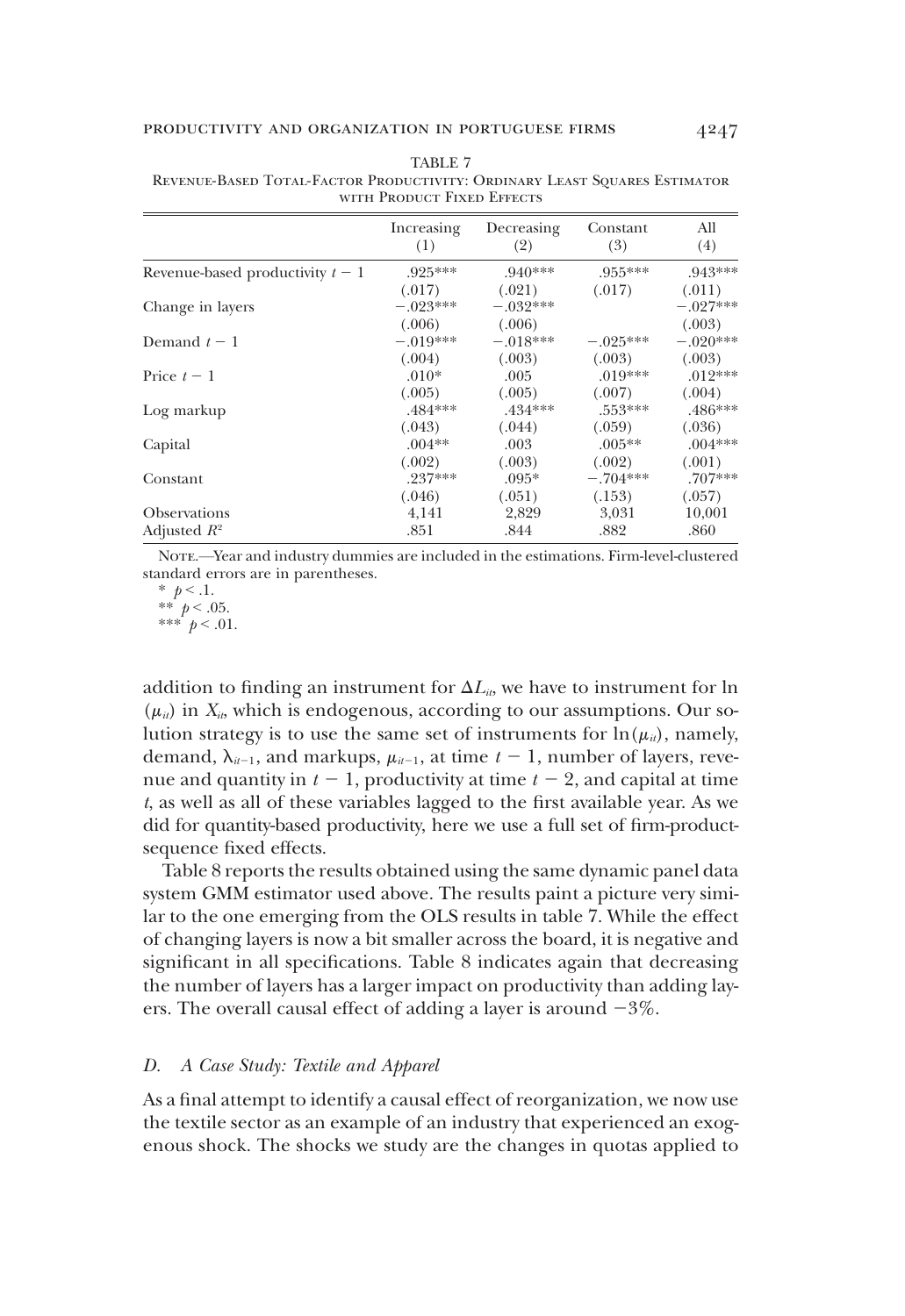|                                  | Increasing<br>(1) | Decreasing<br>(2) | Constant<br>(3) | All<br>(4) |
|----------------------------------|-------------------|-------------------|-----------------|------------|
| Revenue-based productivity $t-1$ | .935***           | $.956***$         | $.967***$       | .953***    |
|                                  | (.014)            | (.019)            | (.016)          | (.009)     |
| Change in layers                 | $-.018**$         | $-.035***$        |                 | $-.025***$ |
|                                  | (.008)            | (.011)            |                 | (.009)     |
| Demand $t-1$                     | $-.006$           | $-.008***$        | $-.008*$        | $-.006***$ |
|                                  | (.003)            | (.002)            | (.004)          | (.002)     |
| Price $t-1$                      | $-.007$           | $-.011*$          | $-.001$         | $-.006*$   |
|                                  | (.005)            | (.006)            | (.006)          | (.003)     |
| Log markup                       | .075              | .059              | .074            | .049       |
|                                  | (.070)            | (.046)            | (.081)          | (.042)     |
| Capital                          | .001              | .002              | .001            | .001       |
|                                  | (.002)            | (.002)            | (.002)          | (.001)     |
| Constant                         | $-.027***$        | .079              | .000.           | $-.014**$  |
|                                  | (.009)            | (.051)            | (.000)          | (.006)     |
| <b>Observations</b>              | 4,141             | 2,829             | 3,031           | 10,001     |
| Number of fixed effects          | 1,663             | 1,274             | 1,290           | 4,227      |
| $AR(2)$ test stat                | .043              | 1.352             | 1.548           | 1.805      |
| $p$ -value AR $(2)$              | .966              | .177              | .122            | .071       |

TABLE 8 Revenue-Based Total-Factor Productivity: Dynamic Panel Data Estimator Results with Firm-Product-Sequence Fixed Effects

Note.—Year and industry dummies are included in the estimations. Firm-level-clustered standard errors are in parentheses.

the textile and apparel industry associated with China's entry into the WTO. We use the data on reductions in quotas across subindustries and follow the methodology of Bloom, Draca, and Van Reenen (2016). The underlying identifying assumption of this strategy is that unobserved demand/technology shocks are uncorrelated with the strength of quotas to non-WTO countries (such as China) in 2000. This is reasonable, since these quotas were built up from the 1950s, and their phased abolition negotiated in the late 1980s was in preparation for the Uruguay Round.

To measure the degree of exposure to the quota removal, we compute for each six-digit Prodcom product category  $p$  the proportion of the more detailed six-digit harmonized system (HS6) products that were covered by a quota, weighting each HS6 product by its share of EU15 imports over the period 1995–97. Call this QuotaCoverage<sub> $\nu$ </sub>. Then, for each firmproduct i, where by "firm-product," we mean a two-digit Prodcom codefirm combination, as in the rest of the analysis, we measure the level of exposure to the quota as a weighted average, where weights are the initial shares of products  $p$  for a particular firm-product i of QuotaCoverage<sub>t</sub>. We label this variable QuotaCoverage<sub>i</sub> and focus on the relevant period 2000–2005.

<sup>\*</sup>  $p < 0.1$ . \*\*  $p < .05$ . \*\*\*  $p < .01$ .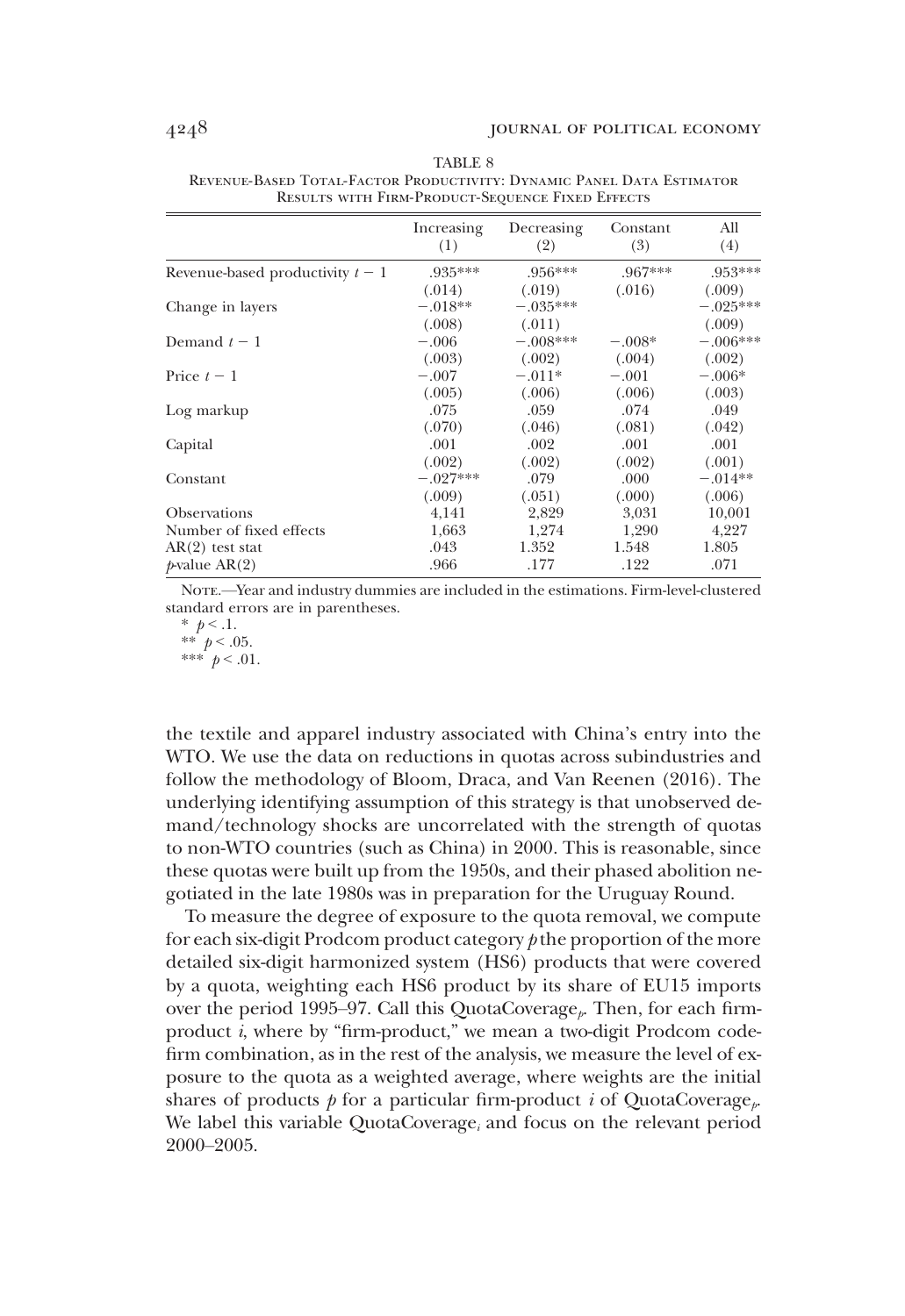We estimate the specification

$$
\tilde{a}_{it} = \delta_t + \phi_a \tilde{a}_{it-1} + \phi_L \Delta L_{it} + v_{ait}, \qquad (24)
$$

where  $\delta_i$  is a time fixed effect. Note that there is no product fixed effect, since we are only conditioning on firms in the textile and apparel industry. We estimate the regression using OLS and IV estimators. The IV specification for quantity-based TFP uses the variable QuotaCoverage<sub>i</sub> as an instrument. Note that since QuotaCoverage, is time invariant, it precludes us from using firm-product-sequence fixed effects. We are interested in events occurring in the relevant time frame 2000–2005 only, so we lump together all of the available sequences. We obtain our set of instruments from a fourth-order polynomial in QuotaCoverage<sub>i</sub> and the lagged number of layers. We present the first stage in appendix E.

The revenue-based TFP specifications is given by

$$
\bar{a}_{ii} = \bar{\delta}_t + \bar{\phi}_a \bar{a}_{ii-1} + \bar{\phi}_L \Delta L_{it} + \bar{\phi}_R X_{it} + v_{\bar{a}it}, \qquad (25)
$$

where, as before,  $X_{it} = [\lambda_{it-1}, \hat{p}_{it-1}, \ln(\mu_{it}), k_{it}]$  and  $\overline{\delta}_t$  is a time fixed effect. Again, we drop the product fixed effect since we analyze only one industry. We instrument  $\Delta L_i$  and  $\ln(\mu_i)$  with a fourth-order polynomial in QuotaCoverage, and the lagged number of layers.

Table 9 reports the results. We find that firms that reduce layers exhibit a reduction in quantity-based productivity (significant at 1% for the OLS and IV) and an increase in revenue-based productivity (although the results are not significant). The results on quantity-based productivity are consistent with the main claim of our paper, significant, and quite large. When focusing on the firms that experienced the shock, the IV results show that, in this industry, reducing a layer reduces quantity-based productivity by 14%. Without instrumenting, we find that these results are dampened, as we would expect in the presence of reverse causality. The results are also larger than for the whole manufacturing sector. This might be the result of the tighter identification of the shock or of the particular characteristics of the textile sector. Firms in the textile sector are larger and more labor intensive than firms in the rest of manufacturing.

In sum, throughout our investigation, we did not find any significant evidence to falsify the hypothesis proposed by the knowledge-based hierarchy model. All the significant evidence is in line with its predictions. Hence, we conclude that when firms receive an exogenous shock that makes them reorganize, both quantity-based and revenue-based productivity are significantly affected.35

<sup>35</sup> Of course, there could always be some other unobserved concurrent response that causes the productivity changes and is correlated with changes in layers in the required way. Our claim of causality is qualified by this standard caveat to virtually all instrumental variable empirical strategies.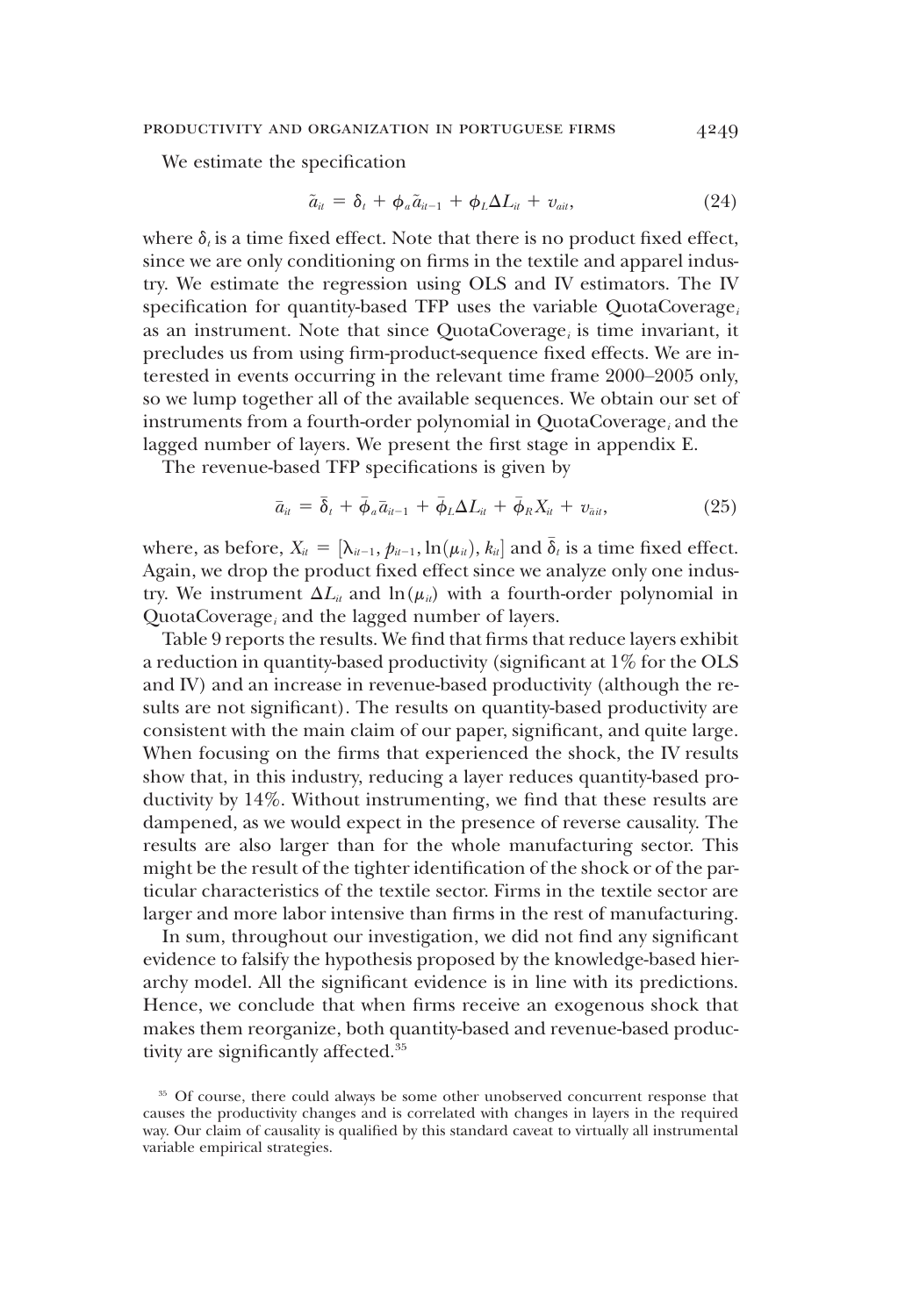|                                       | <b>REVENUE-BASED</b><br>TOTAL-FACTOR PRODUCTIVITY TOTAL-FACTOR PRODUCTIVITY |                      |                     | <b>QUANTITY-BASED</b> |
|---------------------------------------|-----------------------------------------------------------------------------|----------------------|---------------------|-----------------------|
|                                       | <b>OLS</b><br>(1)                                                           | IV<br>(2)            | <b>OLS</b><br>(3)   | IV<br>(4)             |
| Revenue-based productivity $t-1$      | $.834***$<br>(.040)                                                         | $.827***$<br>(.042)  |                     |                       |
| Quantity-based productivity $t-1$     |                                                                             |                      | $.865***$<br>(.030) | $.864***$<br>(.030)   |
| Change in layers                      | $-.014$<br>(.014)                                                           | $-.026$<br>(.018)    | $.085***$<br>(.028) | $.147**$<br>(.066)    |
| Demand $t-1$                          | $-.011***$<br>(.002)                                                        | $-.008***$<br>(.003) |                     |                       |
| Price $t-1$                           | .004<br>(.008)                                                              | .002<br>(.008)       |                     |                       |
| Log markup                            | $.145***$<br>(.033)                                                         | $.097*$<br>(.058)    |                     |                       |
| Capital                               | $.003*$<br>(.002)                                                           | .002<br>(.002)       |                     |                       |
| Constant                              | $-.077**$<br>(.033)                                                         |                      | .019<br>(.027)      |                       |
| <b>Observations</b><br>Adjusted $R^2$ | 554<br>.666                                                                 | 554<br>.660          | 554<br>.729         | 554<br>.725           |
| Kleibergen-Paap statistic             |                                                                             | 32.50                |                     | 42.03                 |

TABLE 9 Textile and Apparel: Ordinary Least Squares (OLS) and Instrumental Variable (IV) Estimates

NOTE.—Year dummies are included in the estimations. Firm-product-level-clustered standard errors are in parentheses.

\*  $p < 1$ . \*\*  $p < .05$ . \*\*\*  $p < .01$ .

# VI. Additional Results

#### A. The Effect of Organization on Prices

As we have emphasized, the main difference between the impacts of a reorganization on revenue-based and quantity-based productivity is its effect on prices. Therefore, one obvious reaction is to try to look directly at the effect of reorganizations on prices. While it is important to note that we do not actually observe prices in our data—we have information on quantities sold and related revenues—we can still construct unit values (revenue over quantity) in lieu of actual prices and study how they change as firms reorganize.

Using unit values as a measure of prices to gauge relative changes in revenue- and quantity-based productivity could be problematic, since any measurement error in quantity and/or revenue will add into this residual measure of prices. With this caveat in mind, we can measure the effect of a firm's reorganization on our measure of prices by estimating the nonstructural price equation,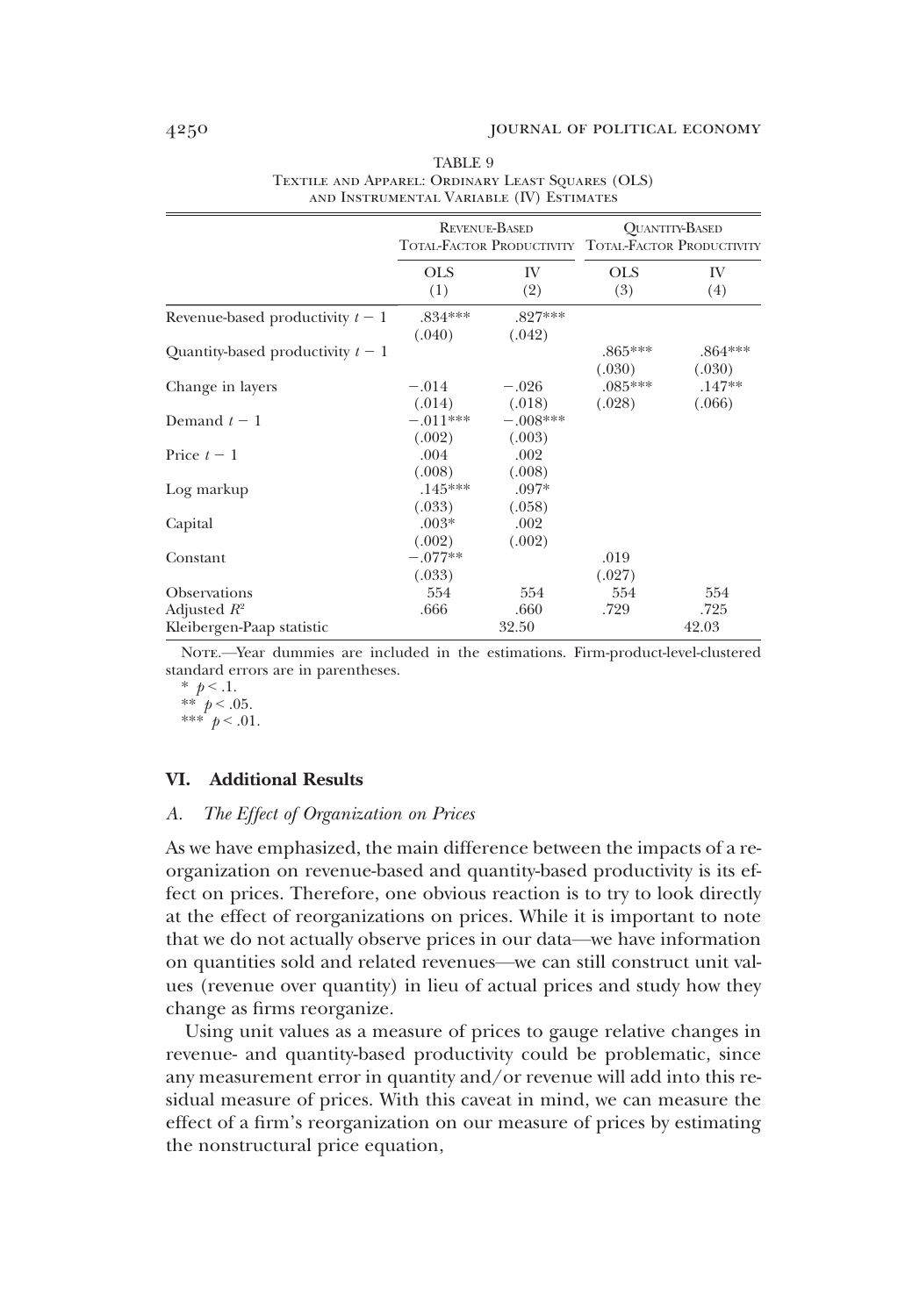|                         | Increasing<br>(1) | Decreasing<br>(2) | Constant<br>(3) | A11<br>(4) |
|-------------------------|-------------------|-------------------|-----------------|------------|
| Price $t-1$             | $878***$          | $851***$          | $.905***$       | .882***    |
|                         | (.012)            | (.021)            | (.017)          | (.009)     |
| Change in layers        | $-.059***$        | $-.074***$        |                 | $-074***$  |
|                         | (.015)            | (.021)            |                 | (.015)     |
| Constant                | $.162**$          | $-.060$           | $-.383**$       | $-.001$    |
|                         | (.067)            | (.067)            | (.152)          | (.005)     |
| <b>Observations</b>     | 4.141             | 2,829             | 3,031           | 10,001     |
| Number of fixed effects | 1,663             | 1,274             | 1,290           | 4,227      |
| $AR(2)$ test stat       | .940              | $-.395$           | 1.833           | 1.354      |
| $p$ -value AR $(2)$     | .347              | .693              | .067            | .176       |

TABLE 10 Prices: Dynamic Panel Data Estimator Results with Firm-Product-Sequence Fixed Effects

Note.—Year and industry dummies are included in the estimations. Firm-level-clustered standard errors are in parentheses.

\*\*  $p < .05$ .

\*\*\*  $p < .01$ .

$$
p_{it} = b_{1,i} + b_{2,t} + b_p p_{it-1} + b_L \Delta L_{it} + u_{it}, \qquad (26)
$$

where the dependent variable is the log price  $p_{i}$ , computed as the difference between revenue-based TFP  $\bar{a}_{ii}$  and quantity-based TFP  $\tilde{a}_{ii}$ . We also include firm-product-sequence fixed effects  $b_{1,i}$  and time fixed effects  $b_{2,i}$ . We instrument  $\Delta L_i$  as we did before.

Table 10 reports estimations using the Arellano and Bover (1995) estimator. We find that the results using prices are consistent with our main results; that is, firms that increase (decrease) layers reduce (increase) their prices.<sup>36</sup>

## 1. Cost Pass-Through Conditional on Reorganization

One way to think about the price responses implied by our results above is through the pass-through of a change in cost into prices. A simple calculation taking the responses of revenue- and quantity-based productivity to a change in layers delivers a cost pass-through that is greater than one.<sup>37</sup>

<sup>&</sup>lt;sup>36</sup> Of course, we could use a similar reduced-form approach to run identical regressions for all three variables of interest, i.e., quantity-based productivity, revenue-based productivity, and prices. This estimation leads to results very similar to the ones above. In this case, by construction, the effect of change in layers on revenue-based productivity is simply the sum of the effect of a change in layers on quantity-based productivity plus the effects on prices.

<sup>&</sup>lt;sup>37</sup> For instance, take the elasticity of a change in revenue-based productivity to a change in layers,  $-0.025$  (table 8, col. 4) and the elasticity of a change in quantity-based productivity to a change in layers, 0.062 (table 6, col. 4) and note that the implied response to prices is  $-0.088$ , which is 1.4 times larger than the change in costs. The response is 1.2 times larger if we use the results in col. 4 of table 10.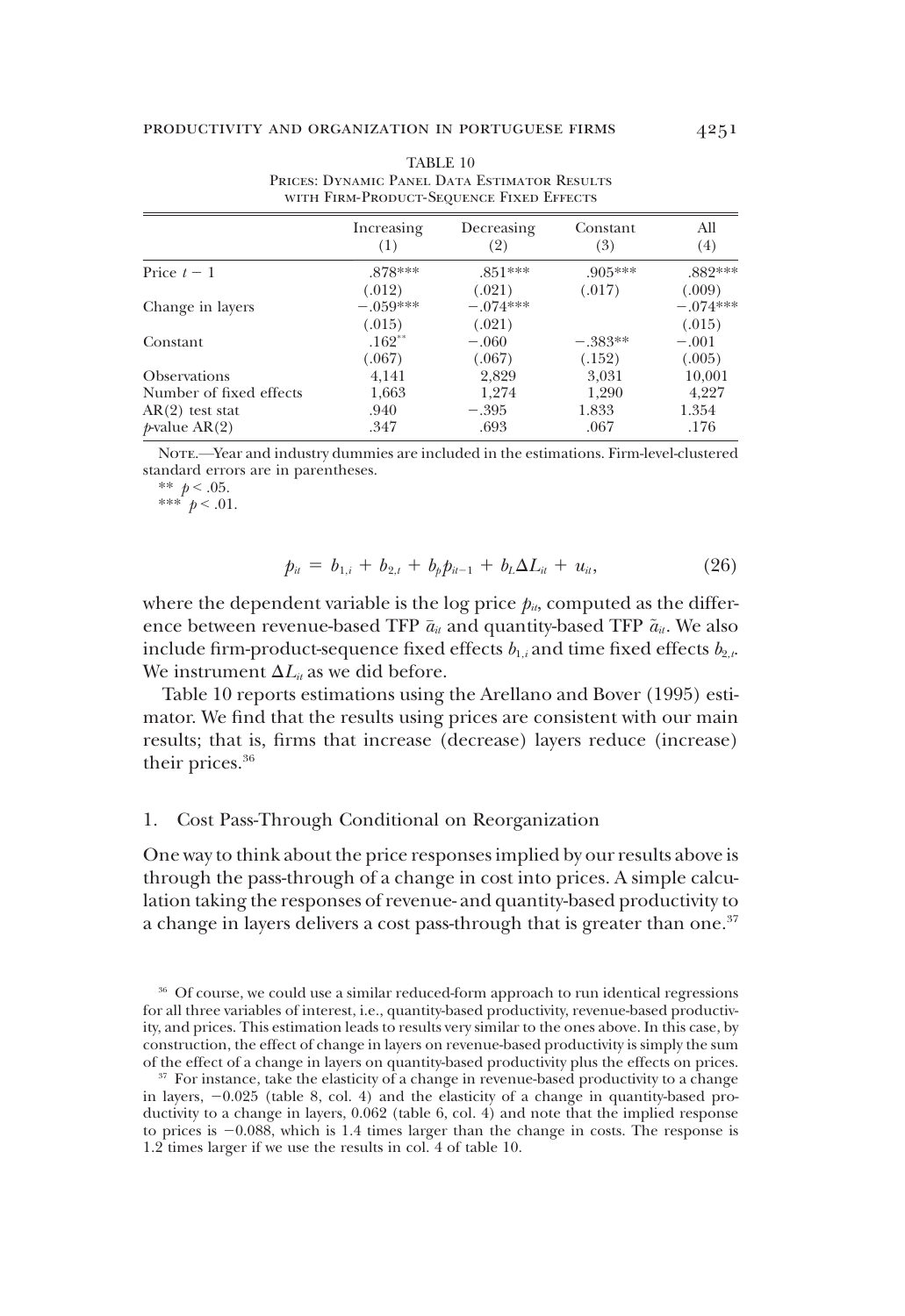This number might seem high relative to other studies of cost passthrough that, in general, find values between 0.6 and 0.9. However, note that this calculation measures the cost pass-through conditional on a reorganization. This conditional pass-through has never been estimated before and so has no direct counterpart in the literature. In order to compare the cost pass-through into prices in our data with the estimations in the literature, we need to instead calculate an unconditional measure. In doing so, we follow two approaches.

First, we use Portuguese trade data to study the effect of exchange rate shocks on export behavior of multiproduct firms, following the recent approach of Chatterjee, Dix-Carneiro, and Vichyanond (2013). We find an import price elasticity to the real exchange rate of 0.85, which is very close to what Chatterjee et al. find for Brazil. Berman, Martin, and Mayer (2012) find 0.83 with firm-level French data, while Campa and Goldberg (2010) find 0.64 with country- and industry-level data from the Organisation for Economic Co-operation and Development. Therefore, our findings for this period in Portugal are clearly in line with the literature.

These results use export prices and not the Prodcom-based prices we use in our main analysis. So, as an additional exercise, we compute the price response of changes in quantity-based productivity (obtained using the procedure in our main exercise). We find almost identical elasticities with respect to cost changes (we can do the estimation separately for multiproduct and single-product firms and find price elasticities to quantitybased productivity of 0.81 and 0.64, respectively, exactly in line with the literature).

Why do we obtain results that seem to suggest large pass-through? The key is that our results are not measuring average responses of prices to changes in costs or demand. They are measuring changes in prices (or revenue-based productivity) conditional on changes in layers. That is, a cost or demand shock can be quite small, but it might trigger a reorganization since the firm was right at the threshold that determines the decision to reorganize. The reorganization then changes the firm size substantially, which results in a large change in prices (as we argue above). As a result, the associated pass-through will seem too large because the original shock was small relative to the change in prices due to the reorganization (even the augmented shock, once we take into account the endogenous effect on quantity-based productivity of the reorganization, will seem small). Given that the literature has only calculated average pass-throughs without conditioning on shocks that trigger a reorganization, our results are not directly comparable with the literature and predictably somewhat larger. However, as we discussed above, once we calculate the unconditional pass-through, we obtain exactly the same numbers others have computed.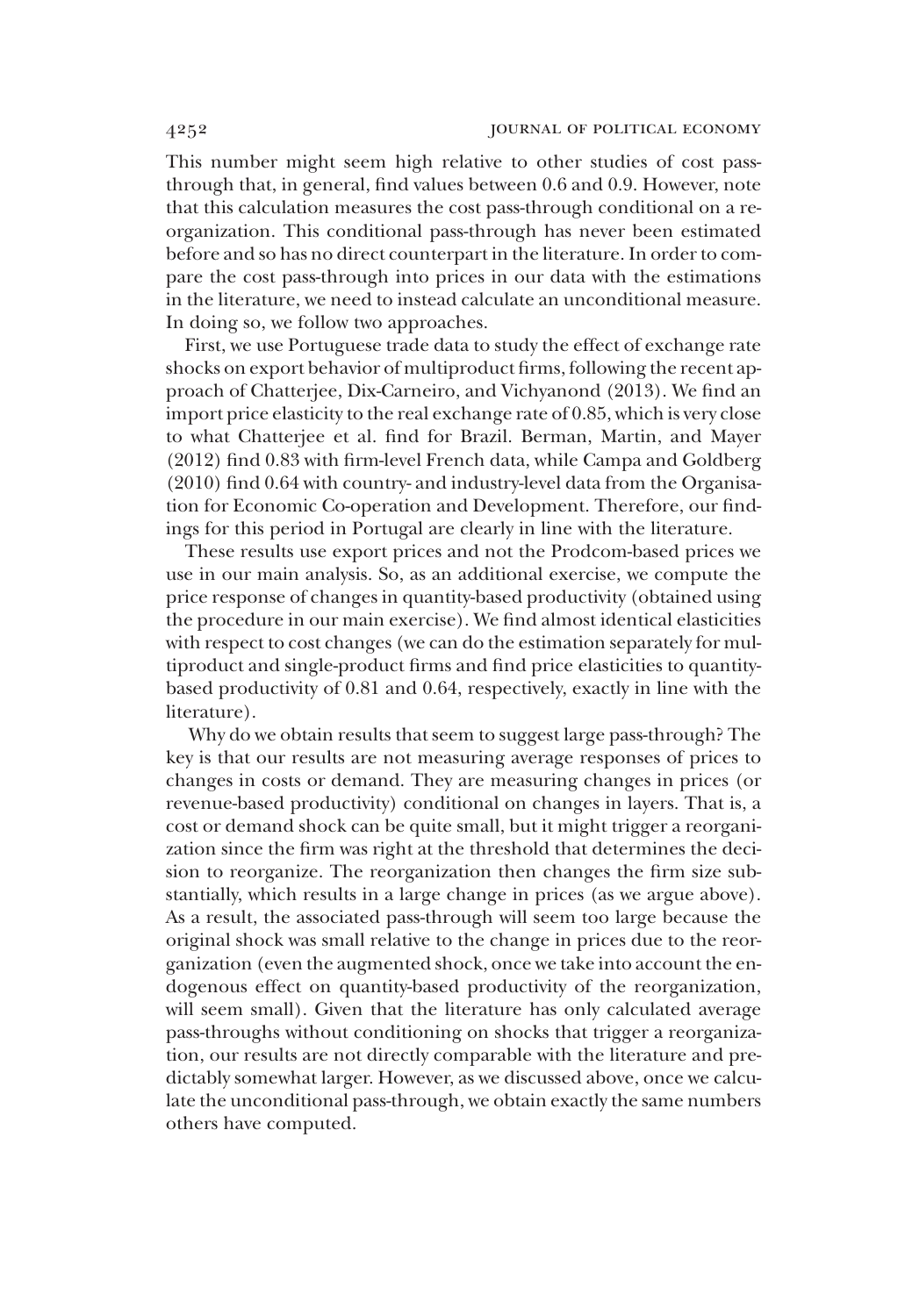## B. Aggregate Productivity Effects from Reorganization

The results in the previous section indicate that reorganizations lead to large changes in quantity-based productivity for a firm. If we want to gauge the importance of organization for aggregate productivity dynamics, we need to understand how important is the effect of reorganizations for the average firm that reorganizes. So, for the firms that reorganize, we want to ask how important is the change in productivity that resulted from the reorganization, compared with changes in productivity due to shocks or the mean reversion implied by the process in (10).

Consider a firm *i* that we observe from  $t - T$  to *t*. Iterating over equation (10), we obtain that

$$
\begin{array}{ll}\tilde{a}_{il}-\tilde{a}_{il-T}=\sum\limits_{v=0}^{T-1}\!\!\!\varphi_{a}^v(\alpha_i+\delta_{l-v})+(\varphi_{a}^T-1)\tilde{a}_{il-T}+\varphi_{L}\!\!\sum\limits_{v=0}^{T-1}\!\!\!\varphi_{a}^v\Delta L_{il-v}\\+\sum\limits_{v=0}^{T-1}\!\!\!\varphi_{a}^v v_{ali-v}.\end{array}
$$

Hence, the overall change in productivity for a firm, given by  $\tilde{a}_{it} - \tilde{a}_{it-T}$ , can be decomposed into three components. The first term is the compounded set of fixed effects. The second term is a mean reversion component that is negative when  $\tilde{a}_{it-T}$  is positive since  $\phi_a \leq 1$ . Namely, productivity tends to revert to its long-term mean given the number of layers. The cumulative change in productivity due to a reorganization, the term of interest, is given by the third term, namely,  $\phi_L \Sigma_{v=0}^{T-1} \phi_u^v \Delta L_{u-v}$ . The fourth term is just the accumulated effect of past shocks. Note that, because of mean reversion, the third and fourth components explain more than 100% of the overall change in productivity. We now explore how large is the third term, the change in productivity due to a reorganization, relative to the total.

We calculate these terms for firms that increase and decrease the number of layers between  $t - T$  and t. Using our results for  $\phi_L$  and  $\phi_a$  from column 4 of table 6, we calculate each of these terms for the whole distribution of firms. Clearly, the actual change in productivity across firms is very heterogeneous. Some firms that add layers experience a large decline in productivity, while some experience a very large increase. Hence, we order firms by their overall change in productivity and in table 11 present the distribution of the overall changes in productivity and the change in productivity due to changes in layers.<sup>38</sup> Columns 2 and 3 present the results for firms that increase layers, while columns 4 and 5 present the results for firms that drop layers.

<sup>&</sup>lt;sup>38</sup> The unit of observation is actually a firm-product, and we allow  $t - T$  and T to vary across firm-product pairs.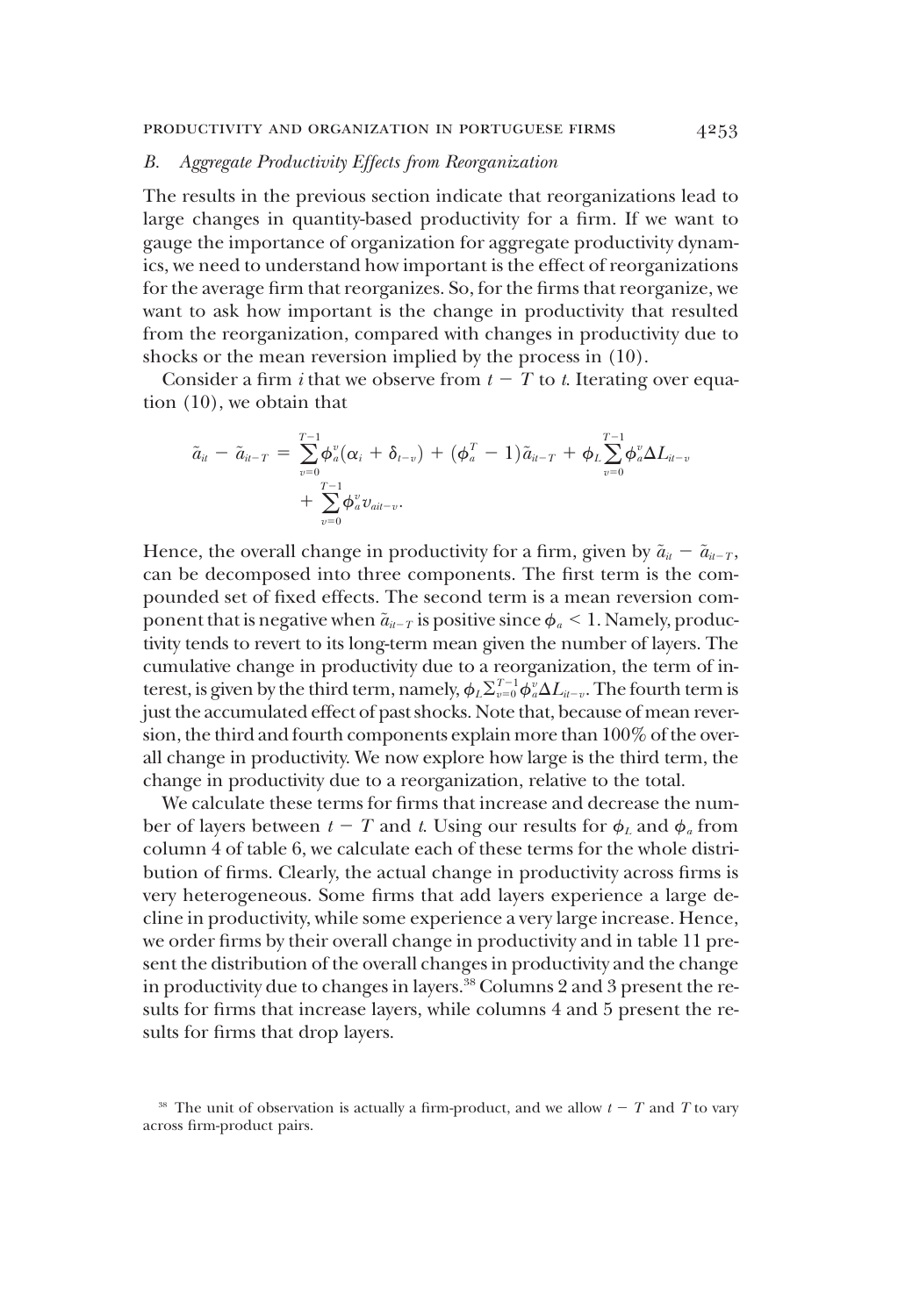|                     |                   | FIRMS THAT INCREASE LAYERS |                   | <b>FIRMS THAT REDUCE LAYERS</b> |
|---------------------|-------------------|----------------------------|-------------------|---------------------------------|
| Percentile $(\%)$   | Overall<br>Change | Due to<br>Reorganization   | Overall<br>Change | Due to<br>Reorganization        |
| 10                  | $-.483$           | .042                       | $-.523$           | $-.093$                         |
| 25                  | $-.179$           | .051                       | $-.272$           | $-.062$                         |
| 50                  | .055              | .056                       | $-.034$           | $-.062$                         |
| 75                  | .318              | .062                       | .200              | $-.053$                         |
| 90                  | .673              | .100                       | .517              | $-.047$                         |
| Mean                | .066              | .062                       | $-.019$           | $-.063$                         |
| <b>Observations</b> | 810               | 810                        | 465               | 465                             |

TABLE 11 Change in Quantity Total-Factor Productivity due to Reorganization

The results are stark. On average, or for the median firm, the increase in productivity due to reorganization explains more than the total increase in overall mean productivity. This is clearly not the case for all firms, as some of them receive large positive or negative productivity shocks that account for most of the changes in productivity, but on average those shocks (and the associated reversion to the mean) contribute to more than the aggregate mean variation. The result is that reorganization can account for an increase in quantity-based productivity, when firms reorganize by adding layers, of about 6.3%, while the average increase in productivity for these firms is 6.6%. Similarly, when firms reduce the number of layers, reorganization accounts for a 6.3% decrease in quantity-based productivity, while the average decrease in productivity for these firms is about 2%. Reorganization accounts for more than 100% of the overall change in productivity of expanding and downsizing firms. These results underscore the importance of the reorganization of firms as a source of aggregate productivity gains in the economy.

#### VII. Conclusion

Large firm expansions involve lumpy reorganizations that affect firm productivity. Firms that reorganize and add a layer increase hours of work by 25% and value added by slightly more than 3%, while firms that do not reorganize decrease hours slightly and value added by only 0.1%. Reorganization therefore accompanies firms' expansions. A reorganization that adds layers allows the firm to operate at a larger scale. We have shown that such a reorganization leads to increases in quantity-based productivity of about 6%. Even though the productive efficiency of the firm is enhanced by adding layers, its revenue-based productivity declines by around 3%. The new organizational structure lowers the marginal cost of the firm and allows it to increase its scale. This makes firms expand their quantity and move down their demand curves, thereby lowering prices and revenuebased productivity.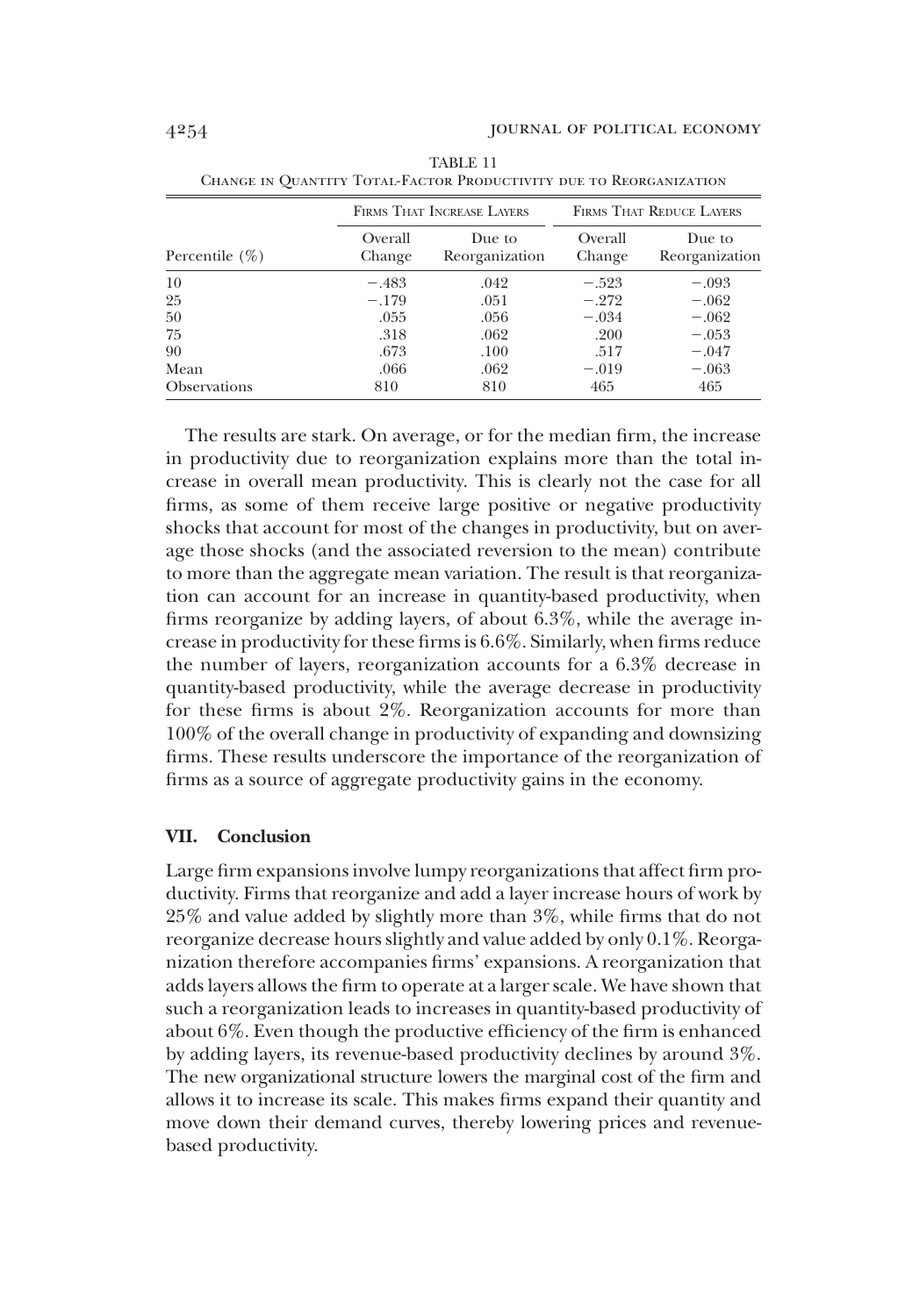#### productivity and organization in portuguese firms 4255

We use a detailed data set of Portuguese firms to show that these facts are very robustly present in the data. Our data set is somewhat special in that it includes not only employer-employee matched data, which are necessary to build a firm's hierarchy, but also information on quantity produced. This allows us to contrast the effect of reorganization, using fairly flexible methodologies, to calculate quantity- and revenue-based productivity. Furthermore, given that we have a relatively long panel, we show that the results hold using a large number of fixed effects on top of time and industry dummies. We do not find any case in which the evidence significantly falsifies the main hypothesis of the effect of a reorganization on both types of firm productivity. In contrast, we present significant evidence of a causal effect of an increase in layers on both revenue-based and quantity-based productivity.

Our findings underscore the role that organizational decisions play in determining firm productivity. Our results, however, can be viewed more broadly as measuring the impact of lumpy, firm-level changes on the endogenous component of firm productivity. Many changes that increase the capacity of the firm to grow (such as building a new plant or production line or creating a new export link with a foreign partner) will probably result in similar effects on quantity- and revenue-based productivity. In our view, the advantage of looking at reorganizations using a firm's management layers, as defined by occupational classifications, is that firms change them often and in a very systematic way. Furthermore, this high frequency implies that many of the observed fluctuations in both quantitybased and revenue-based productivity result from these endogenous firm decisions and should not be treated as exogenous shocks to the firm.

We also provide new evidence on how firms change prices conditional on changes in layers. These results relate to a large body of literature trying to underscore the magnitude of cost pass-through into prices. While our conditional results are larger than the ones found in this literature, once we calculate the unconditional pass-through, we obtain exactly the same numbers others have computed in similar data sets. Hence, conditioning on whether or not a firm has reorganized is important to understanding the pricing decisions of firms.

Recognizing that part of a firm's productivity changes are endogenous is relevant because the ability of firms to change their organization might depend on the economic environment in which they operate. We have shown that changing the number of management layers is important for firms to realize large productivity gains when they grow. Environments in which building larger hierarchies is hard or costly—due to, for example, the inability to monitor managers or to enforce detailed labor contracts prevent firms from obtaining these productivity gains.<sup>39</sup> This, among other

<sup>39</sup> See Bloom et al. (2013) for some evidence on potential impediments in India.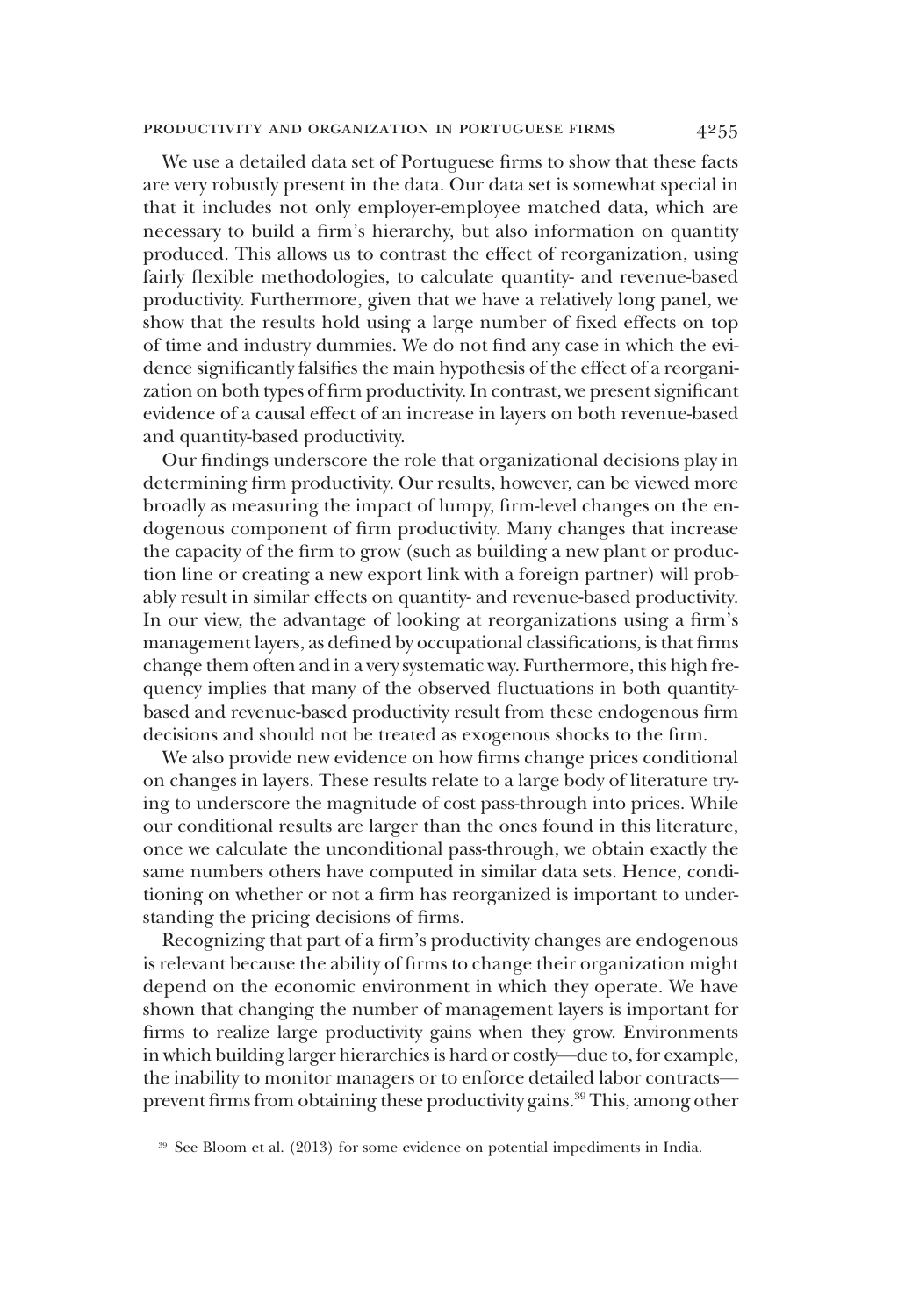factors, could explain why firms in developing countries tend to grow less rapidly (Hsieh and Klenow 2014).

#### References

- Ackerberg, D. A., K. Caves, and G. Frazer. 2015. "Identification Properties of Recent Production Function Estimators." Econometrica 83 (6): 2411–51.
- Arellano, M., and O. Bover. 1995. "Another Look at the Instrumental Variable Estimation of Error Components Models." J. Econometrics 68 (1): 29–51.
- Berman, N., P. Martin, and T. Mayer. 2012. "How Do Different Exporters React to Exchange Rate Changes?" Q. J.E. 127 (1): 437–92.
- Berry, S., J. Levinsohn, and A. Pakes. 1995. "Automobile Prices in Market Equilibrium." Econometrica 63 (4): 841–90.
- Blanchard, O., and P. Portugal. 2001. "What Hides Behind an Unemployment Rate: Comparing Portuguese and US Labor Markets." A.E.R. 91 (1): 187–207.
- Bloom, N., M. Draca, and J. Van Reenen. 2016."Trade Induced Technical Change? The Impact of Chinese Imports on Innovation, IT and Productivity." Rev. Econ. Studies 83 (1): 87–117.
- Bloom, N., B. Eifert, D. McKenzie, A. Mahajan, and J. Roberts. 2013. "Does Management Matter? Evidence from India." Q. J.E. 128 (1): 1–51.
- Bloom, N., and J. Van Reenen. 2011. "Human Resource Management and Productivity." In Handbook of Labor Economics, vol. 4b, edited by Orley Ashenfelter and David Card, 1697–767. Amsterdam: North-Holland.
- Cabral, L., and J. Mata. 2003. "On the Evolution of the Firm Size Distribution: Facts and Theory." A.E.R. 93 (4): 1075–90.
- Caliendo, L., G. Mion, L. Opromolla, and E. Rossi-Hansberg. 2018. "Productivity and Organization in Portuguese Firms." Working Paper no. 21811, NBER, Cambridge, MA.
- Caliendo, L., F. Monte, and E. Rossi-Hansberg. 2015. "The Anatomy of French Production Hierarchies." J.P.E. 123 (4): 809–52.
- Caliendo, L., and E. Rossi-Hansberg. 2012. "The Impact of Trade on Organization and Productivity."  $Q_{\text{I}}/E$ . 127 (3): 1393–1467.
- Campa, J. M., and L. S. Goldberg. 2010. "The Sensitivity of the CPI to Exchange Rates: Distribution Margins, Imported Inputs, and Trade Exposure." Rev. Econ. and Statis. 92 (2): 392–407.
- Caroli, E., and J. Van Reenen. 2001. "Skill-Biased Organizational Change? Evidence from a Panel of British and French Establishments." Q. J.E. 116 (4): 1449–92.
- Chatterjee, A., R. Dix-Carneiro, and J. Vichyanond. 2013. "Multi-Product Firms and Exchange Rate Fluctuations." American Econ. J. Econ. Policy 5 (2): 77–110.
- De Loecker, J., P. K. Goldberg, A. K. Khandelwal, and N. Pavcnik. 2016. "Prices, Markups, and Trade Reform." *Econometrica* 84 (2): 445–510.
- De Loecker, J., and F. Warzynski. 2012. "Markups and Firm-Level Export Status." A.E.R. 102 (6): 2437–2471.
- Forlani, E., R. Martin, G. Mion, and M. Muuls. 2016. "Unraveling Firms: Demand, Productivity and Markups Heterogeneity." Discussion Paper no. 11058, Centre Econ. Policy Res., London.
- Foster, L., J. Haltiwanger, and C. Syverson. 2008."Reallocation, Firm Turnover, and Efficiency: Selection on Productivity or Profitability?" A.E.R. 98 (1): 394–425.
- Friedrich, B. U. Forthcoming. "Trade Shocks, Firm Hierarchies and Wage Inequality." Rev. Econ. and Statis.